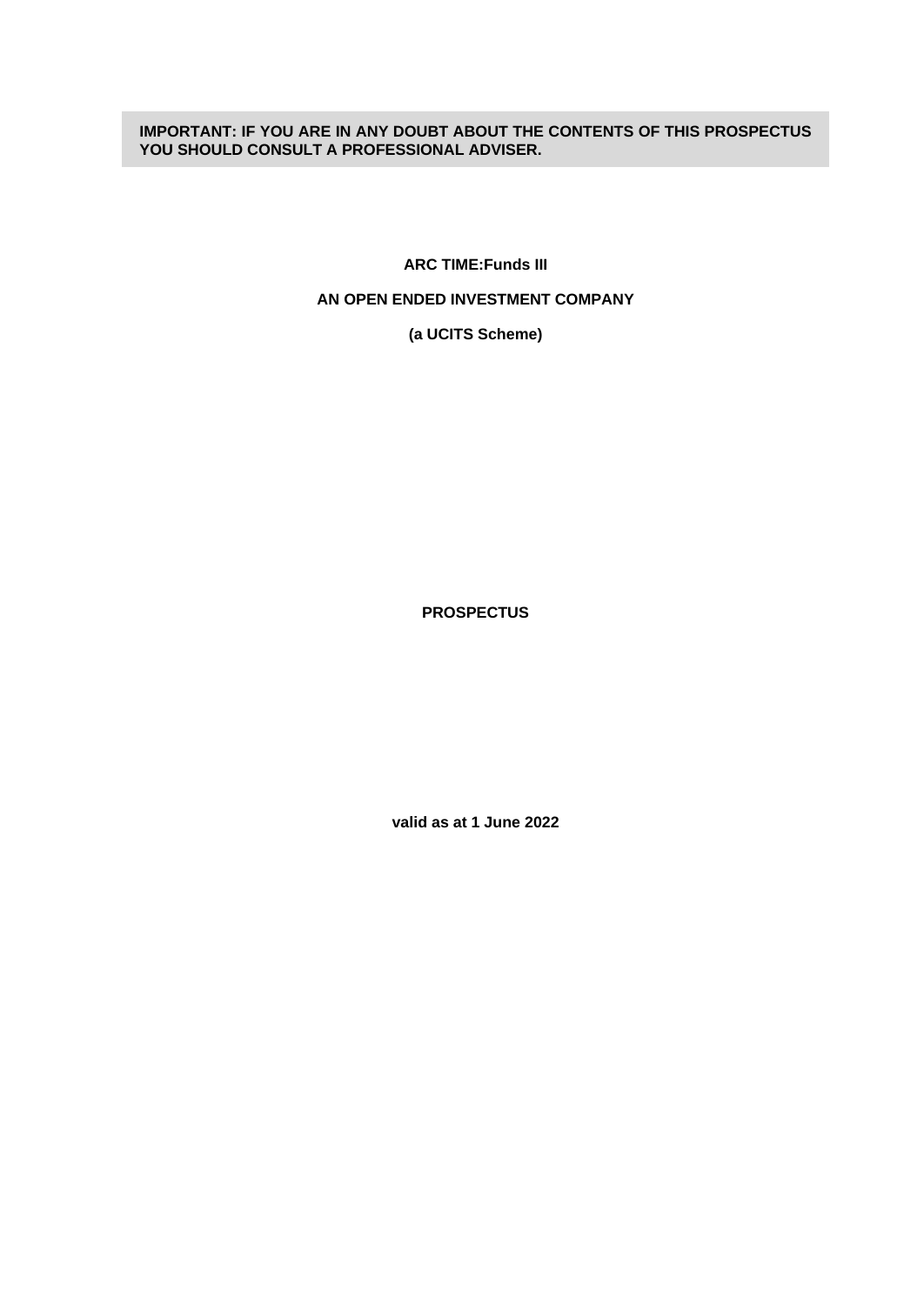# **CONTENTS**

#### **Clause Page**

| 1              | <b>The Company</b>                                                                                         | 8                 |
|----------------|------------------------------------------------------------------------------------------------------------|-------------------|
| $\overline{c}$ | <b>Structure of the Company and the Funds</b>                                                              | 8                 |
| 3              | <b>Shares</b>                                                                                              | $\bf 8$           |
| 4              | <b>Management and Administration</b>                                                                       | $\boldsymbol{9}$  |
| 5              | <b>The Depositary</b>                                                                                      | 10                |
| 6              | <b>The Investment Manager</b>                                                                              | 11                |
| $\overline{7}$ | <b>The Auditors</b>                                                                                        | $12 \overline{ }$ |
| 8              | <b>The Administrator</b>                                                                                   | 12                |
| 9              | <b>Register of Shareholders</b>                                                                            | 12                |
| 10             | <b>Conflicts of Interest</b>                                                                               | 13                |
| 11             | Buying, Selling, Switching, Converting, Transferring and Exchanging Shares 13                              |                   |
| 12             | <b>Buying Shares</b>                                                                                       | 14                |
| 13             | <b>Selling Shares</b>                                                                                      | 17                |
| 14             | <b>Transfers</b>                                                                                           | 18                |
| 15             | <b>Conversions</b>                                                                                         | 18                |
| 16             | <b>Switches</b>                                                                                            | 19                |
| 17             | <b>Dealing Charges</b>                                                                                     | 20                |
| 18             | <b>Money Laundering</b>                                                                                    | 20                |
| 19             | <b>Restrictions and Compulsory Transfer and Redemption</b>                                                 | 20                |
| 20             | Deferral of redemptions by ACD                                                                             | 21                |
| 21             | <b>Suspension of Dealings in a Fund</b>                                                                    | 22                |
| 22             | Governing Law of the Company and Changes to the Funds                                                      | 22                |
| 23             | <b>Valuation of the Fund</b>                                                                               | 22                |
| 24             | <b>Calculation of the Net Asset Value</b>                                                                  | 22                |
| 25             | <b>Fair Value Pricing</b>                                                                                  | 25                |
| 26             | Price per Share in a Fund and each Class                                                                   | 25                |
| 27             | <b>Pricing basis</b>                                                                                       | 25                |
| 28             | <b>Publication of Prices</b>                                                                               | 25                |
| 29             | <b>Risk factors</b>                                                                                        | 26                |
| 30             | <b>Risk Management</b>                                                                                     | 28                |
| 31             | Liabilities of the Company and the Funds                                                                   | 29                |
| 32             | <b>Professional Liability Risks</b>                                                                        | 29                |
| 33             | <b>Historical Performance Data</b>                                                                         | 29                |
| 34             | <b>Fees and Expenses</b>                                                                                   | 29                |
| 35             | Shareholder meetings and voting rights                                                                     | 33                |
| 36             | <b>Class meetings</b>                                                                                      | 34                |
| 37             | <b>Taxation</b>                                                                                            | 34                |
| 38             | Income equalisation                                                                                        | 36                |
| 39             | Winding up of the Company or termination of a Fund                                                         | 36                |
| 40             | <b>General Information</b>                                                                                 | 37                |
| 41             | <b>Risk Management</b>                                                                                     | 38                |
| Appendix       |                                                                                                            |                   |
| A<br>D         | INVESTMENT OBJECTIVE, POLICY AND OTHER DETAILS OF THE FUNDS<br>INVECTMENT AND BOBBOWING BOWERS OF THE FUND | 41<br>AC          |

| $\mathbf{r}$ | <u>INVEDIMENT ODJEVITVE, I OLIV I AND OTHER DETAILO OF THE FONDO</u> | <u>т н</u> |
|--------------|----------------------------------------------------------------------|------------|
| В            | INVESTMENT AND BORROWING POWERS OF THE FUND                          | 46         |
| C.           | HISTORICAL PERFORMANCE DATA                                          | 67         |
| D            | ELIGIBLE SECURITIES MARKETS                                          | 68         |
| E            | ELIGIBLE DERIVATIVES MARKETS                                         | 69         |
| F.           | OTHER FUNDS MANAGED BY THE ACD                                       | 70         |
| G.           | <b>DIRECTORY</b>                                                     | 71         |
|              |                                                                      |            |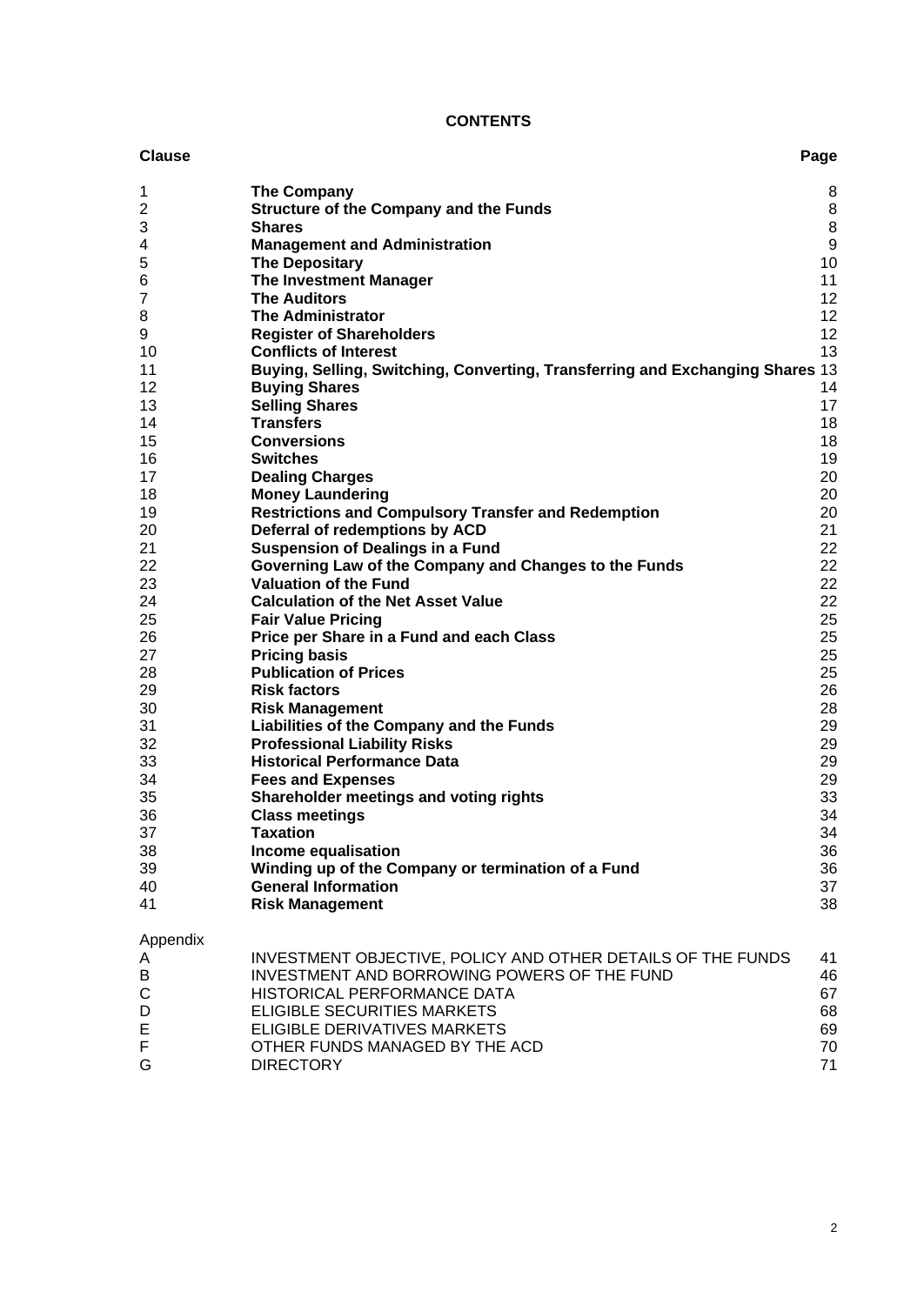### **PROSPECTUS**

#### **OF**

#### **ARC TIME:Funds III**

This document constitutes the Prospectus for ARC TIME:Funds III (the "Company") which has been prepared in accordance with the terms of the rules contained in the Collective Investment Schemes Sourcebook (the "FCA Regulations") published by the FCA as part of their Handbook of rules made under the Financial Services and Markets Act 2000 (the "Act").

The Prospectus is dated and is valid as at 1 June 2022.

This Prospectus has been issued for the purpose of section 21 of the Financial Services and Markets Act 2000 by Alpha Real Capital LLP.

Copies of this Prospectus have been sent to the FCA and the Depositary.

If you are in any doubt about the contents of this Prospectus you should consult your professional adviser.

The Prospectus is based on information, law and practice at the date hereof. The Company is not bound by any out of date prospectus when it has issued a new prospectus and potential investors should check that they have the most recently published Prospectus.

Alpha Real Capital LLP, the authorised corporate director of the Company, is the person responsible for the information contained in this Prospectus. To the best of its knowledge and belief (having taken all reasonable care to ensure that such is the case) the information contained herein does not contain any untrue or misleading statement or omit any matters required by the FCA Regulations to be included in it.

The Depositary is not a person responsible for the information contained in this Prospectus and accordingly does not accept any responsibility therefore under the FCA Regulations or otherwise.

The provisions of the Instrument of Incorporation are binding on each of the Shareholders and a copy of the Instrument of Incorporation is available on request.

The distribution of this Prospectus in certain jurisdictions may require that this Prospectus is translated into the official language of those countries. Should any inconsistency arise between the translated version and the English version, the English version shall prevail.

All communications in relation to this Prospectus shall be in English.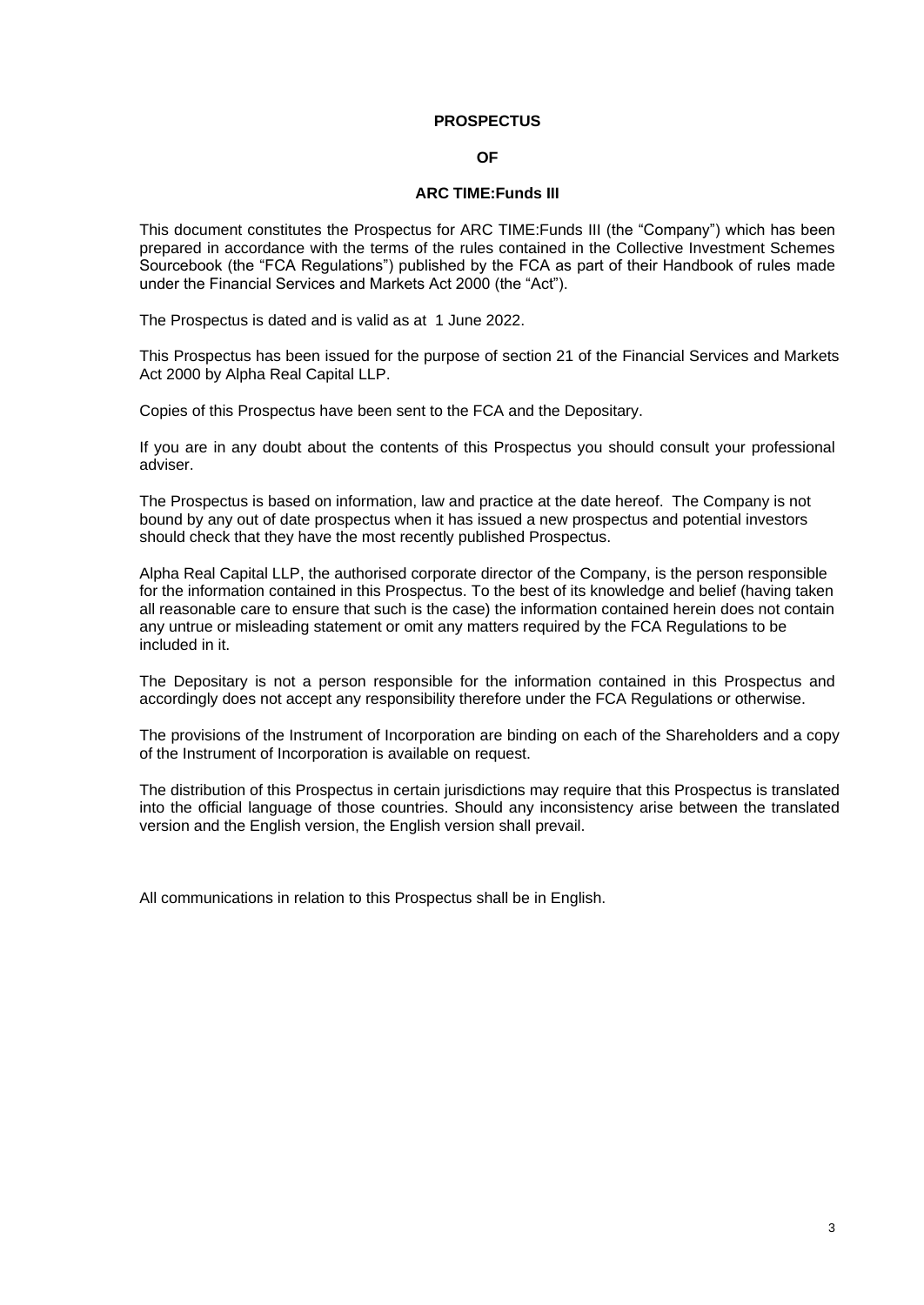Shareholders are entitled to participate in the Company on the basis set out in this Prospectus (as amended from time to time). Shareholders should in particular note the following:

- The section on complaints, Shareholder meetings and voting rights, annual reports and documents relating to the Company set out important rights about Shareholders' participation in the Company.
- Shareholders may have no direct rights against the ACD, the Depositary, the Investment Manager, the Transfer Agent, the Administrator or the Collection Agent.
- Shareholders may be able to take action if the contents of this document are inaccurate or incomplete.
- Shareholders have statutory and other legal rights which include the right to complain and may include the right to cancel an order or seek compensation.
- Shareholders who are concerned about their rights in respect of the Company (or any Fund) should seek legal advice.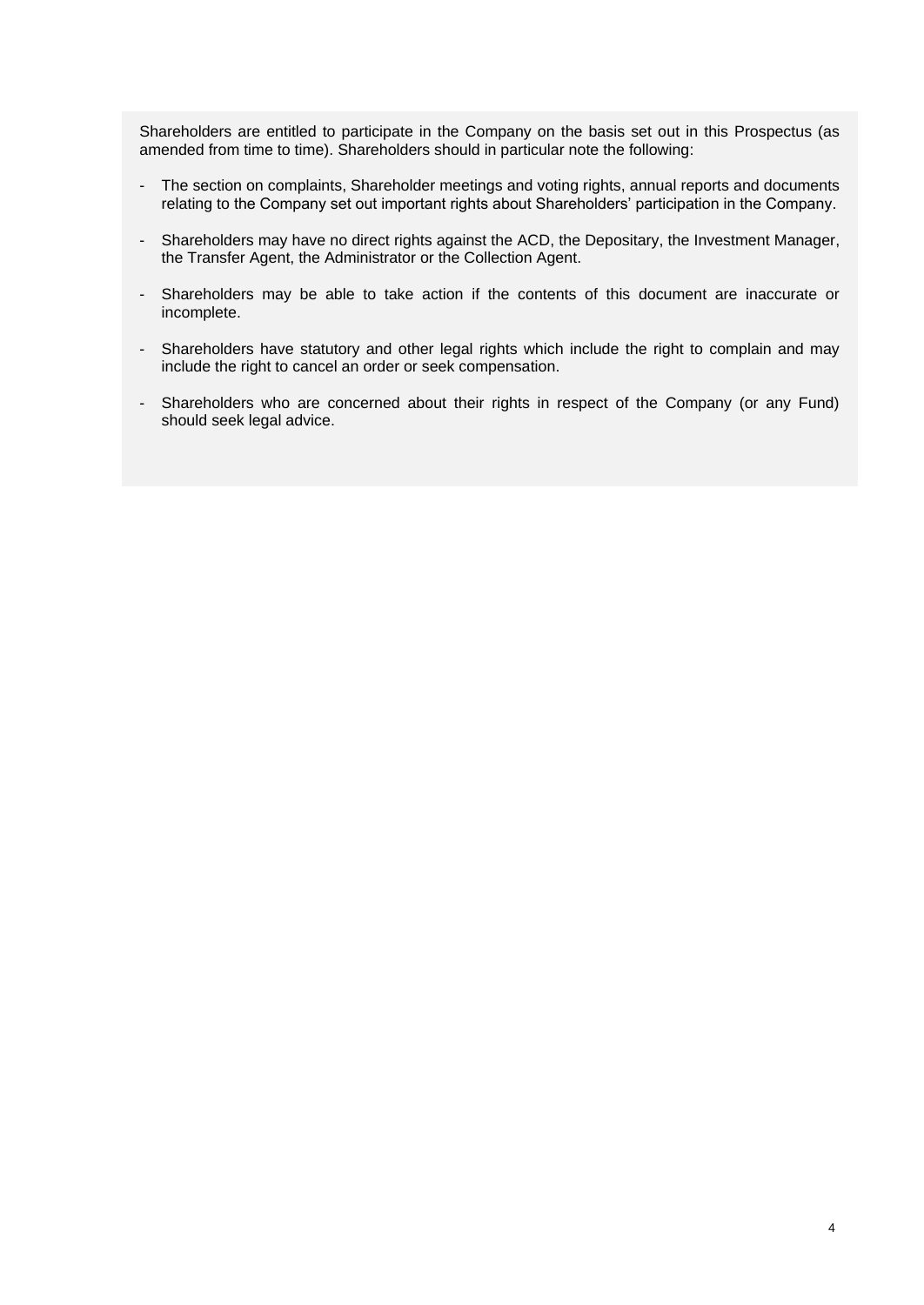# **DEFINITIONS**

| "Accumulation<br>Shares"             | Shares in respect of which income is automatically rolled up into the<br>price of the Share, thereby usually enhancing the value of these<br>Shares;                                                                                                                                               |  |  |  |
|--------------------------------------|----------------------------------------------------------------------------------------------------------------------------------------------------------------------------------------------------------------------------------------------------------------------------------------------------|--|--|--|
| "ACD"                                | Alpha Real Capital LLP, the authorised corporate director of the<br>Company;                                                                                                                                                                                                                       |  |  |  |
| "Act"                                | the Financial Services and Markets Act 2000, as amended from time<br>to time;                                                                                                                                                                                                                      |  |  |  |
| "Administrator"                      | TIME Investments, the trading name of Alpha Real Property<br>Investment Advisers LLP;                                                                                                                                                                                                              |  |  |  |
| "Application Form"                   | the relevant application form for Shares;                                                                                                                                                                                                                                                          |  |  |  |
| "Approved Bank"                      | as defined in the FCA Rules, generally an approved bank is the Bank<br>of England or other OECD member state central bank, a bank with Part<br>IV authorisation to accept deposits, a building society, or a bank<br>supervised by the central bank or regulator in a member state of the<br>OECD; |  |  |  |
| "Business Day"                       | a day other than a Saturday or a Sunday or a bank or public holiday in<br>England;                                                                                                                                                                                                                 |  |  |  |
| "CCP"                                | has the meaning set out in the glossary to the FCA Handbook;                                                                                                                                                                                                                                       |  |  |  |
| "Class" or "Classes"                 | in relation to Shares, means (according to the context) all of the Shares<br>or a particular class or classes of Share relating to a Fund;                                                                                                                                                         |  |  |  |
| "COLL Sourcebook" or<br>"COLL"       | refers to the appropriate chapter or rule in the Collective Investment<br>Schemes Sourcebook which forms part of the FCA Rules;                                                                                                                                                                    |  |  |  |
| "Collection Agent"                   | the relevant client money collection agent as appointed from time to<br>time and as set out in the relevant Fund Application Form;                                                                                                                                                                 |  |  |  |
| "Company"                            | ARC TIME: Funds III;                                                                                                                                                                                                                                                                               |  |  |  |
| "Conversion"                         | the conversion of Shares in one Class to Shares of another Class in<br>the same Fund of the Company and "convert" shall be construed<br>accordingly;                                                                                                                                               |  |  |  |
| "Custodian"                          | The Northern Trust Company, as appointed by the Depositary;                                                                                                                                                                                                                                        |  |  |  |
| "Cut Off Point for<br>Redemptions"   | as defined for each Fund in Appendix A;                                                                                                                                                                                                                                                            |  |  |  |
| "Cut Off Point for<br>Subscriptions" | as defined for each Fund in Appendix A;                                                                                                                                                                                                                                                            |  |  |  |
| "Dealing Day"                        | the dealing day for a Class, details of which are set out in the specific<br>information for each Fund in Appendix A;                                                                                                                                                                              |  |  |  |
| "Depositary"                         | NatWest Trustee and Depositary Services Limited;                                                                                                                                                                                                                                                   |  |  |  |
| "EMIR"                               | Means the UK version of EU Regulation 648/2012 on OTC Derivatives.<br>Central Counterparties and trade repositories, as amended from time<br>to time;                                                                                                                                              |  |  |  |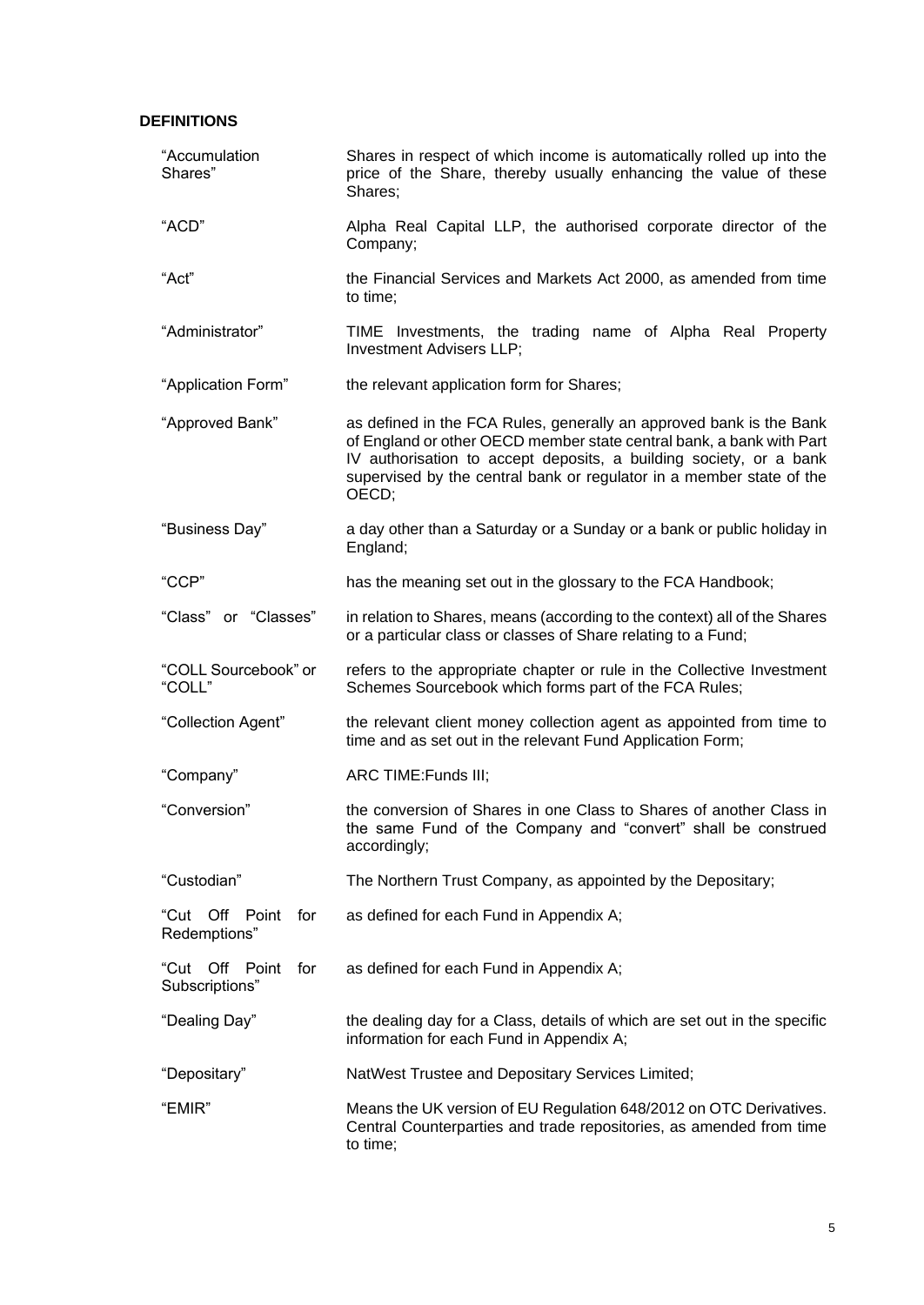| "EUWA"                           | The European Union (Withdrawal) Act 2018;                                                                                                                                                                                                                                                                                                      |
|----------------------------------|------------------------------------------------------------------------------------------------------------------------------------------------------------------------------------------------------------------------------------------------------------------------------------------------------------------------------------------------|
| "FATCA"                          | provisions commonly known as the US Foreign Account Tax<br>Compliance provisions enacted by the US Hiring Incentives to Restore<br>Employment (HIRE) Act of 18 March 2010 (as amended, consolidated<br>or supplemented from time to time), including any laws and regulations<br>issued pursuant thereto including, where relevant, in the UK; |
| "FCA"                            | the Financial Conduct Authority or any successor body which may<br>assume its regulatory responsibilities from time to time;                                                                                                                                                                                                                   |
| "FCA Regulations"                | the rules contained in the COLL Sourcebook as part of the FCA Rules;                                                                                                                                                                                                                                                                           |
| "FCA Rules"                      | the FCA handbook of rules and guidance made under the Act;                                                                                                                                                                                                                                                                                     |
| "Fund" or "Funds"                | a sub-fund of the Company (being part of the Scheme Property of the<br>Company which is pooled separately) to which specific assets and<br>liabilities of the Company may be allocated and which is invested in<br>accordance with the investment objective and policy applicable to that<br>sub-fund;                                         |
| "HMRC"                           | HM Revenue & Customs;                                                                                                                                                                                                                                                                                                                          |
| "Income Shares"                  | Shares in respect of which Income is distributed every six months at<br>the relevant distribution date;                                                                                                                                                                                                                                        |
| "Instrument of<br>Incorporation" | the constitutive legal document of the Company;                                                                                                                                                                                                                                                                                                |
|                                  |                                                                                                                                                                                                                                                                                                                                                |
| "Investment Manager"             | the investment manager to a Fund, appointed by the ACD, to be<br>responsible generally for portfolio management. Appendix G sets out<br>the investment manager appointed for each Fund;                                                                                                                                                        |
| "ISA"                            | an individual savings account under The Individual Savings Account<br>Regulations 1998 (as amended);                                                                                                                                                                                                                                           |
| "KIID"                           | The Key Investor Information Documents for the Funds;                                                                                                                                                                                                                                                                                          |
| "Level 2"                        | The UK version of Commission Delegated Regulation EU No 2016/438<br>supplementing the UCITS Directive which is part of UK law by virtue of<br>the EUWA, as amended by the UK version of Commission Delegated<br>Regulation (EU) 2018/1619:                                                                                                     |
| "Net Asset Value" or<br>"NAV"    | the valuation of Scheme Property of the Company or any Fund (as the<br>context requires), which is ascertained in accordance with the<br>provisions of the Instrument of Incorporation;                                                                                                                                                        |
| "OEIC Regulations"               | the Open-Ended Investment Companies Regulations 2001<br>as<br>amended or re-enacted from time to time;                                                                                                                                                                                                                                         |
| "Scheme Property"                | the property of the Company or a Fund to be given to the Depositary<br>for safe-keeping, as required by the FCA Regulations;                                                                                                                                                                                                                   |
| "Shares"                         | shares in the Company, which may be either Income Shares or<br><b>Accumulation Shares;</b>                                                                                                                                                                                                                                                     |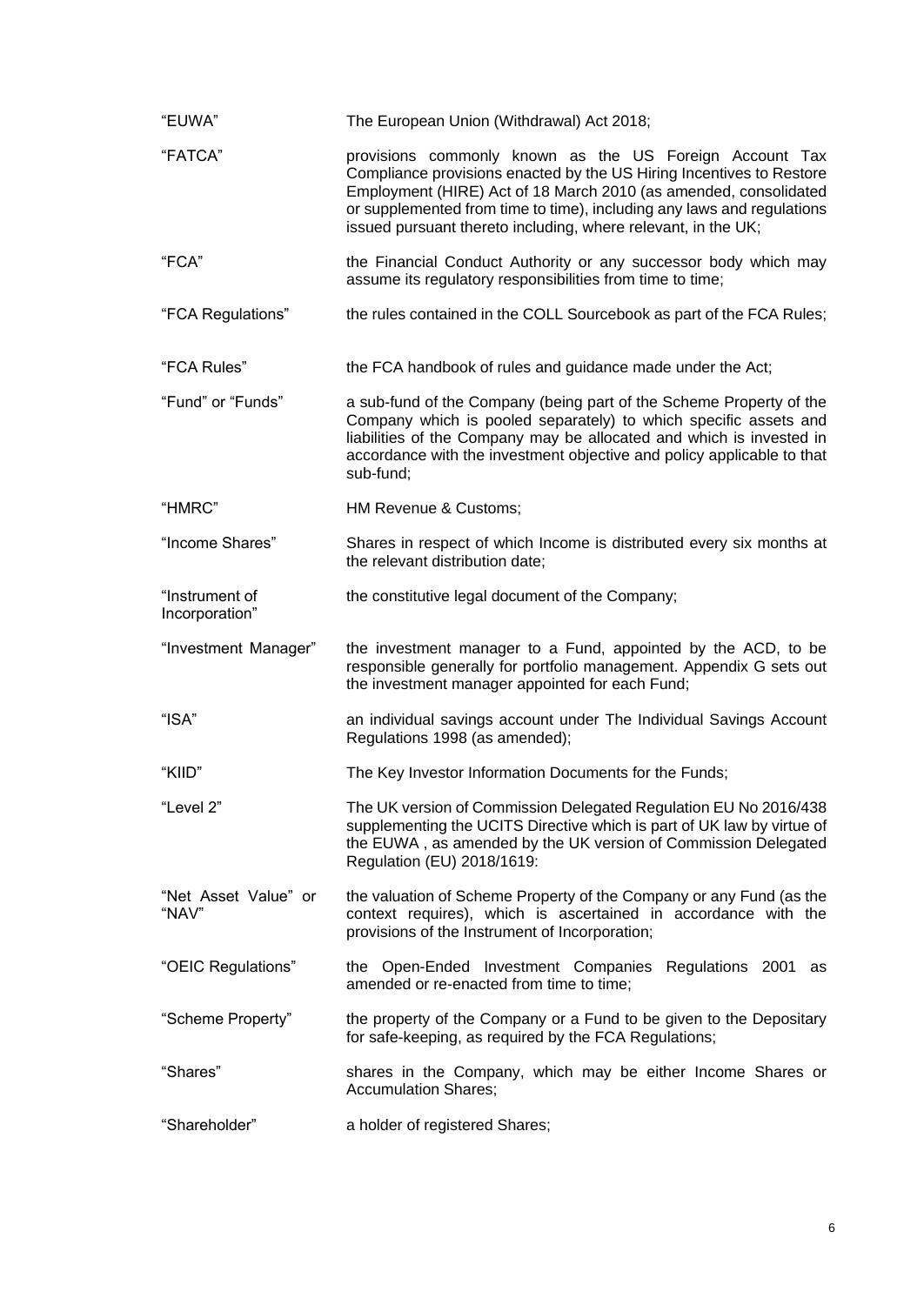| "Specified US Person"          | a Shareholder who falls within the definition of "Specified U.S. Person"<br>for the purposes of FATCA;                                                |  |  |  |  |  |
|--------------------------------|-------------------------------------------------------------------------------------------------------------------------------------------------------|--|--|--|--|--|
| "Switching"                    | the exchange where permissible of Shares of one Class in a Fund for<br>Shares of another Fund and "switch" shall be construed accordingly;            |  |  |  |  |  |
| "Tax Regulations"              | the Authorised Investment Funds (Tax) Regulations 2006 (SI<br>2006/964), as amended from time to time;                                                |  |  |  |  |  |
| "Transfer"                     | the transfer of Shares from an existing Shareholder to a prospective<br>shareholder, as agreed between those persons, with the consent of the<br>ACD; |  |  |  |  |  |
| "Transfer Agent"               | TIME Investments, the trading name of Alpha Real Property<br>Investment Advisers LLP;                                                                 |  |  |  |  |  |
| "Transfer Instruction<br>Form" | a form required for any Shareholder to effect an Exchange;                                                                                            |  |  |  |  |  |
| "Valuation Point"              | 10am on each Dealing Day.                                                                                                                             |  |  |  |  |  |
| "UCITS Directive"              | Directive 2009/65/EC as amended by Directive 2014/91/EU and as<br>further amended from time to time;                                                  |  |  |  |  |  |
| "UKIIF II"                     | ARC TIME UK Infrastructure Income Fund II, a sub-fund of the<br>Company                                                                               |  |  |  |  |  |
| "UK UCITS"                     | as defined in the FCA Rules;                                                                                                                          |  |  |  |  |  |
| "UK UCITS<br>Requirements"     | COLL, Level 2 and the Undertakings for Collective Investment in<br>Transferable Securities Regulations 2016.                                          |  |  |  |  |  |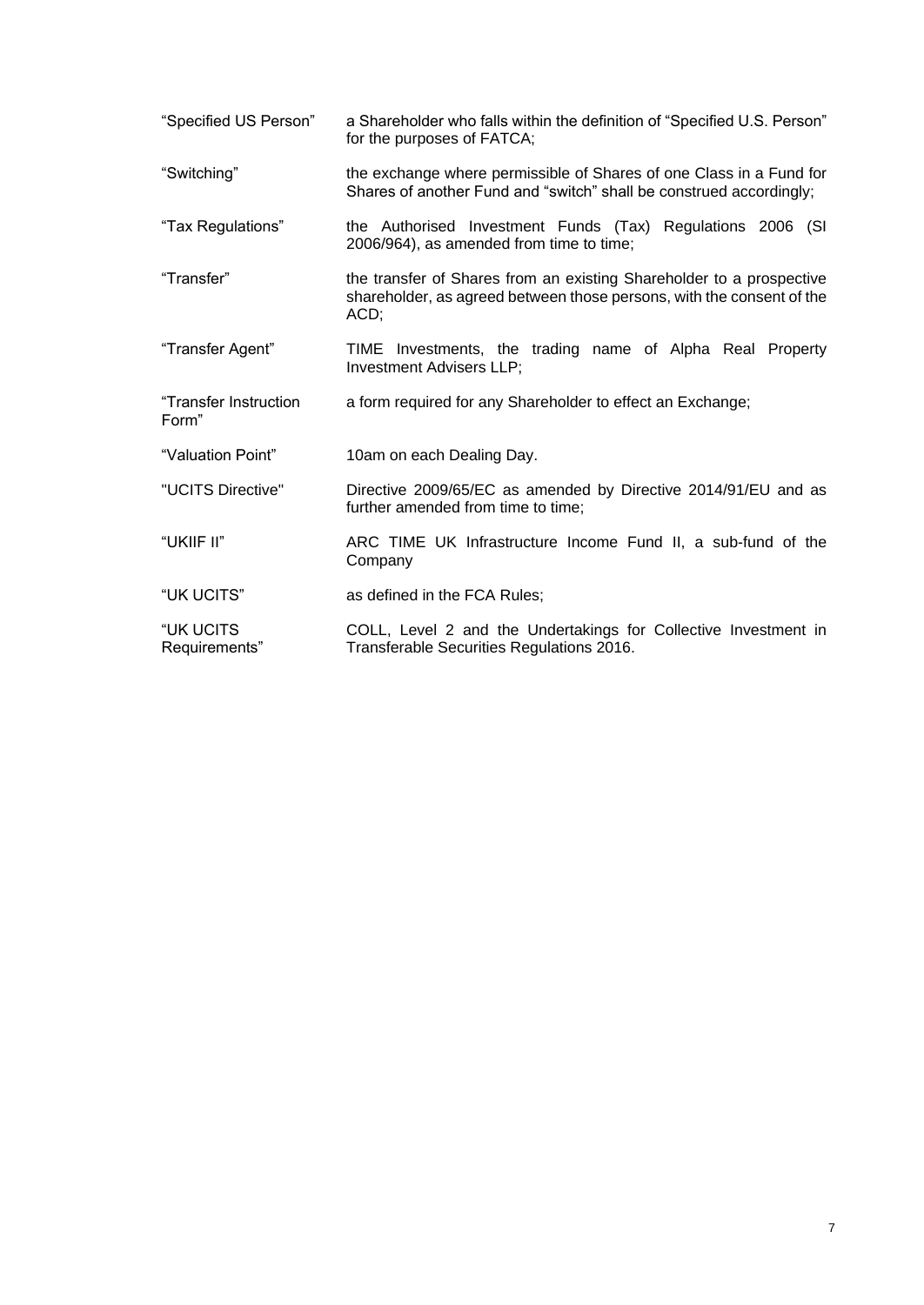# <span id="page-7-0"></span>1 **The Company**

- 1.1 ARC TIME:Funds III is an open-ended investment company with registered number IC047937, whose effective date of authorisation by the FCA was 23 August 2021.
- 1.2 The registered and head office of the Company is at C/o Alpha Real Capital LLP, 338 Euston Road, London, NW1 3BG which is also the address of the place in the United Kingdom for service on the Company of notices or other documents required or authorised to be served on it.
- 1.3 The base currency of the Company is pounds sterling.
- 1.4 Shareholders are not liable for the debts of the Company.

# <span id="page-7-1"></span>2 **Structure of the Company and the Funds**

2.1 The Company is structured as an umbrella company, in that different Funds may be established from time to time by the ACD with the approval of the FCA, the agreement of the Depositary and in accordance with the Instrument of Incorporation. On the introduction of any new Fund, a revised Prospectus will be prepared setting out the relevant details of each new Fund.

At the date of the Prospectus, the Company has one Fund: ARC TIME UK Infrastructure Income Fund II.

| Umbrella scheme or sub-fund name                | FCA product reference number |
|-------------------------------------------------|------------------------------|
| ARC TIME:Funds III                              | 957309                       |
| ARC TIME UK Infrastructure Income Fund   957310 |                              |

The FCA product reference numbers are as follows:

- 2.2 The Company is a UK UCITS.
- 2.3 Details of the Funds, including their investment objective and policy are set out in Appendix A. Details of the investment and borrowing powers of each Fund are set out in Appendix B.
- 2.4 The minimum capital of the Company shall be £100,000 and the maximum capital shall be £100,000,000,000 as stated in the Instrument of Incorporation.

# <span id="page-7-2"></span>3 **Shares**

- 3.1 The Funds issue various Classes of Share, details of which are set out in the Fund specific information in Appendix A. Further Share Classes may be made available in due course, as the ACD may decide. The nature of the right represented by a Share is that of a right to a specified amount of the share capital of the Company.
- 3.2 Holders of Income Shares are entitled to be paid the distributable income attributed to such Shares on any relevant interim and annual allocation dates.
- 3.3 Holders of Accumulation Shares are not entitled to be paid the income attributed to such Shares, but that income is automatically transferred to (and retained as part of) the capital assets of the relevant Fund on the relevant interim and/or annual accounting dates. This is reflected in the price of an Accumulation Share.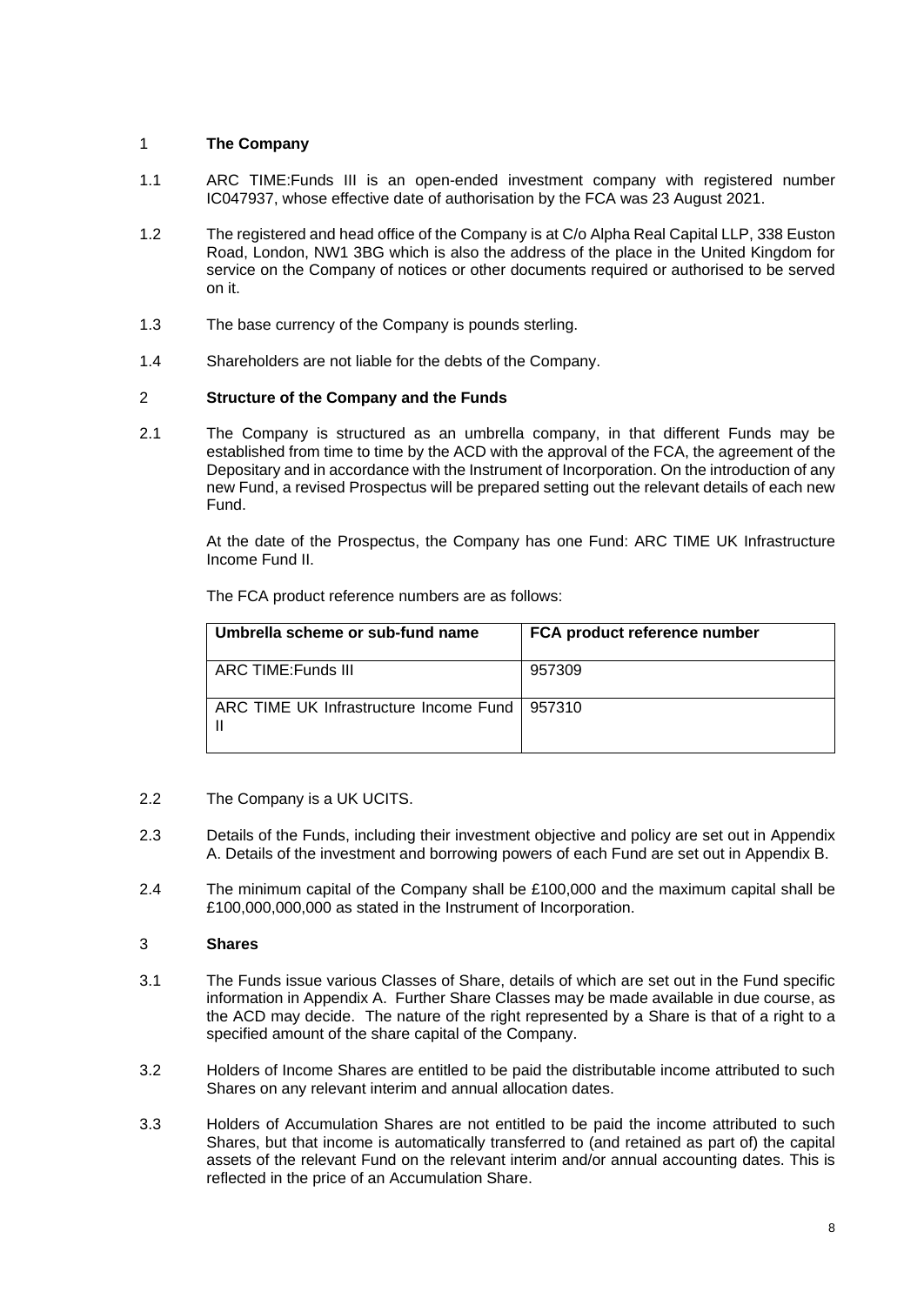- 3.4 The minimum initial investment, on-going holding and redemption terms for each Share Class is set out for the relevant Fund in Appendix A.
- 3.5 Shares in the Company are not currently listed on any investment exchange.
- 3.6 Shares will be issued in larger and smaller denominations. There are ten thousand smaller denomination Shares to each larger Share. Smaller denomination Shares represent what in other terms might be called fractions of a larger Share and have proportionate rights.

### <span id="page-8-0"></span>4 **Management and Administration**

### 4.1 **Authorised corporate director**

- 4.1.1 The authorised corporate director of the Company is Alpha Real Capital LLP. The ACD was incorporated as a limited liability partnership in England on 11 April 2005 and is owned by its members, including members of its management team.
- 4.1.2 Registered office and head office:

6<sup>th</sup> Floor 338 Euston Road London NW1 3BG

- 4.1.3 Partnership Capital: Members' capital (classified as equity) as at 31 March 2021 was £10.4 million.
- 4.1.4 The ACD is responsible for managing and administering the Company's affairs in compliance with the FCA Regulations including portfolio management and risk management.
- 4.1.5 For all Funds, the ACD has delegated portfolio management services to the Investment Manager. All appointments of the delegates for the delegated functions are engaged formally within service agreements on commercial arm's length terms. It has also delegated to the Administrator certain functions relating to administration and the register of each Fund.
- 4.1.6 The ACD is also authorised fund manager of certain other open-ended investment companies and unit trusts set out in Appendix F.

# 4.2 **Terms of Appointment**

- 4.2.1 The ACD's appointment is governed by the Instrument of Incorporation and the ACD Agreement dated 26 October 2021 between the Company and the ACD, as amended from time to time.
- 4.2.2 The ACD is entitled to fees and expenses pro-rated to the date of termination and any additional expenses necessarily realised in settling or realising any outstanding obligations.
- 4.2.3 The ACD is under no obligation to account to the Depositary or the Shareholders for any profit it makes on the issue or re-issue of Shares or cancellation of Shares which it has redeemed. The fees to which the ACD is entitled are set out later in this document.
- 4.2.4 The main business activities of the ACD are (i) acting as authorised corporate director; (ii) investment management services (iii) providing investment advice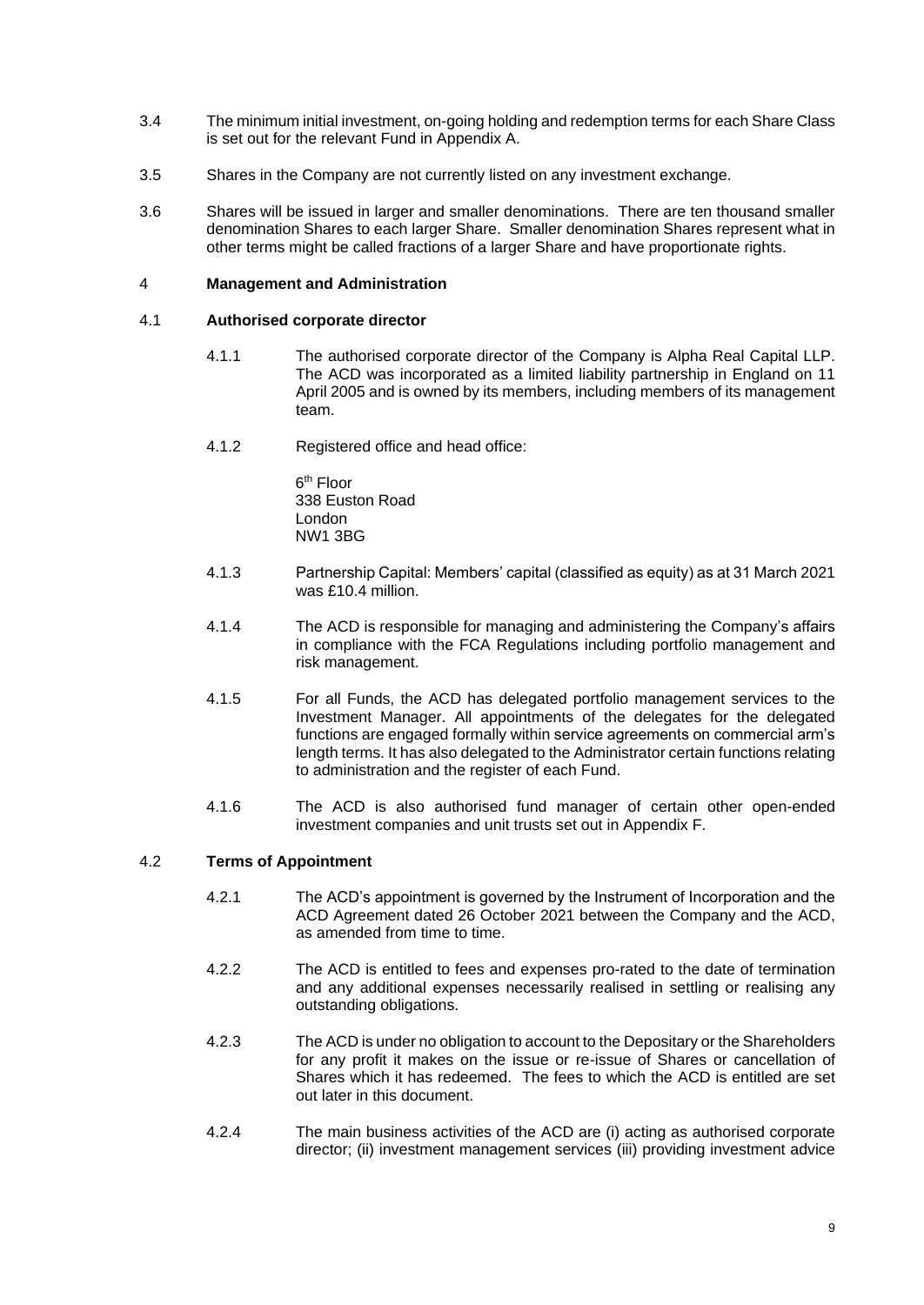to the Funds; and (iv) fund administration including fund accounting and transfer agency services. Certain of these services have been delegated.

- 4.2.5 The relevant members of the ACD who are members of the ACD Board are:
	- Phillip Rose
	- Mark Rattigan
	- Karl Devon-Lowe
	- Richard Gray: independent director under the terms of COLL 6.6.25R
	- Gerald Parkes: independent director under the terms of COLL 6.6.25R
- 4.2.6 None of them have any business activities (other than those connected with the business of the Company) that are significant to Company.
- 4.2.7 The Company may terminate the ACD's appointment as set out in the Instrument of Incorporation. The Instrument of Incorporation states that the Company may, by ordinary resolution, remove the ACD before the expiration of his period of office notwithstanding anything in the Instrument of Incorporation or in any agreement between the Company and the ACD. Such removal takes effect only upon the satisfaction of either of the conditions appearing in Regulation 21(3) of the OEIC Regulations and shall be without prejudice to any claim the ACD may have for damages for breach of any such agreement. The ACD Agreement may also be terminated if certain other circumstances such as the insolvency of a party or the winding up of the Company. The ACD may terminate the ACD Agreement after the expiry of two years from the date of incorporation of the Company on giving not less than 6 months' notice. If the ACD's appointment is terminated in accordance with the Instrument, a compensation payment shall be due to the ACD under the terms of the AIFM Agreement. If the appointment of the ACD is terminated on any other basis, no compensation payment on termination is payable and the ACD shall be due prorata fees and expenses until the date it stops providing services plus the additional expenses incurred by the ACD in arranging for the transfer of the operation of the Company to a new authorised corporate director.
- 4.2.8 The Company indemnifies the ACD against all liabilities, brought or made against or incurred by the ACD by reason of any act or thing done by the ACD as a result of any negligent or wrongful direction or requirement of the Company given or made under the terms of the ACD Agreement. The Company further undertakes to indemnify the ACD against any actions, claims, costs, damages and expenses arising out of its role as ACD and any indemnity given with the approval of the Company by the ACD to the appointed Depositary of the Company or any delegated service provider appointed by the ACD. The ACD cannot be indemnified by the Company beyond the extent permitted by the Act, the FCA Regulations or the FCA Rules.

#### <span id="page-9-0"></span>5 **The Depositary**

The depositary of the Fund is NatWest Trustee and Depositary Services Limited, which is a private limited company incorporated in England and Wales. Its registered and head office is at 250 Bishopsgate, London EC2M 4AA. The ultimate holding company of the Depositary is NatWest Group Plc, a public limited company incorporated in Scotland.

Subject to the FCA Regulations, the Depositary is responsible for the safekeeping of the property of the Fund entrusted to it and has a duty to take reasonable care to ensure that the Fund is managed in accordance with the provisions of the FCA Regulations relating to the pricing of, and dealing in, Shares of the Fund and the income of the Fund.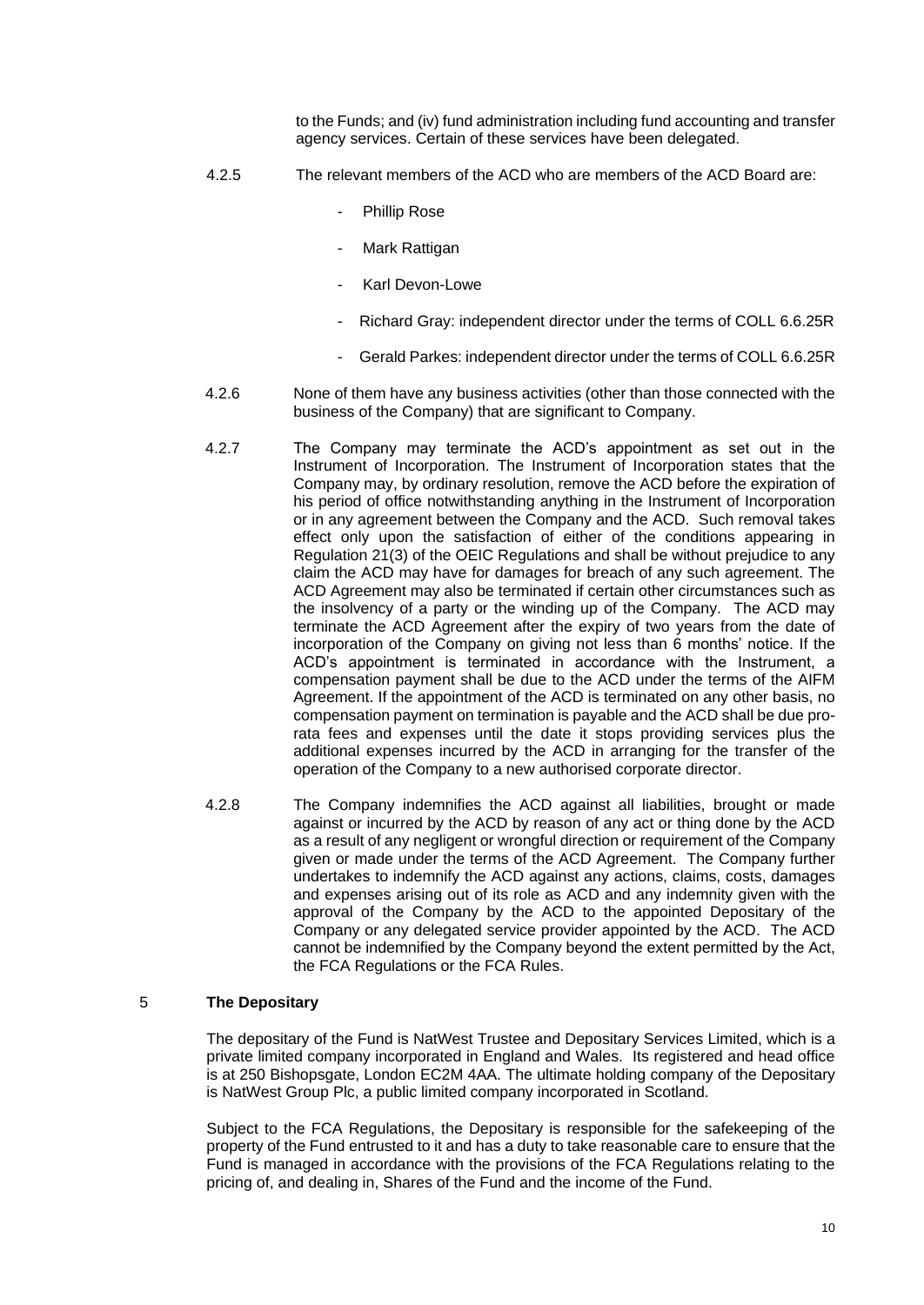The Depositary has delegated its custody obligations (other than in relation to the immovable property) to The Northern Trust Company.

# 5.1 **Principal Business Activity**

The principal activity of the Depositary is the provision of trustee and depositary services. The Depositary is authorised by and regulated by the Financial Conduct Authority.

# 5.2 **Terms of Appointment**

- 5.2.1 The Depositary's appointment is governed by the Depositary Agreement with effective date of 26 October 2021 between the Company, the ACD and the Depositary. Subject to the FCA Regulations, the Depositary has full power to delegate (and authorise its delegate to sub-delegate) all or any part of its duties as Depositary.
- 5.2.2 The Depositary may not retire voluntarily except upon the appointment of a new depositary.
- 5.2.3 The fees to which the Depositary is entitled are set out later in this document.
- 5.2.4 Either the Company or the Depositary is entitled to terminate the Depositary's appointment at any time by at least 3 months' written notice subject to paragraph 5.2.2 above or immediately in certain circumstances such as the Company being wound up or on the insolvency of either party.
- 5.2.5 The Company indemnifies the Depositary against all losses suffered or incurred by the Depositary in the proper execution or exercise, or in the purported execution or exercise reasonably and in good faith, of the Depositary's duties, powers, authorities and discretions under the Depositary Agreement save to the extent that the Depositary has failed to exercise due care and diligence in the discharge of the functions of the Depositary in respect of the Company or any loss has arisen as a result of the fraud, negligence, bad faith or wilful default of the Depositary or any loss actually been recovered by the Depositary.
- 5.2.6 The Depositary indemnifies the Company against all losses suffered or incurred by the Company arising out of a claim against the Company brought by a third party as a direct result of the Depositary's failure to exercise its standard of care required by the Agreement, or as a direct result of the Depositary's negligence, bad faith, fraud or wilful misconduct whilst discharging its functions under the Depositary Agreement, save that this indemnity does not apply where the loss is the result of the failure by the Company to exercise due care and diligence in the discharge of the functions of the Company in respect of the Depositary, or has arisen as a result of the fraud, negligence, bad faith or wilful default of the Company or any loss has actually been recovered by the Company.

# *Re-use of Company assets by the Depositary*

Under the Depositary Agreement, the Depositary has agreed that it and any person to whom it delegates custody functions may not re-use any of the Company's assets with which it has been entrusted.

# <span id="page-10-0"></span>6 **The Investment Manager**

6.1 The ACD has delegated certain services as set out below and has appointed TIME Investments, a trading name of Alpha Real Property Investment Advisers LLP, 338 Euston Road, London, NW1 3BG to provide portfolio management and related advisory services to the ACD pursuant to a delegation agreement (the "Investment Management Agreement").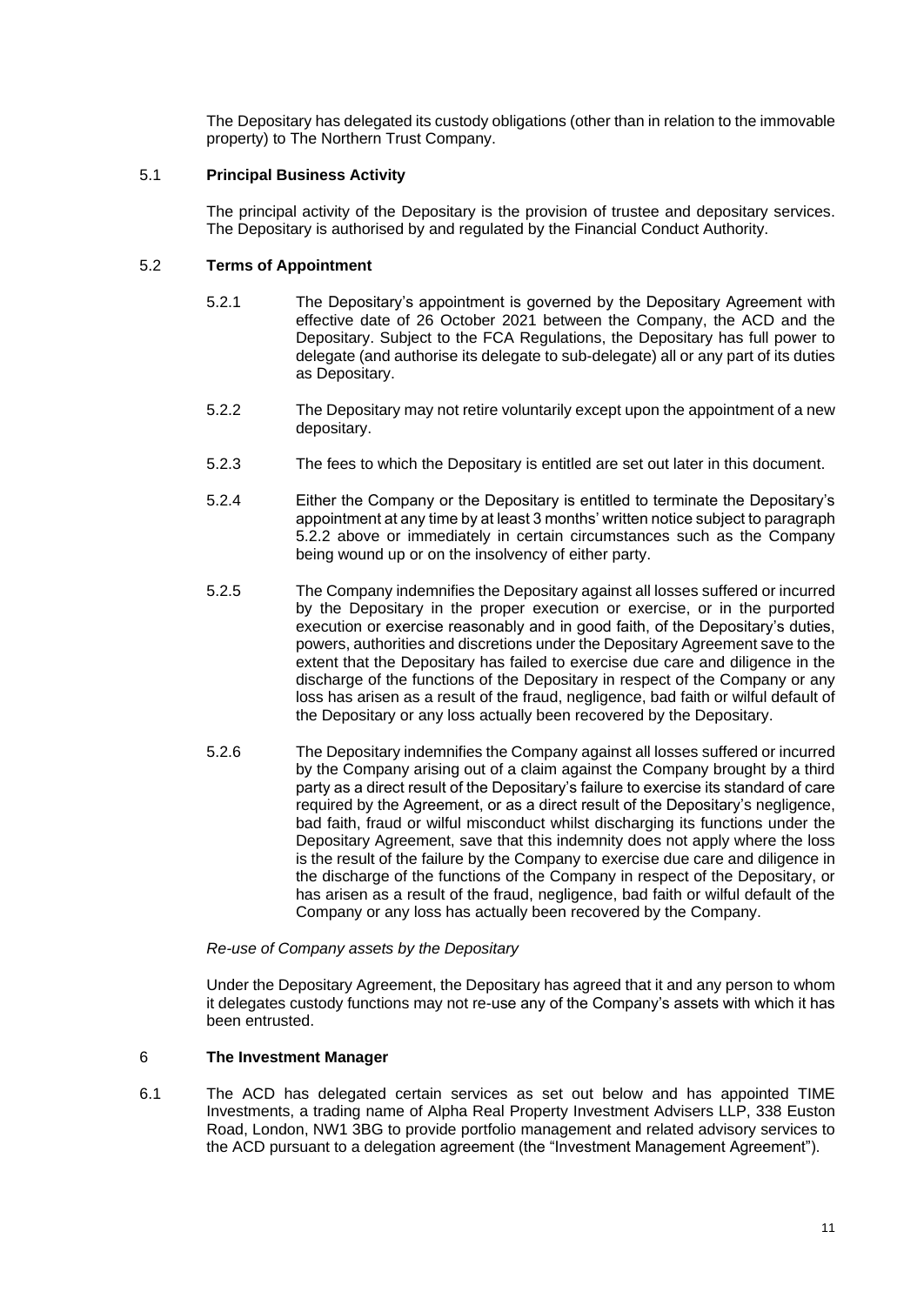- 6.2 The Investment Manager is part of the same corporate group as the ACD and the appointment of the Investment Manager under the Investment Management Agreement is on commercial terms on an arm's length basis.
- 6.3 The principal activity of the Investment Manager is providing portfolio management services and related administration functions.
- 6.4 The Investment Manager has the authority to make investment decisions on behalf of the ACD with respect to the Funds. The Investment Manager is further responsible for the promotion and marketing of the Funds, transfer agency services (including acting as registrar for the Funds), fund accounting and fund administration.
- 6.5 The Investment Management Agreement may be terminated on one month's written notice by the ACD or the Investment Manager. Notwithstanding this, the ACD may terminate the Investment Management Agreement with immediate effect if it is in the interests of the Shareholders and in certain other circumstances such as insolvency of either party.
- 6.6 The ACD has the ability to appoint further Investment Managers if it judges this to be in the interest of the Shareholders.
- 6.7 Under the Investment Management Agreement, the ACD provides indemnities to the Investment Manager, (except in the case of any matter arising as a direct result of the Investment Manager's fraud, negligence, default or bad faith). The aggregate liability of the Investment Manager under the Agreement is capped at £5 million.
- 6.8 The fees and expenses of the Investment Manager will be paid out of the property of the Company or each Fund (as the case may be) as set out later in this document.

Should the Investment Management Agreement be terminated for other than "Cause", as set out in the Investment Management Agreement, a compensation payment shall be due to the Investment Manager equivalent to the payment of 12 months' investment management fees (including those for transfer agency as set out in Section 38 ('Fees and Expenses') and Appendix A).

## <span id="page-11-0"></span>7 **The Auditors**

The Auditors of the Company are Mazars LLP, whose address is The Pinnacle, 160 Midsummer Boulevard, Milton Keynes, MK9 1FF.

They are responsible for auditing the annual accounts of the Funds and expressing an opinion on certain matters relating to the Funds in the annual report including whether their accounts have been prepared in accordance with applicable accounting standards, the FCA Regulations and the Instrument of Incorporation.

#### <span id="page-11-1"></span>8 **The Administrator**

The ACD has appointed TIME Investments, a trading name of Alpha Real Property Investment Advisers LLP, 338 Euston Road, London, NW1 3BG to provide fund administration services, including fund accounting, to the Funds and the Company.

#### <span id="page-11-2"></span>9 **Register of Shareholders**

The register of Shareholders of each Fund is maintained by the ACD at its office at 338 Euston Road, London, NW1 3BG, and may be inspected at that address during normal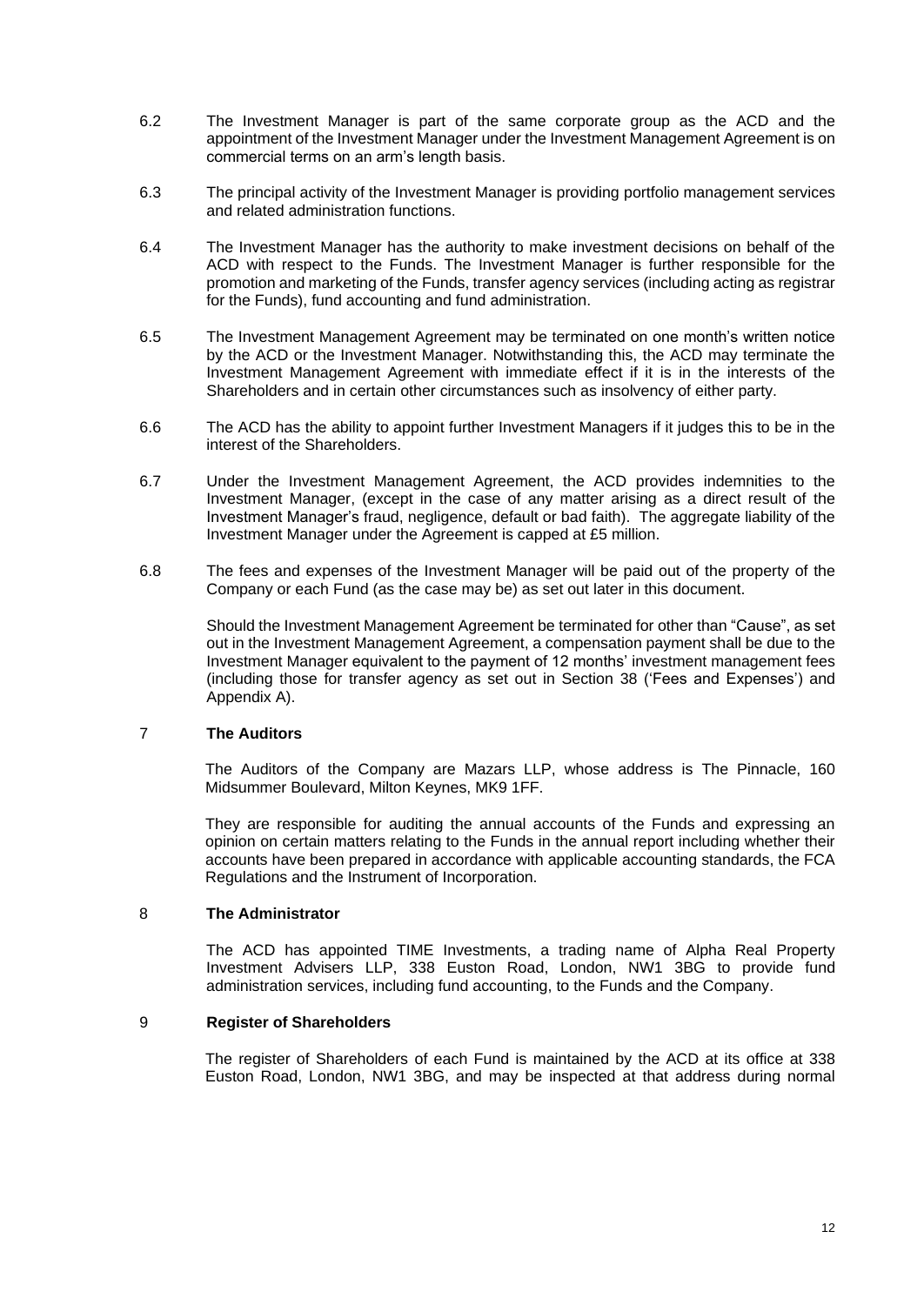business hours by any Shareholder or any Shareholder's duly authorised agent, solely in accordance with COLL.

# <span id="page-12-0"></span>10 **Conflicts of Interest**

The ACD, the Depositary and the Investment Manager are or may be involved in other financial, investment and professional activities which may, on occasion, cause potential conflicts of interest with the management of the Funds. In addition, the Company may enter into transactions at arm's length with companies in the same group as the ACD or the Investment Manager.

The Depositary may, from time to time, act as trustee or depositary of other companies or funds.

- 10.1 The ACD and other companies within the ACD's group may from time to time act as managers to other funds or sub-funds which follow similar investment objectives to those of the Funds. It is therefore possible that the ACD may in the course of its business have potential conflicts of interest with the Company or a particular Fund or between the Company and the other funds managed by the ACD. The ACD will take all appropriate steps to identify and prevent or manage such conflicts and will have regard in any event of this kind to its obligations under the ACD Agreement and in particular to its obligation to act in the best interests of the Company and the Shareholders so far as practicable, having regard to its obligations to other collective investment schemes, when undertaking any investment business where potential conflicts of interest may arise. Where a conflict of interest cannot be avoided, the ACD will ensure that the Company and the Shareholders and any other collective investment schemes it manages are fairly treated. The ACD maintains a written conflicts of interest policy.
- 10.2 The ACD acknowledges that there may be some situations where the organisational or administrative arrangements in place for the management of conflicts of interest are not sufficient to ensure with reasonable confidence that risk of damage to the interests of the Company and Shareholders will be prevented. Should such situations arise the ACD will, as a last resort if the conflict cannot be avoided, disclose these to Shareholders in an appropriate format.

#### <span id="page-12-1"></span>11 **Buying, Selling, Switching, Converting, Transferring and Exchanging Shares**

- 11.1 The dealing office of the Administrator, on behalf of the ACD, is open from 9.00 am until 5.00 pm on each Business Day to receive requests for information about the Company and the Funds from existing and prospective Shareholders and for the sale or purchase, redemption, conversion, exchange, transfer and switching of Shares.
- 11.2 For details of the Valuation Point and, where relevant, the Cut Off Point for Subscriptions and Cut Off Point for Redemptions of a Fund, please see Appendix A.
- 11.3 The Administrator, on behalf of the ACD, will not accept instructions to buy, sell, convert, exchange or switch or to transfer title to Shares by electronic communication, other than email communication with a validly executed attached file at the discretion of the Administrator. Fax communication may be accepted at the discretion of the Administrator.
- 11.4 Telephone calls made to the Administrator may be recorded and recordings may be used for training purposes. Any data provided during the call will be used and held in accordance with the relevant data protection requirements.

# 11.5 **Genuine Diversity of Ownership**

Shares in the Funds are and will continue to be widely available. The intended categories of investors are retail investors and institutional investors. Certain Share Classes are restricted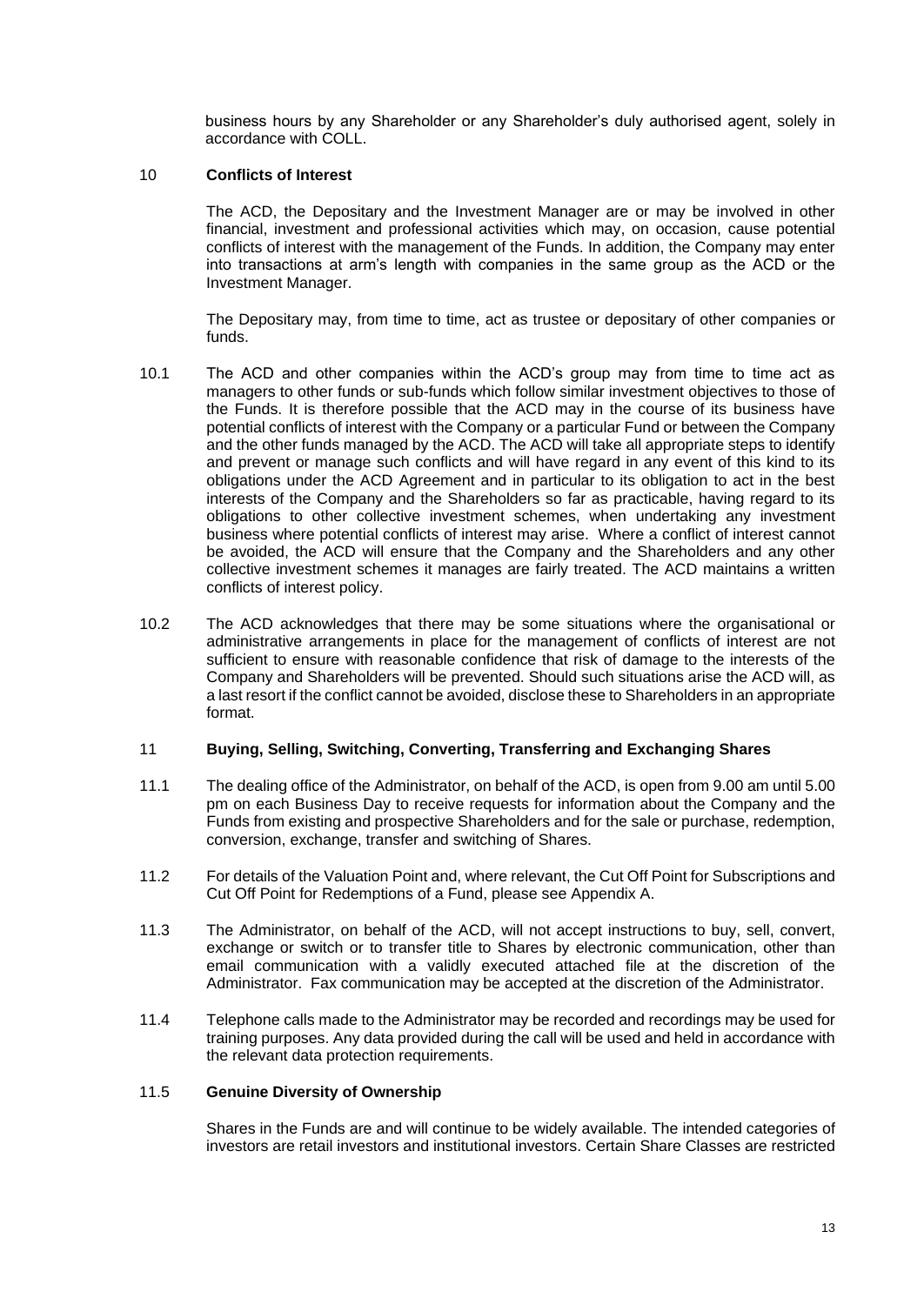to specific categories of investor details are set out in the Fund specific details in Appendix A.

Shares in the Funds are and will continue to be marketed and made available sufficiently widely to reach the intended categories of investors for each Share Class, and in a manner appropriate to attract those categories of investors.

# 11.6 **Liquidity Management**

The ACD has a liquidity management policy and maintains tools and methods of monitoring the liquidity of the Funds and to ensure that the ACD can carry out investment requests. The liquidity risk management policies and procedures include the management, implementation and maintaining of appropriate liquidity limits for each Fund and periodic stress testing of the liquidity risk of each Fund under both normal and exceptional liquidity conditions to ensure that anticipated redemption requests can be met. In normal circumstances, dealing requests will be processed as set out above. In exceptional circumstances, other procedures, such as suspending dealings in a Fund, borrowing cash, deferring the redemption of units, or applying in-specie redemptions may be used. If the ACD's policy for managing liquidity should change, this will be set out in the annual report.

# <span id="page-13-0"></span>12 **Buying Shares**

# 12.1 **Procedure**

- 12.1.1 Shares may be bought directly from the Administrator, on behalf of the ACD or indirectly through a professional adviser or other relevant intermediary. Any non-UK intermediary who recommends an investment in the Company to Shareholders may be entitled to receive commission from the Administrator, on behalf of the ACD. An ongoing commission, based on the value of Shares held may also be paid to qualifying non-UK intermediaries.
- 12.1.2 Requests to purchase Shares must be made by completing an Application Form and sending this to the Administrator together with payment either in electronic form or by cheque at the address set out in the relevant Fund's Application Form. A purchase of Shares via Application Form or any other means is a legally binding contract. Application Forms can be obtained from the Administrator. Payment made electronically should be directed to the nominated bank account of the Collection Agent, as advised from time to time. Requests to purchase Shares are required to be delivered no later than the Cut Off Point for Subscriptions in respect of the relevant Share Class for the relevant Dealing Day. The Administrator has the right to waive this notice period at its sole discretion. Should a Shareholder wish to withdraw their application of Subscription at any time before Dealing Day, the Administrator may agree to accept the withdrawal notice, at its sole discretion.
- 12.1.3 The ACD reserves the right to refuse to issue Shares in its sole discretion and it is under no obligation to account for its reasons for doing so. The Administrator, on behalf of the ACD, has the right, subject to its obligations under the FCA Regulations, to reject any application for Shares in whole or part, on reasonable grounds relating to the circumstances of the applicant, and in this event the Administrator will return any money sent, or the balance of such monies, at the risk of the applicant. In addition, the Administrator, on behalf of the ACD, has the right to reject any application for Shares where:
	- 12.1.3.1 the application does not, in the sole opinion of the ACD, meet the investor profile of the relevant Fund or a particular Class (please see Appendix A for further details);
	- 12.1.3.2 the ACD reasonably believes that the acquisition of Shares may have a prejudicial effect on the Company, the Fund, the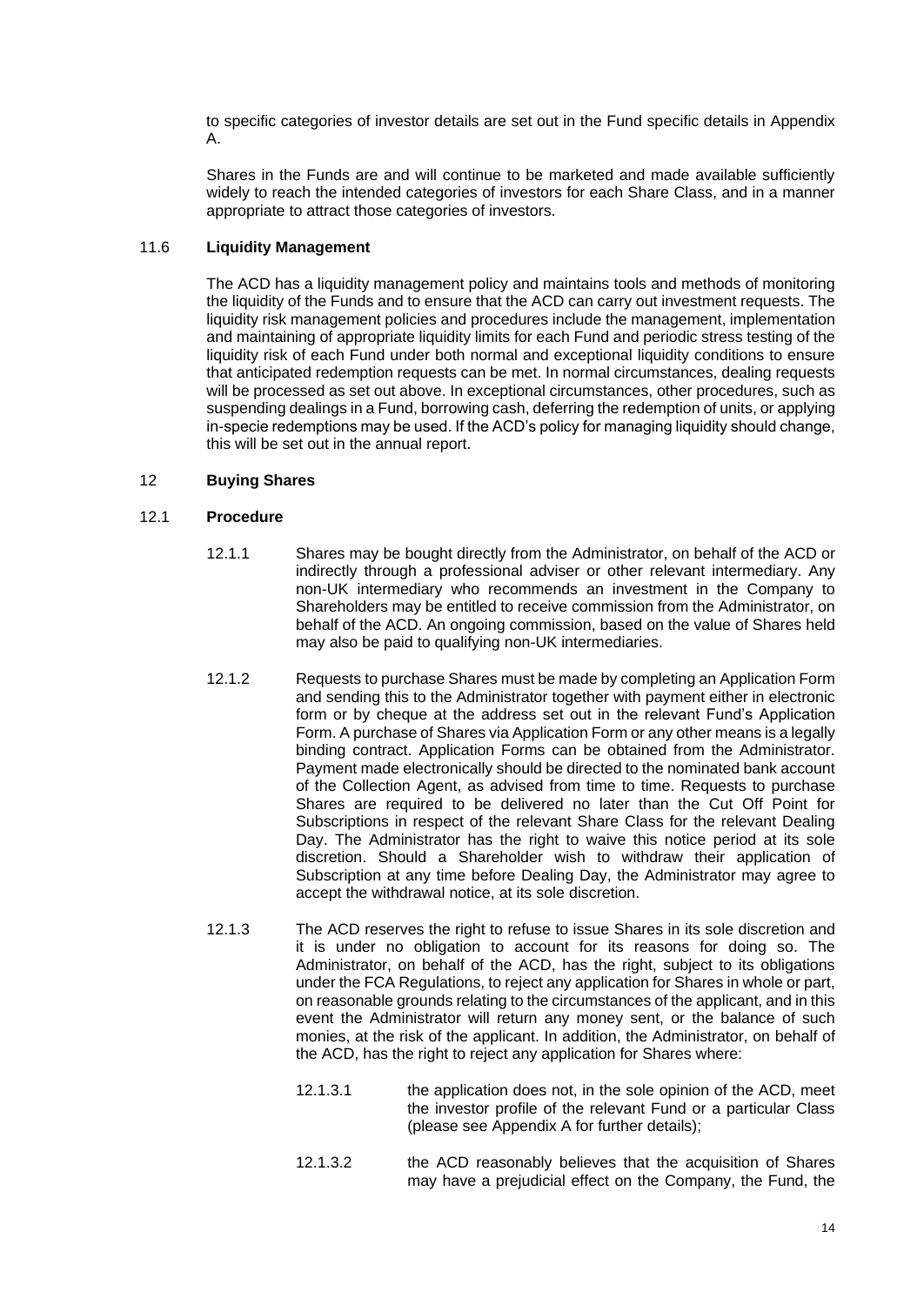Scheme Property of any Fund or any service provider to the Company or Shareholders;

- 12.1.3.3 the amount of the application for Shares is such that the ACD believes accepting the application may impact the performance of the Fund or could introduce real or perceived liquidity risk or more generally could potentially diminish the attractiveness of the Shares or the Fund for prospective or existing Shareholders;
- 12.1.3.4 the application has previously been accepted and the applicant has paid by cheque and that cheque subsequently failed to be cleared.
- 12.1.4 All Funds of the Company are designed and managed to support longer-term investment and active trading is discouraged. Short-term or excessive trading into and out of the Fund may harm performance by disrupting the investment management strategy of the relevant Fund and by increasing expenses of the relevant Fund. The ACD may at its sole discretion refuse to accept applications for Shares, especially where transactions are deemed disruptive, and particularly from possible market-timers or investors who, in its opinion, have a pattern of short-term or excessive trading or whose trading has been or may be disruptive to the Fund. For these purposes, the ACD may consider an investor's trading history in the Fund or other funds managed by the ACD or the Administrator and accounts under common ownership or control.
- 12.1.5 Any subscription monies remaining after a whole number of Shares has been issued will not be returned to the applicant. Instead, fractions of Shares will be issued in such circumstances.
- 12.1.6 Client money will be held in an account with the Collection Agent. No interest payment is currently made on client money held by the Collection Agent. In the event that interest becomes payable, this shall be payable to the Collection Agent and/or Administrator, as agreed between the parties.
- 12.1.7 Applicants may have the right to cancel their application to buy Shares at any time during the 14 days following the settlement date. If an applicant decides to cancel the contract they must inform the ACD by returning a cancellation notice available from the ACD or the Administrator. If the value of the investment has fallen at the time the ACD receives the completed cancellation notice, the Shareholder will not receive a full refund as an amount equal to any fall in value will be deducted from the sum originally invested. The ACD may extend cancellation rights to other investors but is under no obligation to do so. All fees, levies or other expenses charged by the Fund or any relevant party shall also be refunded. If an applicant has made arrangements with an intermediary with regards to certain advisory charges, upon cancellation this matter should be remedied between the parties and neither the Fund nor its agents have any responsibility in these matters.

# 12.2 **After purchasing Shares**

- 12.2.1 A contract note giving details of the Shares purchased and the price used, including any equalisation paid, will usually be issued the next Business Day after the Dealing Day but no later than four Business Days after the Dealing Day with reference to the purchase price at the Valuation Point.
- 12.2.2 Settlement is due by 5pm on the third Business Day after the relevant Dealing Day. Funds are transferred to the relevant Fund within one Business Day after this deadline. The ACD, at its discretion, has the right to cancel a purchase deal if settlement is materially overdue and any loss arising on such cancellation shall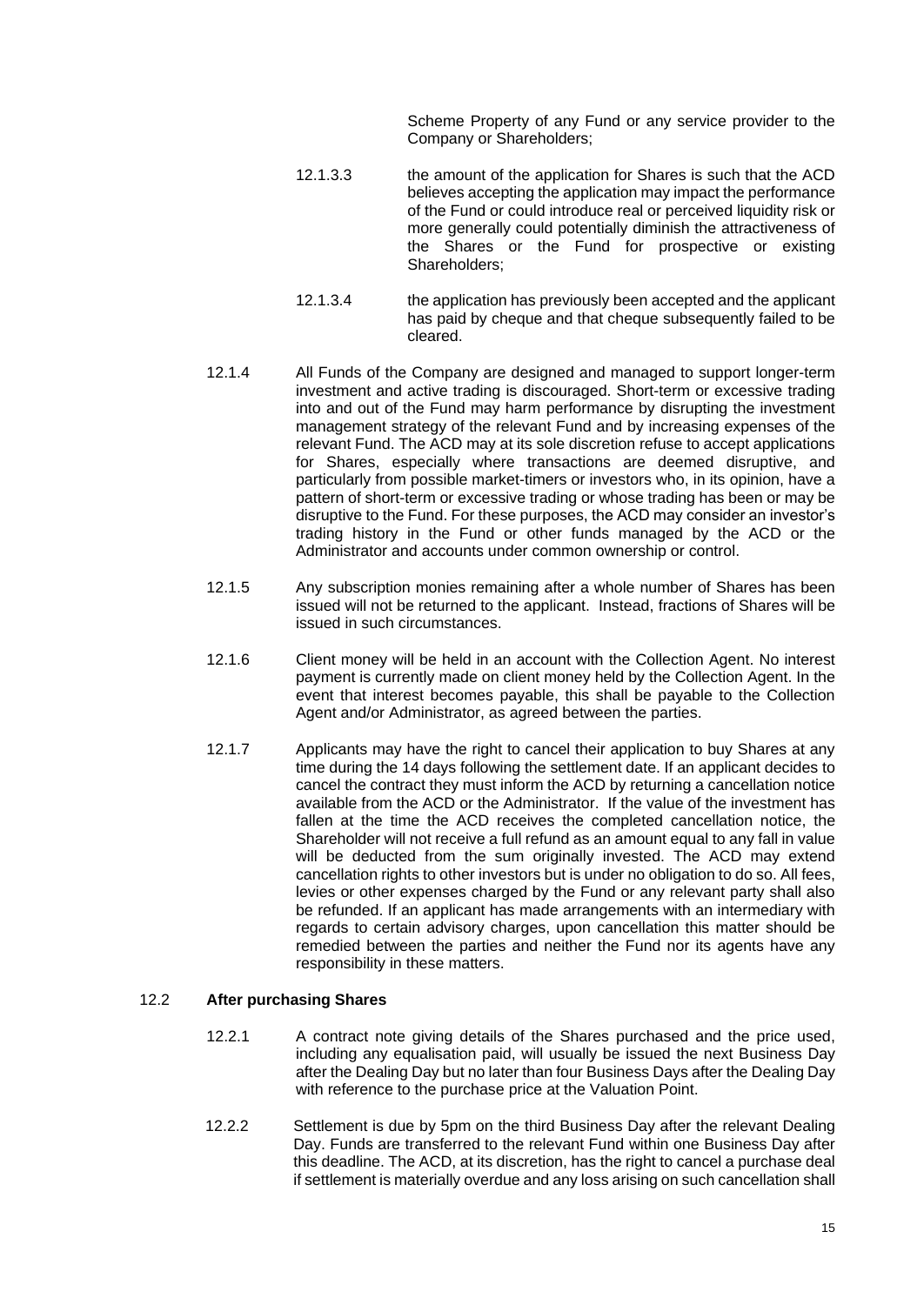be the liability of the applicant. In the event the ACD is unable to enforce recovery of the liability arising in this context, the ACD shall be entitled to recover any associated loss arising from the Company or Fund.

12.2.3 Share certificates will not be issued in respect of Shares. Ownership of Shares will be evidenced by an entry on the Company's register of Shareholders. Statements in respect of half yearly distributions of income will show the number of Shares held by the recipient in respect of which the distribution is made. Individual statements of a Shareholder's (or, when Shares are jointly held, the first named holder's) Shares will also be issued at any time on request by the registered holder.

# 12.3 **Minimum subscriptions and holdings**

- 12.3.1 The minimum initial and subsequent subscription levels, and minimum holdings, are set out in Appendix A. The Administrator, on behalf of the ACD, may at its discretion accept subscriptions lower than the minimum amount.
- 12.3.2 If a holding is below the minimum holding the Administrator, on behalf of the ACD, has discretion to require redemption of the entire holding.

# 12.4 **Limited Issue Arrangements**

- 12.4.1 The ACD reserves the right to limit the issue of any Shares in circumstances where the liquidity within a Fund is deemed to be detrimental to the Fund's performance.
- 12.4.2 In such circumstances, the ACD may still issue Shares where the proceeds of that issue can be invested without compromising the Fund's objective or materially prejudicing existing Shareholders, such as on the reinvestment of distribution income, or the investment of regular contributions received by the ACD or the Administrator.
- 12.4.3 The Administrator will return any cheques and application forms received whilst the limited issue provision is in force.
- 12.4.4 Where the ACD proposes to limit the issue of Shares in any Fund, Shareholders shall be notified of this limitation and the date of its implementation.

### 12.5 **In Specie Issue**

- 12.5.1 The ACD may, in its sole discretion, arrange for the Company to issue Shares at a price no greater than the price at the relevant Valuation Point in exchange for assets other than cash, but will only do so where the Depositary has taken reasonable care to determine that the Company's acquisition of those assets in exchange for the issued Shares is not likely to result in any material prejudice to the interests of Shareholders or potential Shareholders in the relevant Fund.
- 12.5.2 The ACD will ensure that the beneficial interest in the assets is transferred to the Fund with effect from the issue of the Shares.
- 12.5.3 The ACD will not issue Shares in any Class in exchange for assets the holding of which would be inconsistent with its investment objective.

# 12.6 **Disclosures for FATCA**

12.6.1 As part of the process of buying Shares, and at various points throughout ownership of Shares, investors in the Company will be required to provide the ACD (or its delegate) with any information that the Company considers necessary to enable it to comply with its domestic (and any overseas)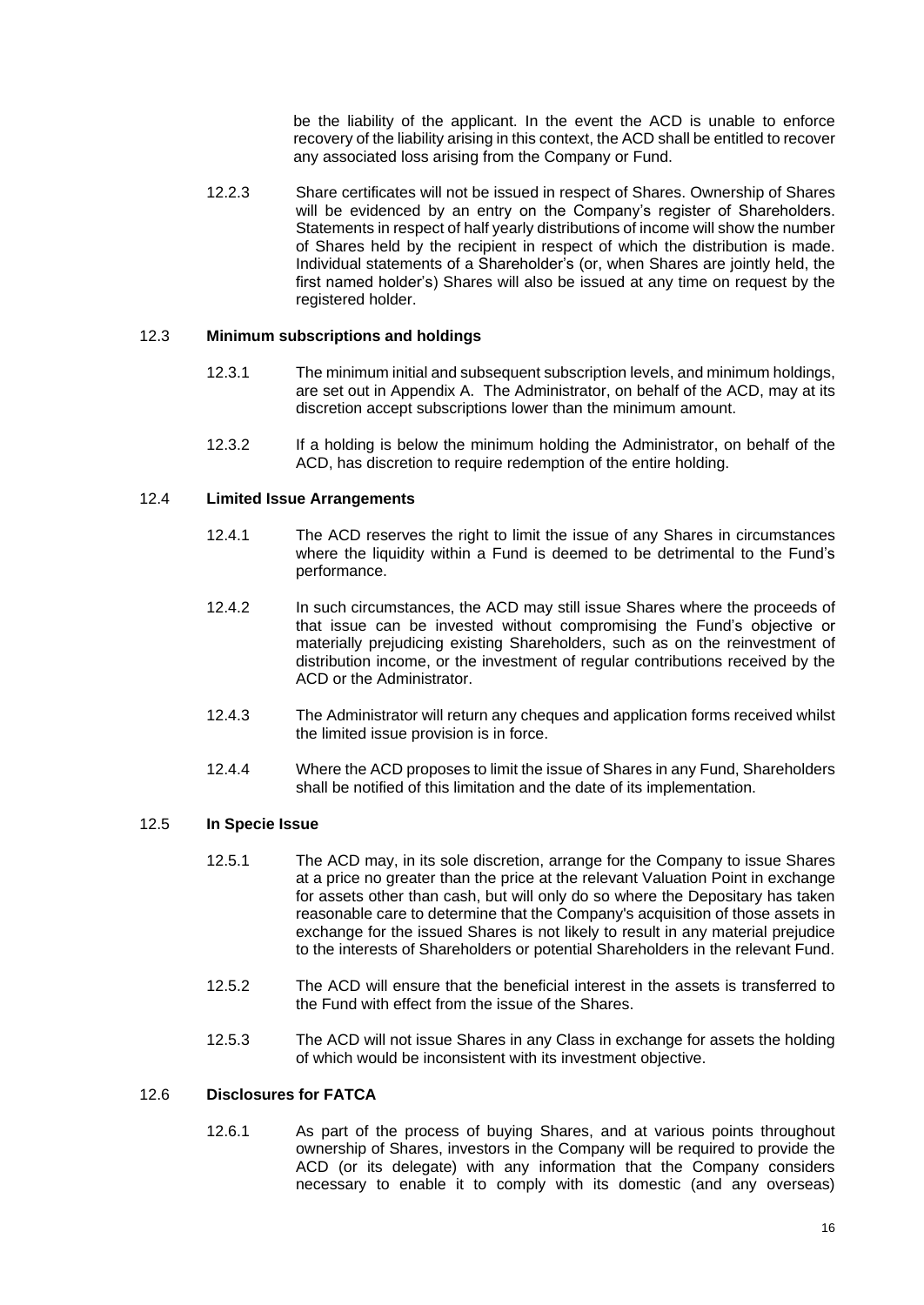obligations relating to FATCA. This may be addition to information required for anti-money laundering purposes (see Section [18\)](#page-19-1).

- 12.6.2 FATCA aims to prevent US tax evasion by requiring foreign financial institutions (such as the Company) to report certain information in relation to any Shareholder who is a Specified US Person to the Internal Revenue Service of the US ("IRS"). As a result of an intergovernmental agreement entered into between the US and UK governments, the ACD may be required to disclose information relating to Shareholders who fall within the definition of Specified US Person (and their investments in the Company) to HM Revenue & Customs, who will in turn exchange this information with the IRS.
- 12.6.3 By signing the Application Form to subscribe for Shares in the Company, each Shareholder is agreeing to provide such information upon request from the Company or its delegate.

### 12.6.4 **Please note that the Company may treat Shareholders as a Specified US Person where the Company is unable to establish that this is not the case.**

12.6.5 It is the responsibility of the Shareholder to notify the Administrator of the Fund if their status under FATCA changes. For example, if a Shareholder subsequently becomes a Specified US Person, Non-Participating Financial Institution or Passive Non-Financial Foreign Entity with one or more substantial US owners. Shareholders who are concerned about their position are encouraged to consult with their own tax advisers regarding the possible implications of FATCA on their interest in the Company.

# <span id="page-16-0"></span>13 **Selling Shares**

# 13.1 **Procedure**

- 13.1.1 Every Shareholder has the right to request that the Company redeem its Shares on any Dealing Day, subject to the Cut Off Point for Redemptions, unless the value of Shares which a Shareholder wishes to redeem will mean that the Shareholder will hold Shares with a value less than the relevant required minimum holding, in which case the Shareholder may be required to redeem his entire holding in the Fund(s). Requests to redeem Shares may be made to the Administrator by writing to the Administrator at the address set out in Appendix G. Please note that telephone dealing is not permitted. The Administrator, on behalf of the ACD, will not accept instructions to sell Shares by electronic communication, other than email communication or fax communication which may only be accepted at the discretion of the Administrator. Requests to redeem Shares are required to be delivered no later than the Cut Off Point for Redemptions in respect of the relevant Share Class for the relevant Dealing Day.
- 13.1.2 The Administrator has the right to waive this notice period at its sole discretion. Should a Shareholder wish to withdraw their notice of redemption at any time before the relevant Dealing Day, the Administrator may agree to accept the withdrawal notice, at its sole discretion.

# 13.2 **Documents the seller will receive**

A contract note giving details of the number and price of Shares sold will be sent to the selling Shareholder (the first named, in the case of joint Shareholders) or their duly authorised agents together (if sufficient written instructions have not already been given) usually by the end of the Business Day following the Valuation Point by reference to which the redemption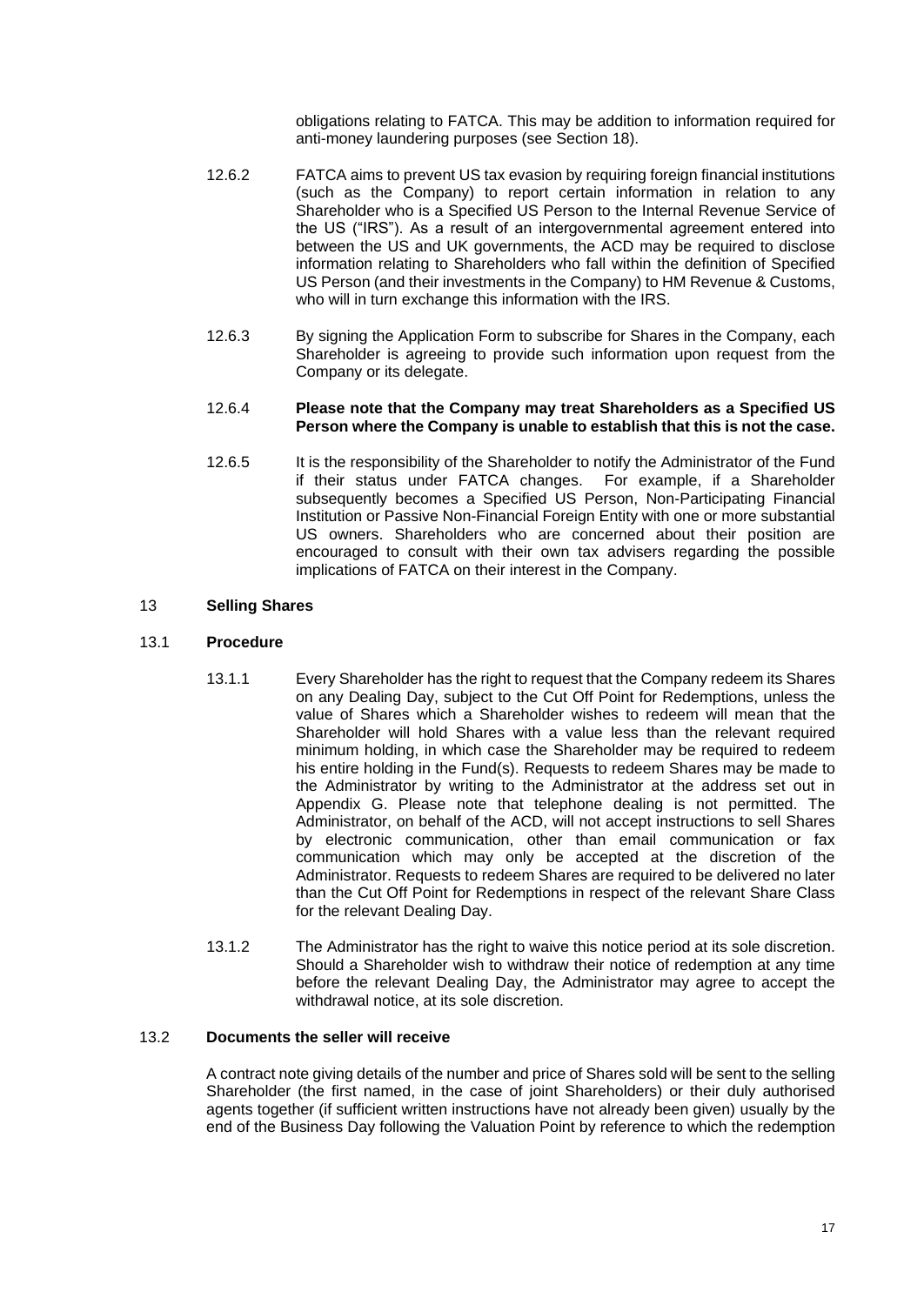price is determined. Settlement of redemption monies to Shareholders by BACS or CHAPS transfers will be made on the third Business Day after the relevant Dealing Day.

### 13.3 **Minimum redemption**

Part of a Shareholder's holding may be sold but the Administrator, on behalf of the ACD, reserves the right to refuse a redemption request if the value of the Shares to be redeemed is less than any minimum redemption amount set out in Appendix A or would result in a Shareholder holding less than the minimum holding, as detailed in Appendix A. In the latter case the Shareholder may be asked to redeem their entire Shareholding in the Fund(s).

### 13.4 **In specie Redemptions**

If a Shareholder requests the redemption of Shares, the ACD may (or the Administrator on behalf of the ACD may), at its sole discretion and where it considers the deal to be substantial in relation to the total size of the Class concerned or in some way detrimental to the Class, arrange, having given prior notice in writing to the Shareholder, that in place of payment for the Shares in cash, that the Company transfers Scheme Property from the relevant Fund or, if required by the Shareholder, the net proceeds of sale of the relevant Scheme Property, to the Shareholder. The ACD may only do so, however, where the Depositary considers that the Company's sale of those assets in exchange for the issued Shares is not likely to result in any material prejudice to the interests of Shareholders or potential Shareholders in the relevant Fund.

Before the proceeds of the cancellation of Shares become payable, the ACD must give written notice to the Shareholder that the Scheme Property or the proceeds of sale of Scheme Property will be transferred to that Shareholder so that the Shareholder can require the net proceeds of redemption rather than the relevant property if he so desires.

The ACD will select the Scheme Property to be transferred in consultation with the Depositary. They must ensure that the selection is made with a view to achieving no more advantage or disadvantage to the Shareholder requesting cancellation/redemption than to the continuing Shareholders. Whether the property is transferred or sold there shall be deducted from it a cash amount which would have normally been borne by the Company on a sale of the property (if any).

#### 13.5 **Direct Issue or Cancellation of shares**

There is no facility for direct issue or cancellation of shares by the Depositary.

# <span id="page-17-0"></span>14 **Transfers**

<span id="page-17-1"></span>Shareholders are entitled to Transfer their Shares to another person or body. All Transfers must be in writing in the form of an instrument of transfer approved by the ACD for this purpose. Completed instruments of Transfer must be returned to the ACD in order for the Transfer to be registered by the ACD. The ACD has absolute discretion whether or not to approve the Transfer and has no requirement to justify its decision. Neither the ACD nor a Fund will be liable for any costs whatsoever however arising from the actual or proposed Transfer. Any Shareholder, the subject of an approved Transfer, is subject to the terms of this Prospectus

#### 15 **Conversions**

- 15.1 Subject to any restrictions on the eligibility of investors for a particular Share Class, a Shareholder in a Fund may convert all or some of his Shares of one Class in a Fund for another Class of Shares in the same Fund.
- 15.2 Conversions will be effected by the ACD recording the change of Share Class on the Register of the Company.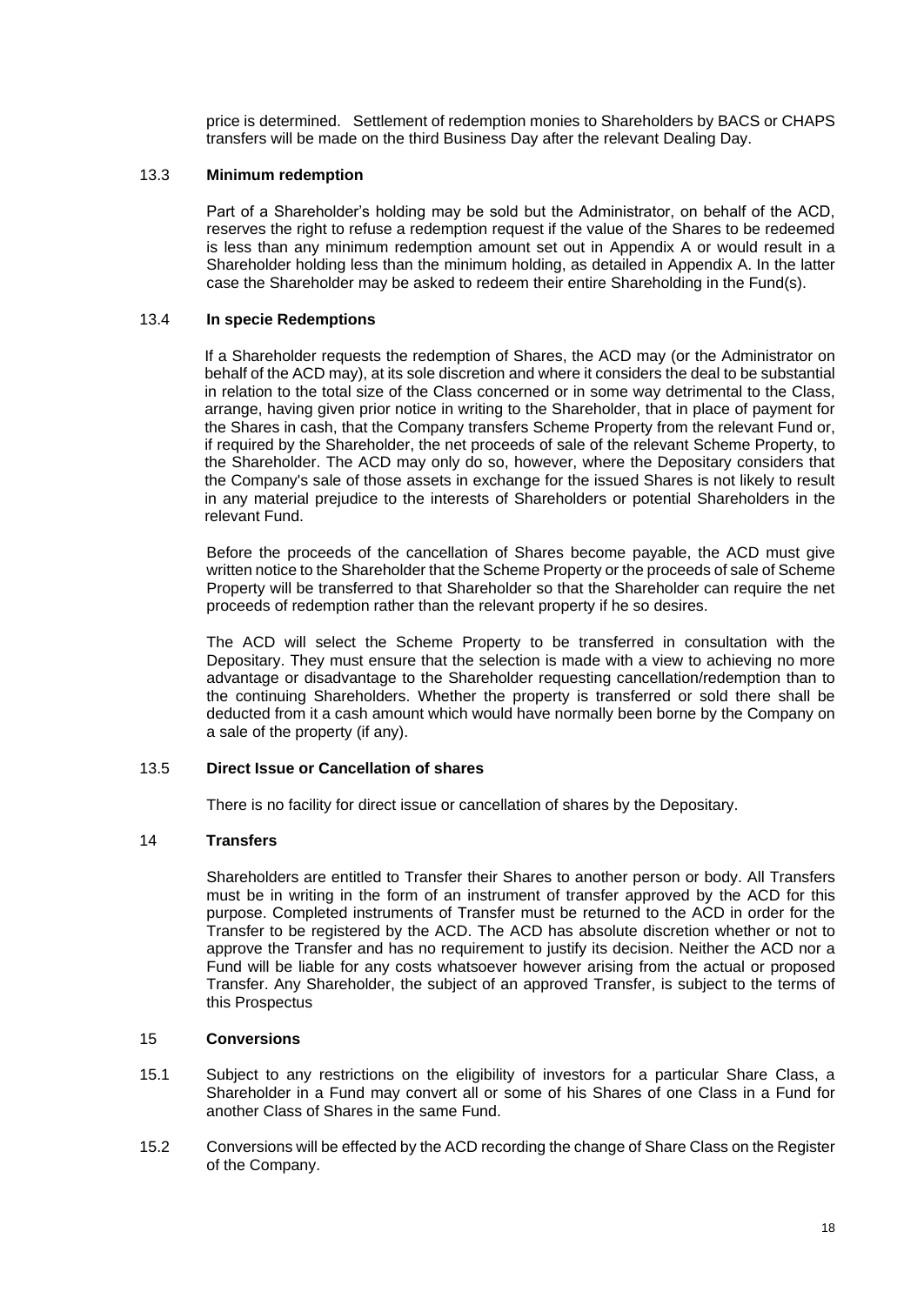- 15.3 If a Shareholder wishes to convert Shares he should apply to the Administrator, on behalf of the ACD, in the same manner as for a Switch as set out below.
- 15.4 All Conversions are at the discretion of the Administrator, on behalf of the ACD, who are not under any obligation to effect any Conversion request. Approved Conversions may not be effected at the next Dealing Day for relevant Shares and may be held over and processed at a subsequent Dealing Day for relevant Shares or ultimately to the Dealing Day immediately following the end of the relevant Fund's accounting period. For further information and to discuss the timing for the completion of conversions please contact the Administrator, on behalf of the ACD.
- 15.5 Conversions will not usually be treated as a disposal for capital gains tax purposes and no stamp duty reserve tax will be payable on the conversion. This may not be the case for conversions involving hedged Share Classes should any Fund offer such Share Classes.
- 15.6 The number of Shares to be issued in the new Class will be calculated relative to the price of the Shares being converted from.
- 15.7 A Shareholder who converts Shares in one Class for Shares in any other Class in the same Fund will not be given a right by law to withdraw from or cancel the transaction.
- 15.8 If investors are in any doubt as to the effect of conversions on their holding, they should seek professional advice.

# <span id="page-18-0"></span>16 **Switches**

- 16.1 Subject to the qualifications below, a Shareholder may at any time switch all or some of his Shares of one Fund (Original Shares) for Shares of another Fund (New Shares), provided that they satisfy the relevant subscription and eligibility criteria.
- 16.2 The number of New Shares issued will be determined by reference to the respective prices of New Shares and Original Shares at the Valuation Point applicable at the time the Original Shares are redeemed and the New Shares are issued.
- 16.3 The Administrator, on behalf of the ACD, may at its discretion make a charge on the switching of Shares between Funds. Any such charge on switching does not constitute a separate charge payable by a Shareholder, but is rather the application of any redemption charge on the Original Shares and any initial fee on the New Shares, subject to certain waivers.
- 16.4 If a partial switch would result in the Shareholder holding a number of Original Shares or New Shares of a value which is less than the minimum holding in the Class concerned, the ACD may, if it thinks fit, switch the whole of the applicant's holding of Original Shares to New Shares (and make a charge on switching) or refuse to affect any switch of the Original Shares. Save as otherwise specifically set out, the general provisions on procedures relating to redemption will apply equally to a switch.
- 16.5 Valid instructions to the Administrator, on behalf of the ACD, to switch Shares received before the Cut Off Point for Redemption (where appropriate) will be processed at the Share prices calculated based on the Net Asset Value per Share at the next Valuation Point following receipt of the instruction (or at such other Valuation Point as the ACD at the request of the Shareholder giving the relevant instruction may agree) except in the case where dealing in a Fund has been suspended.
- 16.6 The Administrator, on behalf of the ACD, may adjust the number of New Shares to be issued to reflect the application of any charge on switching together with any other charges or levies in respect of the application for the New Shares or redemption of the Original Shares as may be permitted pursuant to the COLL Sourcebook.
- 16.7 A Shareholder who switches Shares in one Fund for Shares in any other Fund will not be given a right by law to withdraw from or cancel the transaction.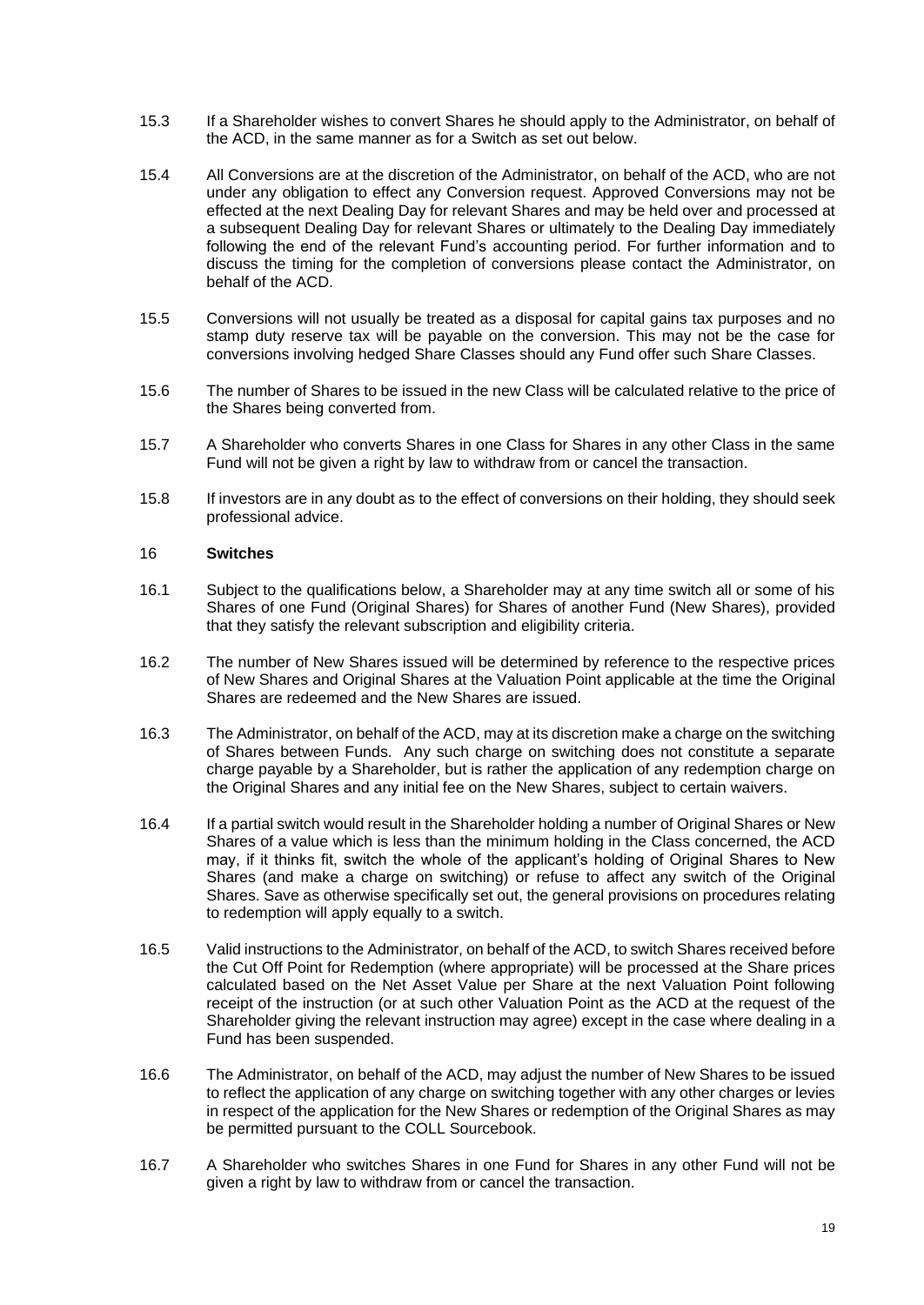16.8 Please note that under UK tax law a switch of Shares in one Fund for Shares in any other Fund is treated as a redemption of the Original Shares and a purchase of New Shares and will, for persons subject to taxation, be a realisation of the Original Shares for the purposes of capital gains taxation, which may give rise to a liability to tax, depending upon the Shareholder's circumstances.

# <span id="page-19-0"></span>17 **Dealing Charges**

# 17.1 **Initial Fee**

At present there are no initial fees chargeable to any Shares of any Fund of the Company.

# 17.2 **Dilution Levy**

The actual cost of purchasing, selling or switching assets and investments in UKIIF II may deviate from the value used in calculating its Share price, due to dealing charges, taxes, and any spread between buying and selling prices of UKIIF II's underlying investments. These costs could have an adverse effect on the value of the Fund, known as "dilution". In order to mitigate the effect of dilution, the Administrator, on behalf of the ACD, may impose a charge on the purchase of Shares in each relevant Class. This rate will vary to reflect actual or expected transaction costs, fiscal policy changes or other costs associated with purchasing underlying investments.

Such fees shall be retained by UKIIF II. Such fees, chargeable at the discretion of the Administrator, on behalf of the ACD, would only be payable if the specific subscription or redemption is likely to lead to transaction costs being incurred. It is not possible to predict accurately whether dilution is likely to occur. The Administrator will act in the best interests of all Shareholders.

# 17.3 **Large Deal Provision**

The ACD may, acting in the best interests of all Shareholders, effect instructions for subscriptions or redemptions of Shares on a different pricing basis where a dealing request (or series of requests) for a particular Dealing Day exceeds £50,000 (a "Large Deal") for the relevant Fund. Shareholders affected by this provision may at the discretion of the ACD have such large deals refused until such time as the ACD is satisfied there is no prejudicial impact to the best interests of Shareholders as a whole.

# 17.4 **Conversion or Switching Fee**

On the Conversion or Switching of Shares of one Class in a Fund for Shares of the same or another Class in another Fund, the Instrument of Incorporation authorises the ACD, delegated to the Administrator, to impose a conversion or switching fee. The fee will not exceed an amount equal to the then prevailing initial fee for the Class into which Shares are being Converted or Switched. The Conversion or Switching fee is payable to and retained by the Administrator.

# <span id="page-19-1"></span>18 **Money Laundering**

As a result of legislation in force in the United Kingdom to prevent money laundering, persons conducting investment business are responsible for compliance with money laundering regulations. In order to implement these procedures, in certain circumstances investors may be asked to provide proof of identity when buying Shares. The Administrator, on behalf of the ACD, reserves the right to reverse the transaction if it is not satisfied as to the identity of the applicant.

# <span id="page-19-2"></span>19 **Restrictions and Compulsory Transfer and Redemption**

The Administrator, on behalf of the ACD, may from time to time impose such restrictions as it may think necessary for the purpose of ensuring that no Shares are acquired or held by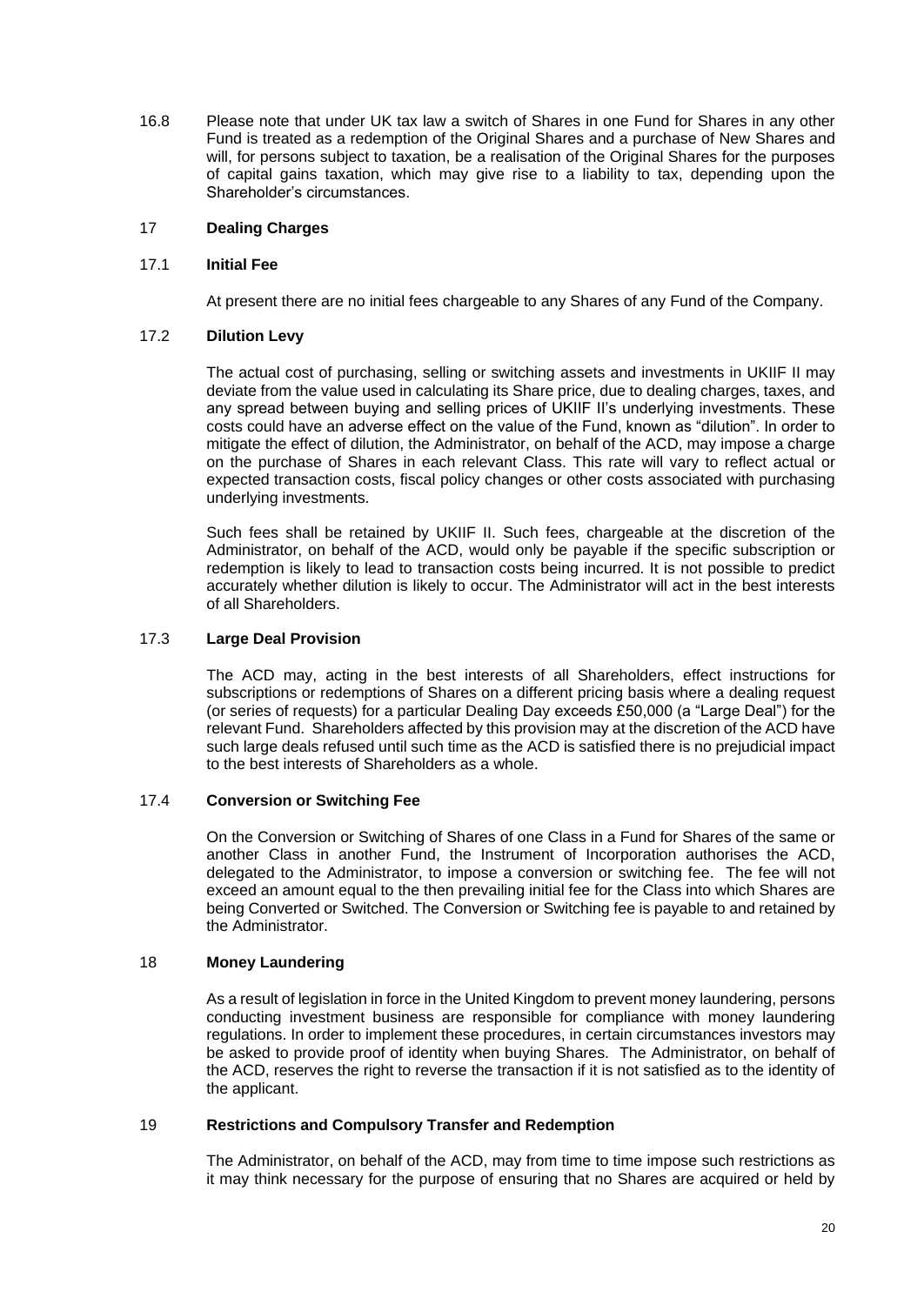any person in breach of the FCA Regulations, the law or governmental regulation (or any interpretation of a law or regulation by a competent authority) of any country or territory, or which would result in the Company incurring any liability to taxation which the Company is not able to recoup itself, or suffering any tax burden or other adverse consequence. This includes sales and transfers of Shares in any Fund to Specified US Persons, Non-Participating Financial Institutions, or Passive Non-Financial Foreign Entities with one or more substantial US owners (as defined within the FATCA Intergovernmental Agreement between the UK and US governments). This is prohibited unless such interests are both distributed by, and held through, a participating Financial Institution. Where a Shareholder subsequently becomes a Specified US Person, Non-Participating Financial Institution, or a Passive Non-Financial Foreign Entity with one or more substantial US owners, that Shareholder's Shares will be redeemed within six months and usually at the next Dealing Day.

In addition, the Administrator, on behalf of the ACD, may redeem at a given Dealing Day or over a series of Dealing Days, the Shares of a Shareholder or group of Shareholders whom the Administrator reasonably believes to be acting together, such that each Shareholder holds less than 10% of the NAV or where there is a group of Shareholders whom the Administrator reasonably believes to be acting together, that the combined group's shareholding is less than 10% of the NAV. This shall be determined at the sole discretion of the Administrator, on behalf of the ACD, on the basis that the Shareholder or group of Shareholders acting in concert, hold a sufficient number of Shares in a Fund or the Company, such that the Administrator is concerned that if such Shareholder or group of Shareholders redeemed all or part of their Shareholding this could give rise to a potential liquidity management issue in the Fund or the Company, and shall therefore consider what is in the best interests of all Shareholders and act accordingly.

In this connection, the Administrator may, inter alia, reject in its discretion any application for the purchase, redemption, transfer or conversion of Shares.

A person who becomes aware that he is holding or owns affected Shares in breach of any law or governmental regulation (or any interpretation of a law or regulation by a competent authority) of any country or territory, or by virtue of which he is not qualified to hold such affected Shares, shall forthwith, unless he has already received a notice as described above, either transfer all his affected Shares to a person qualified to own them or give a request in writing for the redemption of all his affected Shares pursuant to the FCA Regulations. The Administrator may also, if deemed appropriate, transfer a Shareholder into another Share class in order to comply with, inter alia, money laundering regulations.

Where a Shareholder is compulsorily redeemed, the Administrator will normally redeem that Shareholder's Shares on the next Dealing Day.

#### <span id="page-20-0"></span>20 **Deferral of redemptions by ACD**

- 20.1 Where requested redemptions are received across all Classes of a Fund for a particular Valuation Point on a Dealing Day which exceed 10% of the Net Asset Value of that Fund, the ACD may defer redemptions to the next Dealing Day.
- 20.2 The ACD will ensure the consistent treatment of all Shareholders who have sought to redeem units at any Valuation Point at which redemptions are deferred. The ACD will pro-rata all such redemption requests to the stated level (i.e. 10% of the Net Asset Value) and will defer the remainder until the next or subsequent Valuation Point(s). The deferral of redemptions is assessed on a cumulative basis. Shareholders shall receive consideration at the Valuation Point at which the redemption request is fulfilled. Any portion of the redemption request which remains unfulfilled at that point shall be deemed not to be accepted until the Valuation Point at which it is fulfilled. This means the redemption request may be accepted over multiple Dealing Days and associated Valuation Points.
- 20.3 The ACD will process requests chronologically to ensure that all requests relating to earlier Valuation Points are completed before those relating to later Valuation Points are considered.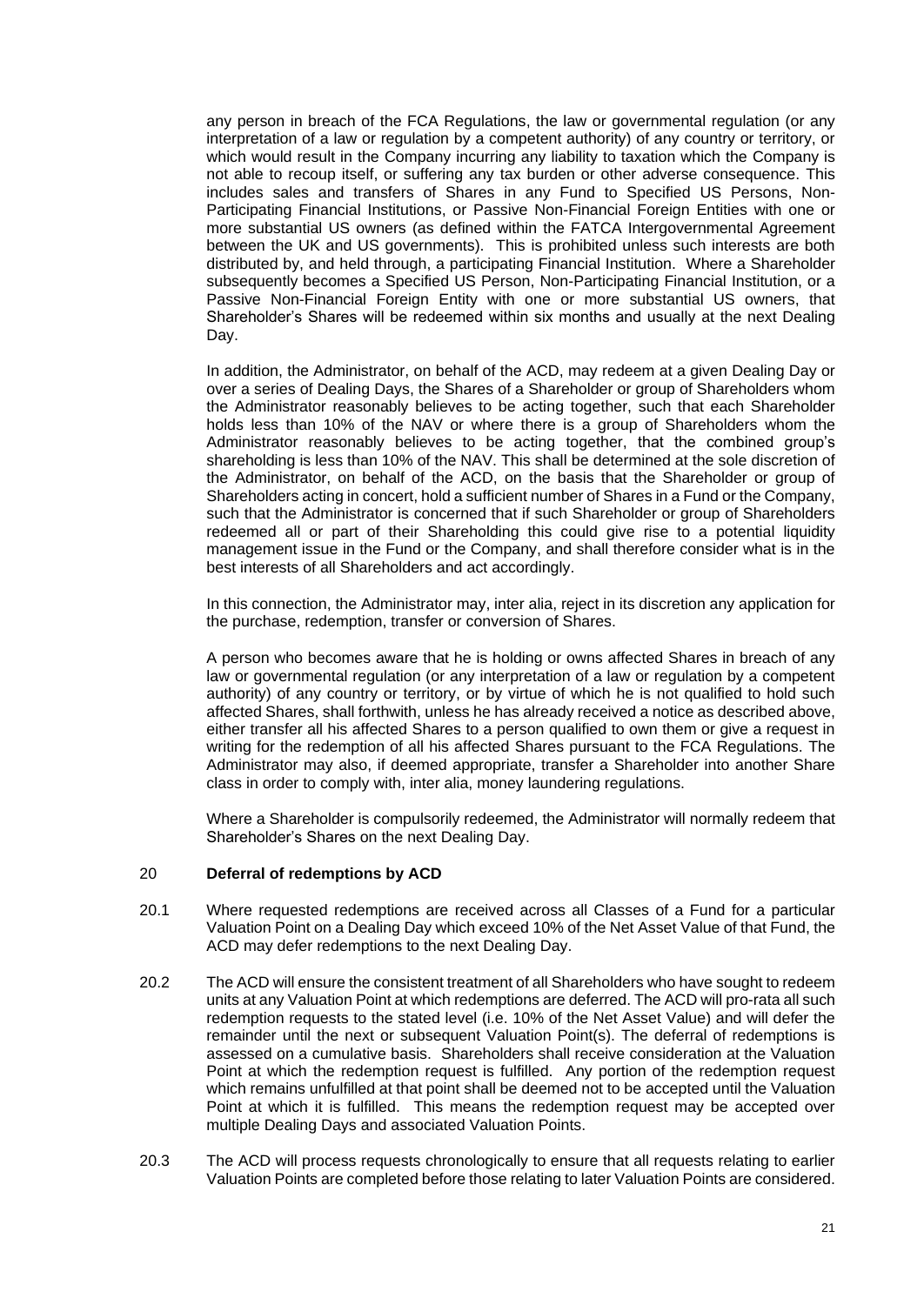# <span id="page-21-0"></span>21 **Suspension of Dealings in a Fund**

21.1 The Administrator may, with the agreement of the ACD and Depositary, or must if the Depositary so requires, temporarily suspend the issue, cancellation, sale and redemption of Shares in any or all of the Classes in any or all Funds, if the ACD or the Depositary is of the opinion that due to exceptional circumstances it is in the interests of all the Shareholders. The suspension will only be permitted to continue for as long as it is justified having regard to the interests of the Shareholders. The suspension will cease as soon as practicable once the exceptional circumstances have ceased. The ACD and the Depositary must formally review the suspension at least every 28 days and inform the FCA of the result of this review.

The ACD or the Depositary (as appropriate) will immediately inform the FCA of the suspension and the reasons for it and will follow this up as soon as practicable with written confirmation of the suspension and the reasons for it to the FCA.

21.2 The ACD will notify Shareholders as soon as is practicable after the commencement of the suspension, including details of the exceptional circumstances which have led to the suspension, in a way which is clear, fair and not misleading and gives Shareholders details of how to find further information about the suspension. Where a suspension takes place, the ACD will publish details on its website or give by other general means, sufficient details to keep Shareholders appropriately informed about the suspension, including, if known, its possible duration. During the suspension none of the obligations in COLL 6.2 (Dealing) will apply but the ACD will comply with as much of COLL 6.3 (Valuation and Pricing) during the period of suspension as is practicable in light of the suspension. Re-calculation of the Share price for the purpose of sales and purchases will commence on the next relevant Valuation Point following the ending of the suspension.

# <span id="page-21-1"></span>22 **Governing Law of the Company and Changes to the Fund**

- 22.1 All dealings in Shares are governed by English law. The English courts shall have exclusive jurisdiction to settle any disputes or claims which may arise out of, or in connection with, a Shareholder's participation in the Funds.
- 22.2 Where any changes are proposed to be made to the Company or a Fund, the ACD will assess whether the change is fundamental, significant or notifiable in accordance with COLL 4.3. Some changes will not be fundamental, significant or notifiable, but those changes which are fundamental and significant and certain changes which are notifiable will be submitted to the FCA for approval. If the change is regarded as fundamental, Shareholder approval will be required. If the change is regarded as significant, 60 days' prior written notice will be given to Shareholders. If the change is regarded as notifiable, Shareholders will receive suitable pre or post event notice of the change. Changes to a Fund's investment objective, policy or strategy will usually be significant or fundamental as determined by the ACD.

# <span id="page-21-2"></span>23 **Valuation of the Fund**

Valuation of each Fund will take place at the relevant Valuation Point and at such other times and dates as may be determined by the ACD.

# <span id="page-21-3"></span>24 **Calculation of the Net Asset Value**

The value of the property of the Company or of a Fund (as the case may be) will be the value of its assets less the value of its liabilities determined in accordance with the following provisions:

- 24.1 All the Scheme Property (including receivables) is to be included, subject to the following provisions.
- 24.2 Scheme Property, which is not cash will be valued as follows and the prices used will (subject as follows) be the most recent prices which it is practicable to obtain: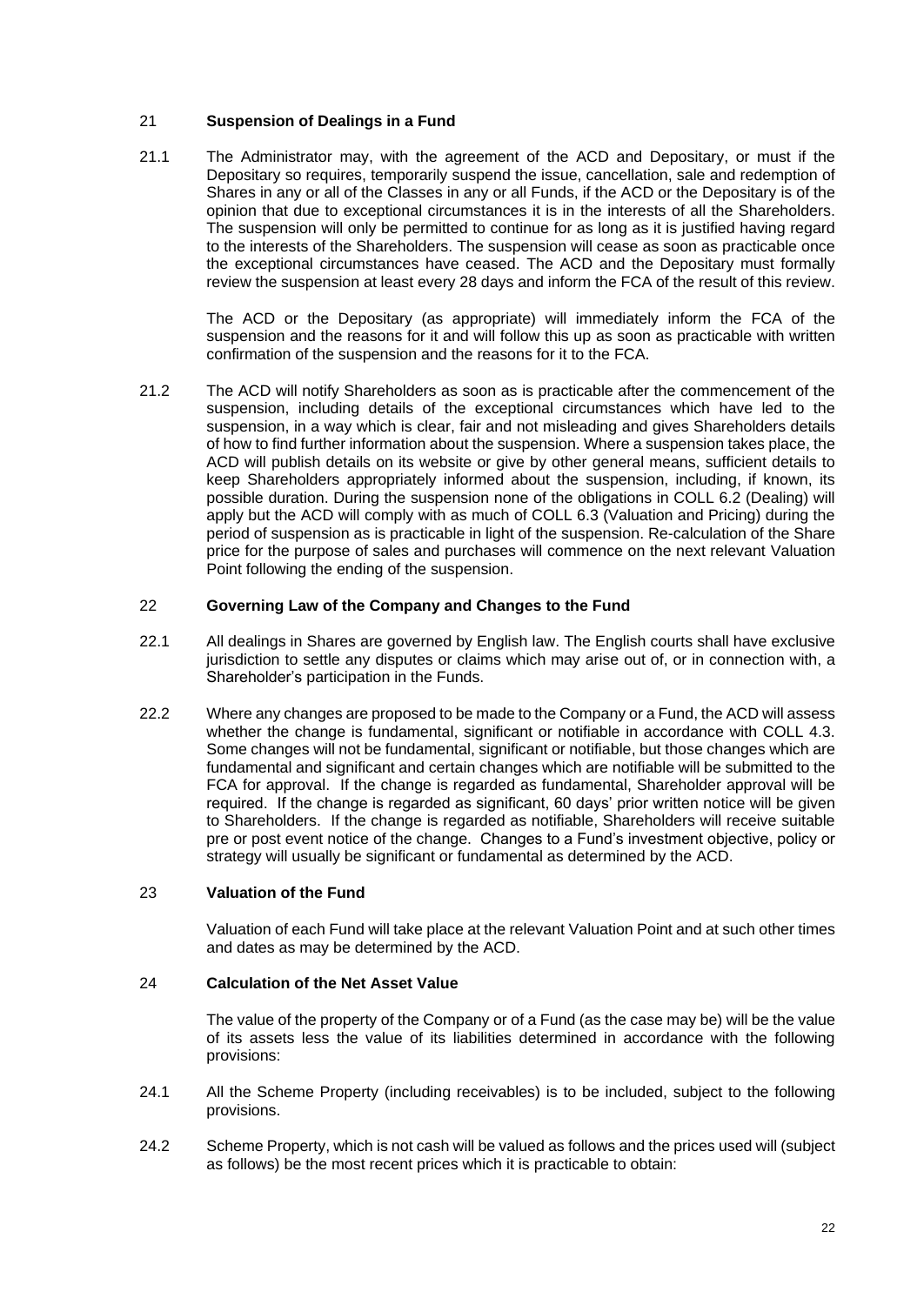- 24.2.1 units or shares in a collective investment scheme:
	- 24.2.1.1 if a single price for buying and redeeming units or shares is quoted, at the most recent such price; or
	- 24.2.1.2 if separate buying and selling prices are quoted, at the average of the two prices provided the buying price has been reduced by any initial fee included therein and the selling price has been increased by any exit or selling charge attributable thereto; or
	- 24.2.1.3 if, in the opinion of the ACD, the price obtained is unreliable or no recent traded price is available or if no recent price exists or if the most recent price available does not reflect the ACD's best estimate of the value of the units or shares, at a value which, in the opinion of the ACD, is fair and reasonable;
- 24.2.2 exchange-traded derivative contracts:
	- 24.2.2.1 if a single price for buying and selling the exchange-traded derivative contract is quoted, at that price; or
	- 24.2.2.2 if separate buying and selling prices are quoted, at the average of the two prices;
- 24.2.3 over-the-counter derivative contracts will be valued in accordance with the method of valuation as will have been agreed between the ACD and the Depositary;
- 24.2.4 Any other investment:
	- 24.2.4.1 if a single price for buying and redeeming the security is quoted, at that price; or
	- 24.2.4.2 if separate buying and redemption prices are quoted, at the average of the two prices; or
	- 24.2.4.3 if, in the opinion of the ACD, the price obtained is unreliable or no recent traded price is available or if no recent price exists or if the most recent price available does not reflect the ACD's best estimate of the value of the security, at a value which in the opinion of the ACD, is fair and reasonable;
- 24.2.5 Scheme Property other than that described above at a value which, in the opinion of the ACD, is fair and reasonable;
- 24.2.6 cash and amounts held in current and deposit accounts and in other time related deposits will be valued at their nominal values.
- 24.3 In determining the value of the Scheme Property, all instructions given to issue or cancel Shares will be assumed (unless the contrary is shown) to have been carried out and any cash payment made or received and all consequential action required by the FCA Regulations or the Instrument of Incorporation will be assumed (unless the contrary has been shown) to have been taken.
- <span id="page-22-0"></span>24.4 Subject to paragraph [24.6](#page-23-0) below, agreements for the unconditional sale or purchase of Scheme Property which are in existence but uncompleted will be assumed to have been completed and all consequential action required to have been taken. Any unconditional agreements need not be taken into account if made shortly before the valuation takes place and if, in the opinion of the ACD, their omission will not materially affect the final NAV.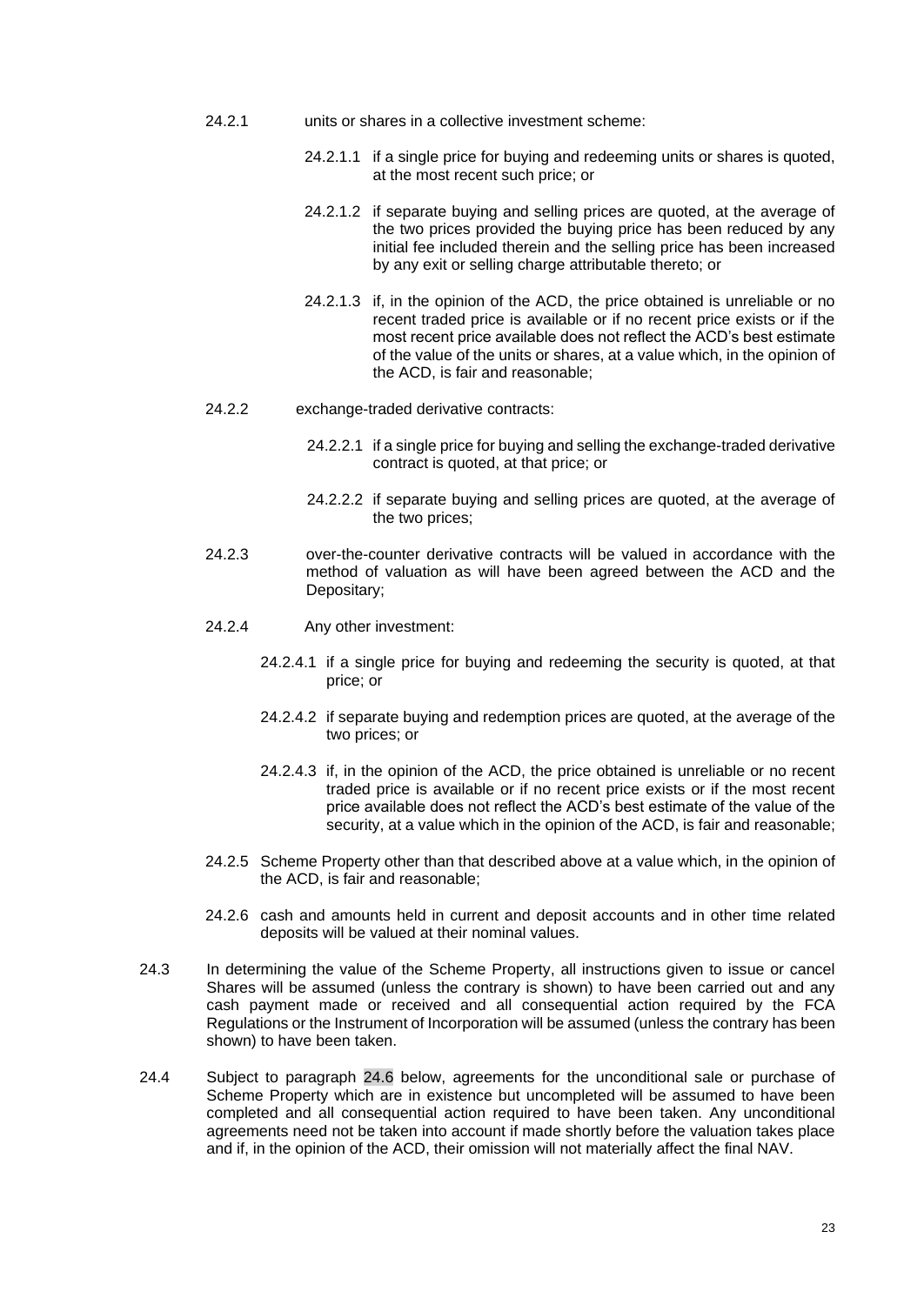- 24.5 Futures or contracts for differences which are not yet due to be performed and unexpired and unexercised written or purchased options will not be included under paragraph [24.4.](#page-22-0)
- <span id="page-23-0"></span>24.6 All agreements are to be included under paragraph [24.4](#page-22-0) which are, or ought reasonably to have been, known to the person valuing the property assuming that all other persons in the ACD's employment take all reasonable steps to inform it immediately of the making of any agreement.
- 24.7 Deduct an estimated amount for any liabilities payable out of Scheme Property, treating periodic items as accruing from day to day.
- 24.8 Deduct an estimated amount for anticipated tax liabilities (on unrealised capital gains where the liabilities have accrued and are payable out of the Scheme Property; on realised capital gains in respect of previously completed and current accounting periods; and on income where liabilities have accrued) including (as applicable and without limitation) capital gains tax, income tax, corporation tax, VAT, stamp duty and stamp duty reserve tax.
- 24.9 Deduct the principal amount of any outstanding borrowings whenever repayable and any accrued but unpaid interest on borrowings.
- 24.10 Deduct any other amount as appropriate.
- 24.11 Add an estimated amount for accrued claims for tax of whatever nature which may be recoverable.
- 24.12 Add any other credits, accruals or amounts due to be paid into the Scheme Property.
- 24.13 Currencies or values in currencies other than Sterling will be converted at the relevant Valuation Point at a rate of exchange that is not likely to result in any material prejudice to the interests of Shareholders or potential Shareholders.
- <span id="page-23-1"></span>24.14 Add a sum representing any interest or any income accrued due or deemed to have accrued but not received and any stamp duty reserve tax provision anticipated to be received.
- 24.15 Where a relevant Fund has Classes that have more than one Dealing Day per calendar month, the ACD shall determine relevant pricing at the subsequent Valuation Point on the subsequent Dealing Day within a given calendar month as follows:
	- 24.15.1 In order to maintain forward pricing, any additional Dealing Day and Valuation Point shall be prior to midnight on the final day of any calendar month;
	- 24.15.2 The value of Scheme Property shall be valued generally in accordance with paragraph 24.2, specifically;
		- 24.15.2.1 If the pricing of units or shares in a collective investment scheme has been published or quoted since the prior Dealing Day in the same calendar month, the subsequent Dealing Day Valuation Point shall reflect such updated valuation;
		- 24.15.2.2 All other investments shall be valued at the most recently available basis, updated if relevant;
		- 24.15.2.3 Cash shall be included at the subsequent Valuation Point as per paragraph 24.2.7
	- 24.15.3 Generally the ACD shall apply paragraphs 24.3 to [24.14](#page-23-1) as relevant given the intra-month period and consider any reasonable adjustments from any prior Valuation Point in the same calendar month.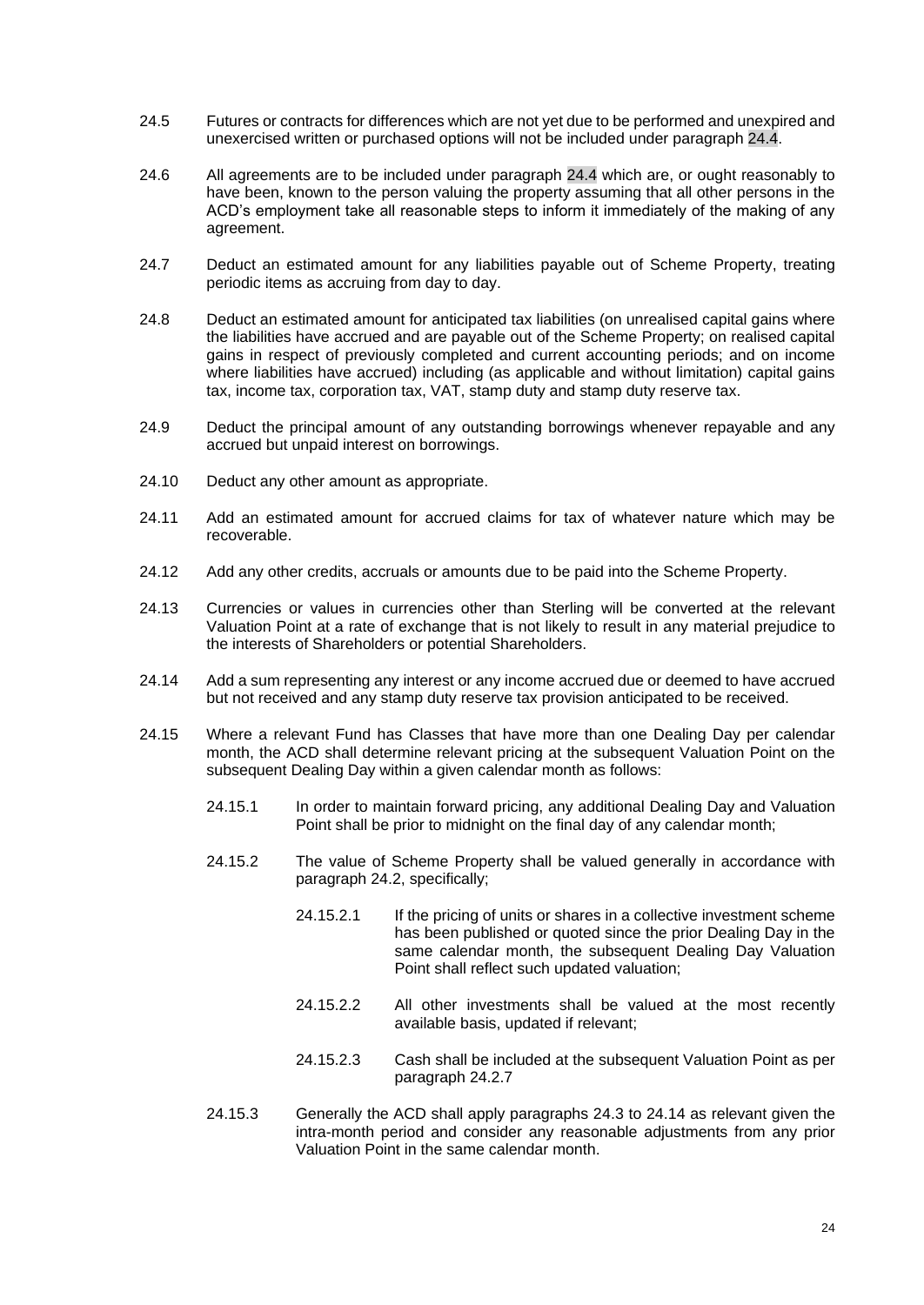# <span id="page-24-0"></span>25 **Fair Value Pricing**

- 25.1 Where the ACD has reasonable grounds to believe that:
	- 25.1.1 no reliable price exists for an asset (including a unit/share in a collective investment scheme) at a Valuation Point; or
	- 25.1.2 the most recent price available does not reflect the ACD's best estimate of the value of the asset (including a unit/share in a collective investment scheme) at the Valuation Point;
	- 25.1.3 it can value an asset at a price which, in its opinion, reflects a fair and reasonable price for that asset (the fair value price).
- 25.2 The circumstances which may give rise to a fair value price being used include:
	- 25.2.1 no recent trade in the asset concerned; or
	- 25.2.2 suspension of dealings in an underlying collective investment scheme; or
	- 25.2.3 the occurrence of a significant event since the most recent closure of the market where the price of the asset is taken.
- 25.3 In determining whether to use a fair value price, the ACD will include in their consideration but need not be limited to:
	- 25.3.1 the type of authorised fund concerned;
	- 25.3.2 the assets involved;
	- 25.3.3 whether the underlying collective investment schemes may already have applied fair value pricing;
	- 25.3.4 the basis and reliability of the alternative price used; and
	- 25.3.5 the ACD's policy on the valuation of Scheme Property as disclosed in this Prospectus.

#### <span id="page-24-1"></span>26 **Price per Share in a Fund and each Class**

The price per Share at which Shares are sold is the sum of the Net Asset Value for the relevant Fund per Share, plus any applicable initial fee (and/or dilution levy), as described above. The price per Share at which Shares are redeemed is the Net Asset Value per Share (adjusted for any dilution adjustment), as described above.

#### <span id="page-24-2"></span>27 **Pricing basis**

The Company deals on a forward pricing basis. A forward price is the price calculated at the next Valuation Point after the sale or redemption is agreed.

#### <span id="page-24-3"></span>28 **Publication of Prices**

Shareholders can obtain the most recently published price of their Shares by calling 0345<br>600 1213 or visit www.time-investments.com or the ACD's's website 1213 or visit [www.time-investments.com](http://www.time-investments.com/) or the ACD's's website www.alpharealcapital.com. Prices for Share Classes will usually be published on the Business Day of the relevant Dealing Day.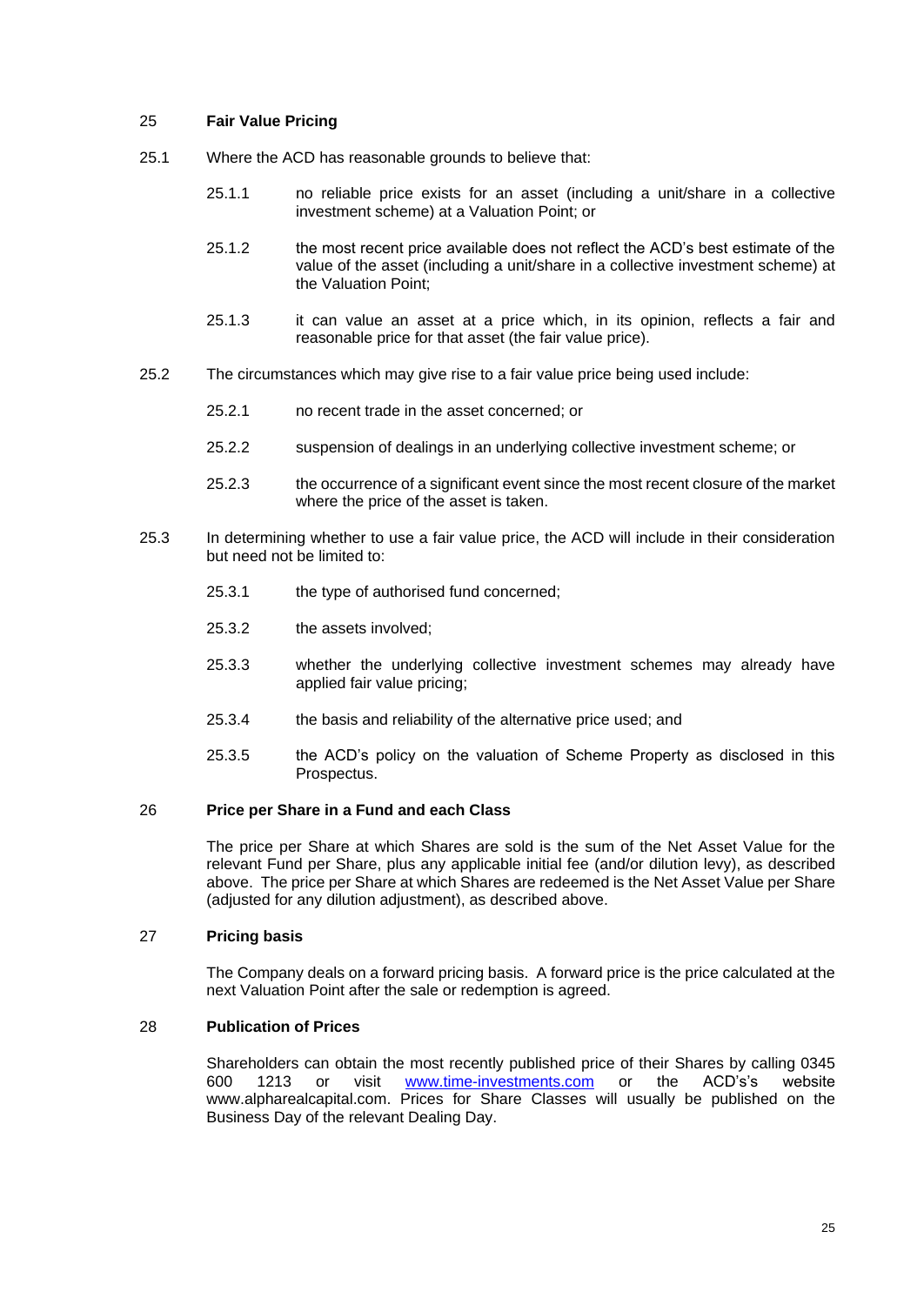# <span id="page-25-0"></span>29 **Risk factors**

29.1 Prospective investors should consider the risks attached to an investment in the Funds including, but not limited to, those indicated below. Consideration should be given as to whether such risks are suitable for prospective investors and persons in any doubt should contact their authorised adviser.

# 29.2 **Dealings in Shares of the Fund**

- 29.2.1 The value of Shares in a Fund and the income derived from them can go down as well as up and Shareholders may not get back the full amount invested. No guarantees as to investment performance, from either an income or a capital perspective are given either expressly or by implication.
- 29.2.2 There is no open market for Shares and redemptions can only be made on certain dates and subject to the terms of the Instrument of Incorporation and this Prospectus.
- 29.2.3 Shareholders should note the provisions for suspension of issue and redemption of Shares, which may operate independently. The reasons for determining to suspend the issue of Shares differ considerably from those for the reasons to suspend redemption of Shares. In each case, a suspension would only be introduced where the ACD believed that there was good and sufficient reason to do so in the interests of Shareholders generally.

# 29.3 **Management Issues**

- 29.3.1 The successful performance of the Funds depends, in part, on the ability of the Company's various advisers. No assurance is given that any particular adviser will continue to be retained by the Company. No assurance can be given that particular directors, members or senior managers of the ACD, Investment Manager and the Depositary will remain directors, members or senior managers of those entities.
- 29.3.2 There may be occasions where the ACD or an associate thereof encounters a conflict of interest in connection with the investments made on behalf of a Fund. The ACD may recommend an investment opportunity where it or an associate already has an interest. The ACD will, however, endeavour to ensure that all conflicts are resolved equitably and that Shareholders' interests are protected.

# 29.4 **Target Return**

29.4.1 With regards to a Fund that has a stated target return – whether a "total return" or "income return" - which it is aiming to generate over a stated period of time, such a target is not guaranteed to Shareholders and market conditions may mean that it is not achieved. Such a situation could arise, for example, if a Fund was not able to invest new funds raised in acquiring further assets in accordance with the Fund's Investment Objective.

# 29.5 **Use of Derivatives**

- 29.5.1 Under the FCA Regulations, derivatives can be used for the purposes of Efficient Portfolio Management ("EPM") as well as to meet the investment objective of the Funds. Derivatives can be exchange traded or Over the Counter ("OTC") derivatives.
- 29.5.2 The Funds may invest in derivatives for the purposes of EPM, which is not expected to have an effect on the risk profile of each of the Funds. Please see Appendix B for further details.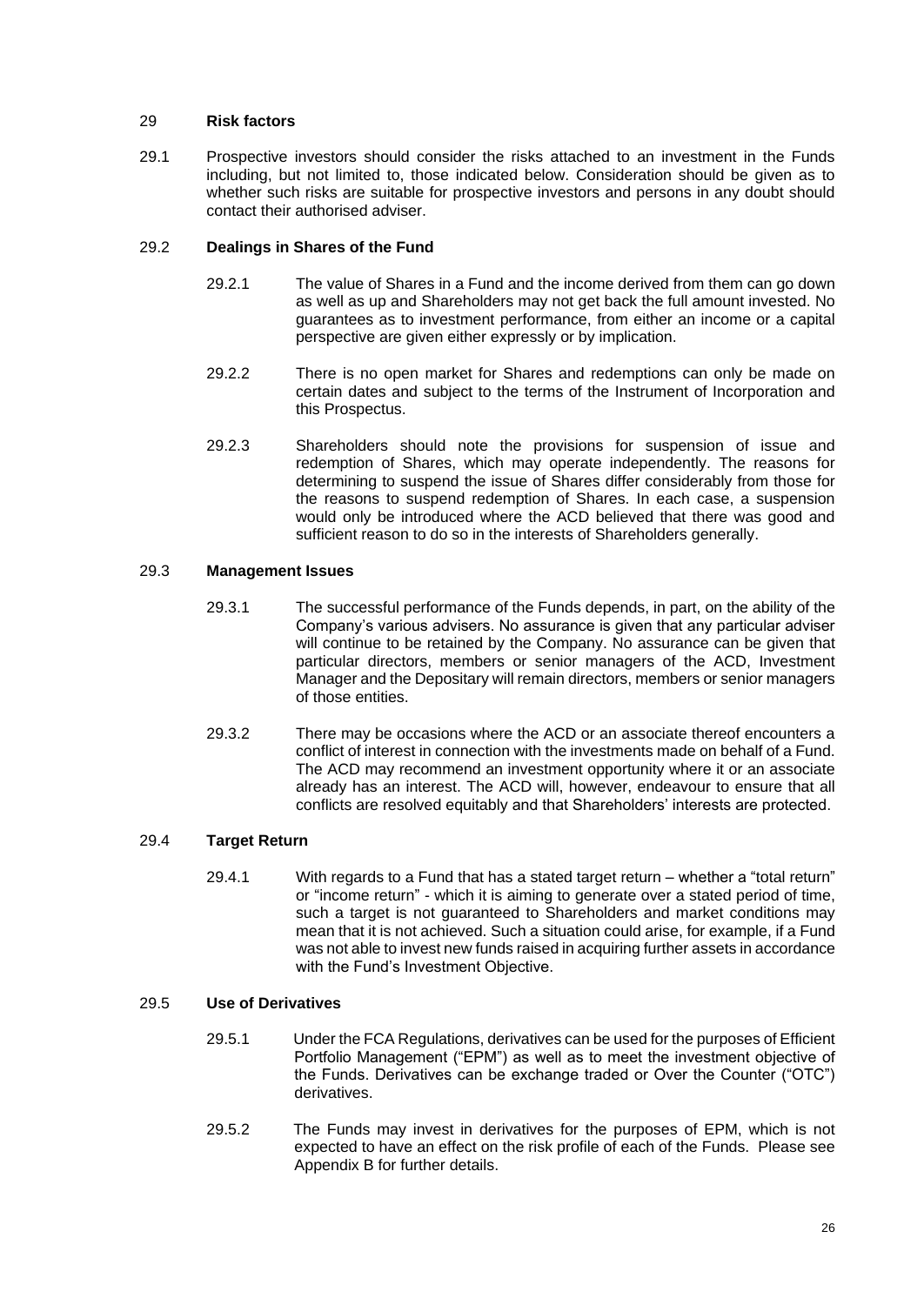- 29.5.3 The use of derivative instruments and hedging transactions may or may not achieve their intended objective and involves special risks. There is no guarantee that the performance of financial derivative instrument (or other EPM techniques) will result in a positive effect for the Funds. Performance and value of derivative instruments depend on the performance or value of the underlying asset. Derivative instruments involve cost, may be volatile, and may involve a small investment relative to the risk assumed. Their successful use may depend on the ACD's ability to predict market movements. Risks include delivery failure, default by another party or the inability to close out a position because the trading market becomes illiquid. Some derivative instruments are particularly sensitive to changes in interest rates. The risk of loss to a Fund for a swap transaction on a net basis depends on which party is obliged to pay the net amount to the other party. If the counterparty is obliged to pay the net amount to the Fund, the risk of loss to the Fund is the loss of the entire amount that the Fund is entitled to receive; if the Fund is obliged to pay the net amount, the Fund's risk of loss is limited to the net amount due. OTC derivative instruments involve a higher degree of risks as OTC markets are less liquid and regulated.
- 29.5.4 Other EPM techniques such as securities lending may not involve use of derivatives but may nonetheless involve similar risks with regard to exposure to a counterparty to that arrangement and that counterparty's default. The Funds however do not currently engage in securities lending activities. Securities lending transactions may, in the event of default by the counterparty, result in the securities lent by the Fund being recovered late or only in part. This may result in losses for the affected Fund.
- 29.5.5 Where relevant, a counterparty to a derivative or other EPM technique will forfeit its collateral if it defaults on the transaction with the Fund. However, if the collateral is in the form of securities, there is a risk that when it is sold, it will realise insufficient cash to settle the counterparty's debt to the Fund or to purchase replacement securities that were lent to the counterparty. This may result in losses for the affected Fund.
- 29.5.6 Where the counterparties to derivative and other EPM transactions with the Funds are related to the ACD or the Depositary or an associate of the ACD or the Depositary, such transaction may involve a conflict of interest. Where a conflict cannot be avoided the ACD will have regard to its obligation to act in the best interest of the Funds and their Shareholders. The ACD will ensure that will ensure that Shareholders are treated fairly and that such transactions are not effected on terms which are less favourable to the Fund than if the potential conflict had not existed. For further details on the conflicts policy of the ACD please see "Conflicts of Interest" in section 12.

# 29.6 **Counterparty risk**

29.6.1 In conducting their trading activities, the Funds take on exposure to credit risk, which is the risk that a counterparty will be unable to pay amounts in full when due. Investments in listed securities and settlement is on a delivery-versuspayment basis, however, there may still be circumstances where a Fund would incur a loss if a counterparty failed to perform its contractual obligations.

### 29.7 **Investment in collective investment schemes**

29.7.1 The Funds may invest in other collective investment schemes. As an investor in another collective investment scheme, a Fund will bear, along with the other investors, its portion of the expenses of the other collective investment scheme, including management, performance and/or other fees. These fees will be in addition to the management fees and other expenses which a Fund bears directly with its own operations.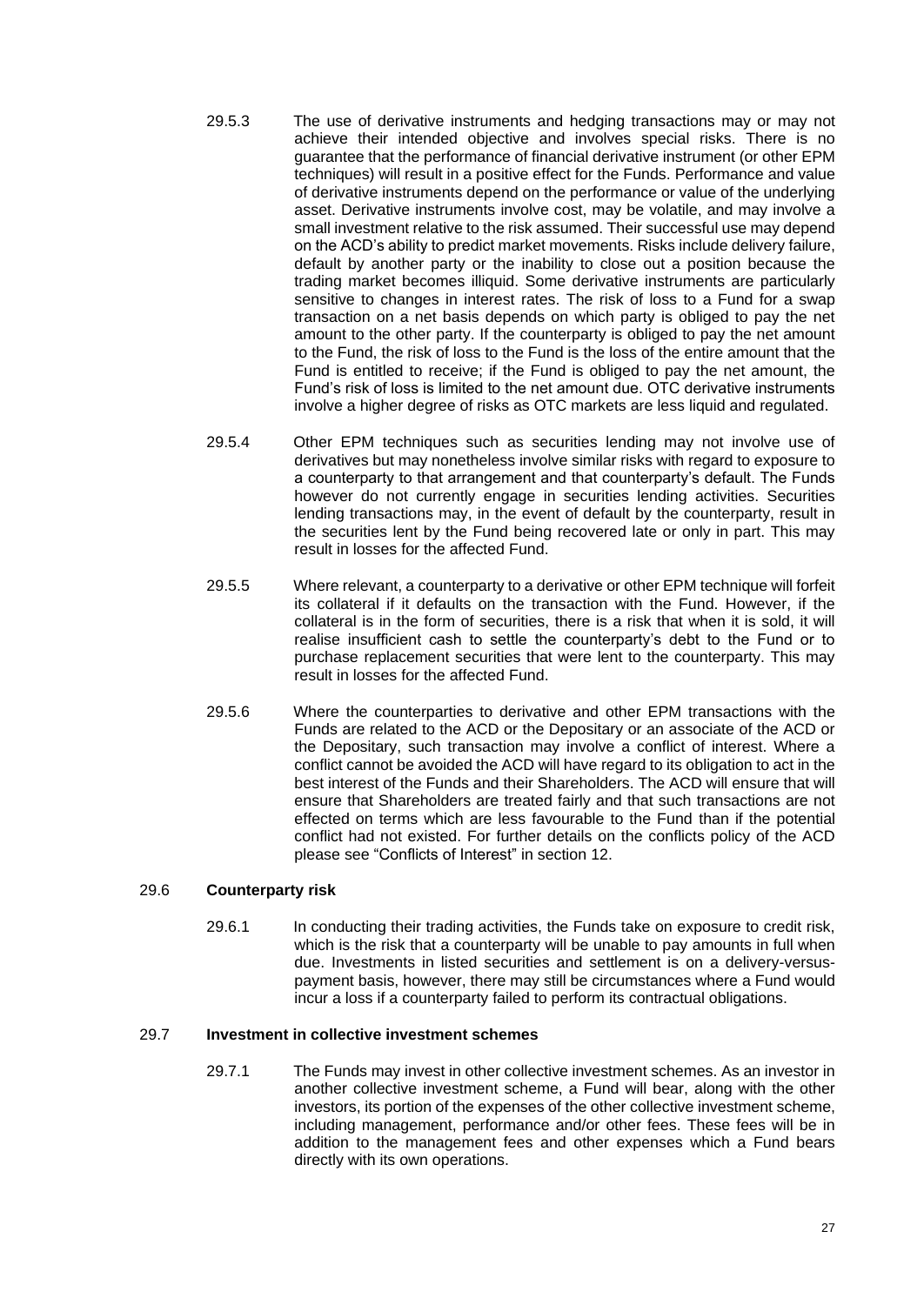# 29.8 **Fund Structure Issues and Tax**

29.8.1 The intended tax position for the Funds is explained in the taxation section of this Prospectus. The tax position as stated is believed to be accurate as at the date of this Prospectus. It may be subject to change in the future. Shareholders should consider their tax position in the light of their own particular circumstances and should obtain their own tax advice from their usual taxation adviser. Other taxes and costs may also apply to Shareholders that are not paid via the Company or the Funds or imposed by it/them.

# 29.9 **General**

- 29.9.1 The information in this document is based on the ACD's understanding of current law and practice as at the date of this Prospectus.
- 29.9.2 Risks related to COVID-19 and material valuation uncertainty: The outbreak of the pandemic virus COVID-19 (known as "coronavirus") in March 2020 in the United Kingdom has had and is likely to continue to have for an unspecified period, a significant adverse effect on global markets.
- 29.9.3 All or part of the ACD's fee, the fees of other service providers and other expenses may be charged against capital instead of against income. This treatment of the ACD's fee, the fees of other service providers and other expenses will increase the amount of income (which may be taxable) available for distribution to Shareholders in the Fund concerned but may constrain capital growth. Details of which Funds take charges from capital are set out in Appendix A.
- 29.9.4 None of the Depositary, the ACD or the Investment Manager nor any of their advisers can accept any responsibility if there is any change in the law, in HMRC's practice or in the tax treatment of the Funds or of Shareholders.
- 29.9.5 While provisions of the OEIC Regulations provide for segregated liability between Funds, the concept of segregated liability is relatively new. Accordingly, where claims are brought by local creditors in foreign courts or under foreign law contracts, it is not yet known how those foreign courts will react to the relevant provisions of the OEIC Regulations.
- 29.9.6 Where a Fund aims to deliver a specified total or income return per annum, a return of this level, or at all, is not guaranteed and the Fund may not achieve its objective.
- 29.9.7 Prospective investors should review carefully the terms of this Prospectus and in particular, the risk factors associated with investing in the Funds identified above, with their financial, tax and/or legal advisers if this is appropriate.
- 29.9.8 The foregoing list of risk factors is not comprehensive and there may be other risks that relate to investments in the Funds. Prospective investors should consult with professional advisers before deciding whether to subscribe for Shares.

### <span id="page-27-0"></span>30 **Risk Management**

The ACD uses a risk management process, as reviewed by the Depositary, enabling it to monitor and measure as frequently as appropriate the risk of a Fund's positions and their contribution to the overall risk profile of a Fund.

Upon request to the ACD a Shareholder can receive a copy of the ACD's risk management process for the Company.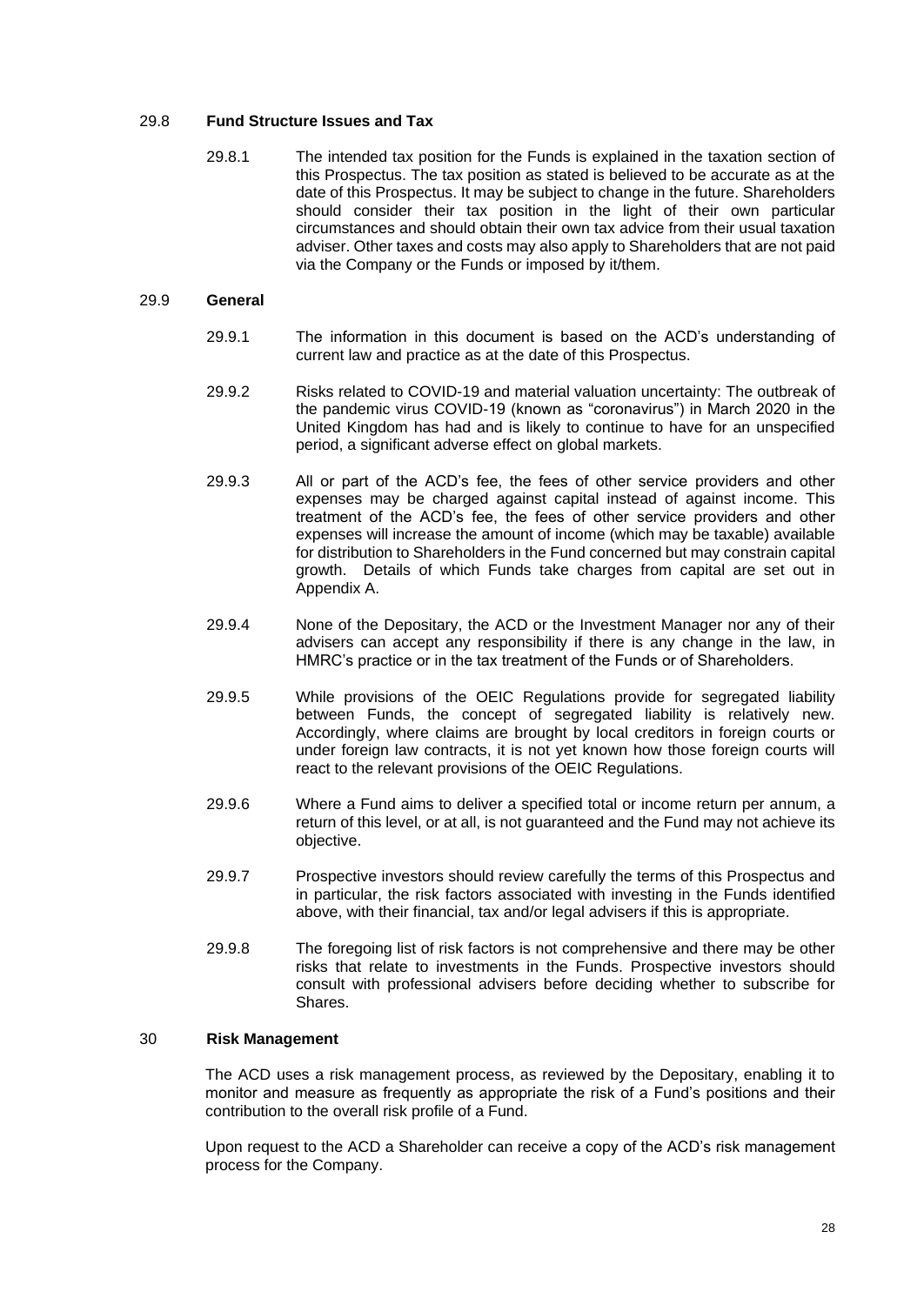# <span id="page-28-0"></span>31 **Liabilities of the Company and the Funds**

Shareholders are not liable for the debts of the Company. A Shareholder is not liable to make any further payment to a Fund after paying the purchase price of Shares.

The Funds are segregated portfolios of assets and, accordingly, the assets of a Fund belong exclusively to that Fund and shall not be used to discharge directly or directly the liabilities of, or claims against, any other person or body including the Company, or any other Fund, and shall not be available for any such purpose.

### <span id="page-28-1"></span>32 **Professional Liability Risks**

The ACD covers potential professional liability risks arising from its activities as the Company's AIFM through professional liability insurance covering liability risks arising from professional negligence which is appropriate to cover any such potential liability.

#### <span id="page-28-2"></span>33 **Historical Performance Data**

Historical performance data for the Funds is set out in Appendix C.

# <span id="page-28-3"></span>34 **Fees and Expenses**

# 34.1 **General**

The fees, costs and expenses relating to the authorisation and incorporation and establishment of the Company, the offer of Shares, the preparation and printing of this Prospectus and the fees of the professional advisers to the Company in connection with the offer will be borne by the Company.

Each Fund formed after this Prospectus is superseded may bear its own direct establishment costs.

The Company may pay out of the property of the Company any liabilities arising on the unitisation, amalgamation or reconstruction of the Company or of any Fund.

All fees, costs, charges or expenses payable out of the property of the Company or each Fund (as the case may be) are set out in this sectio[n 34.](#page-28-3) The Company or each Fund (as the case may be) may, so far as the COLL Sourcebook allows, also pay out of the property of the Company or each Fund (as the case may be) all relevant fees, costs, charges and expenses incurred by the Company or each Fund (as the case may be), which will include the following:

- 34.1.1 the charges and expenses payable to the ACD, the Depositary, the Custodian, the Fund Administrator, the Fund Accountant, the Transfer Agent, the Client Money service provider (Collection Agent) and the Investment Manager;
- 34.1.2 fees and expenses in respect of establishing and maintaining any register of Shareholders (and any plan sub-register) and related functions including any relevant database costs and client identification related expense;
- 34.1.3 fees and expenses in respect of creating new Classes of Share and any costs, including database and administration operational costs associated. This includes any costs arising to the ACD or its delegate when switching any Shareholder between Share Classes;
- 34.1.4 expenses incurred in acquiring, registering and disposing of investments howsoever arising;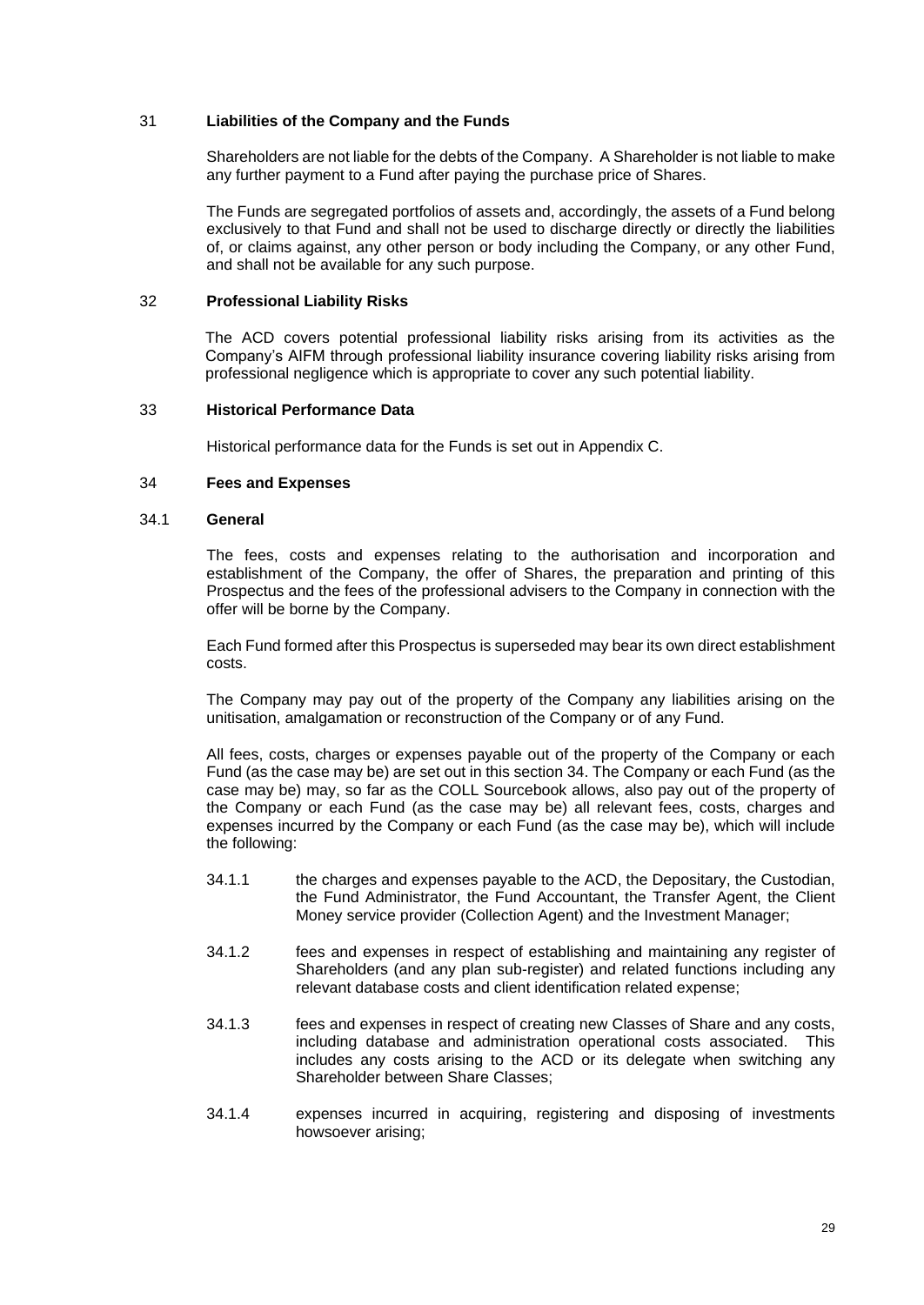- 34.1.5 expenses incurred in producing, distributing and dispatching income and other payments to Shareholders;
- 34.1.6 fees in respect of the publication and circulation of details of the Net Asset Value and prices (including the production of pricing sheets, as applicable) including the establishment and maintenance of a Fund website;
- 34.1.7 the fees and expenses of the auditors, tax, legal, corporate finance, regulatory advisers and all other professional advisers to the Company or a Fund;
- 34.1.8 the costs of convening and holding Shareholder meetings and any corporate actions generally (including meetings of Shareholders in any particular Fund, or any particular Class within a Fund). This includes all related costs however arising including recovery of costs charged to the Fund by any intermediary or platform for dealing with the corporate action with the underlying beneficial owner;
- 34.1.9 costs incurred in taking out and maintaining any insurance policy in relation to the Company and/or its Directors;
- 34.1.10 expenses incurred in company secretarial duties, including the cost of minute books and other documentation required to be maintained by the Company and any ancillary expense at Companies House if applicable;
- <span id="page-29-0"></span>34.1.11 the costs of preparing, updating and printing this Prospectus, the KIIDs (and related brochures), the Instrument of Incorporation and contract notes and the costs of distributing this Prospectus and the Instrument of Incorporation (apart from the costs and expenses of distributing any KIID) and the costs of printing and distributing reports and accounts and any other administrative expenses related to this sub-paragraph [34.1.11;](#page-29-0)
- 34.1.12 tax and duties payable by the Company;
- 34.1.13 interest on and charges incurred in borrowings (including non-utilisation fees);
- 34.1.14 any amount payable by the Company under any indemnity provisions contained in the Instrument of Incorporation or any agreement with any functionary of the Company;
- 34.1.15 fees of the FCA under the Financial Services and Markets Act 2000 and the corresponding periodic fees of any regulatory authority in a country or territory outside the UK in which Shares are or may lawfully be marketed;
- 34.1.16 any payments otherwise due by virtue of changes to the FCA Regulations;
- 34.1.17 costs (apart from promotional payments) in respect of communications and meetings with investors;
- 34.1.18 fees of any paying, representative or other agents of the Company or the ACD;
- 34.1.19 any costs in modifying the ACD Agreement (and any delegated authority service agreements as determined by the ACD) and any other relevant document required under the FCA Regulations;
- 34.1.20 the fees of any stock lending agent and the fees of the ACD for arranging any stock lending, subject to giving Shareholders 60 days' prior written notice of the details of these fees;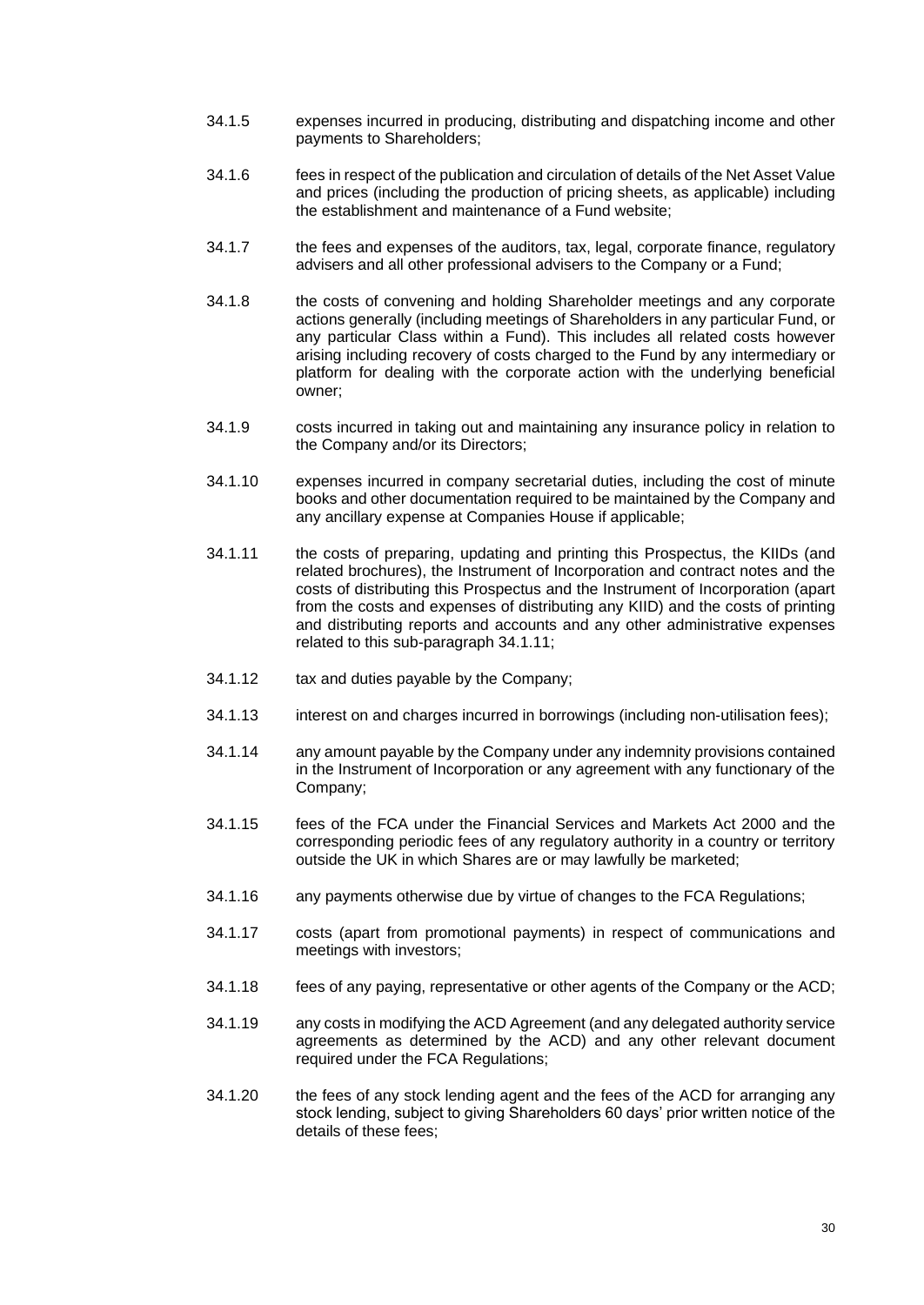- 34.1.21 all fees and expenses incurred in relation to the addition and initial organisation of any new Funds, the listing of Shares on any stock exchange, any offer of Shares (including the preparation, translation, printing and distribution of any prospectus (apart from the costs and expenses of distributing any KIID) and listing documents) and the creation, conversion and cancellation of Shares in a new or existing Fund and any costs and expenses incurred in registering, having recognised or going through any other process in relation to the company or any Fund in any territory outside the UK for the purpose of marketing the Shares outside the UK, including any translation costs; and
- 34.1.22 royalties, licensing fees and other like payments in relation to the use of intellectual property.

VAT may be payable on these charges.

It is not currently proposed to seek a listing for the Shares on any stock exchange, but if a listing is sought in the future the fees connected with the listing will be payable by the Company.

Expenses are allocated between capital and income in accordance with the COLL Sourcebook and as set out in Appendix A. The ACD will ensure allocation of expenses between income and capital is assessed to ensure that appropriate expenses are allocated based on the investment objective of the relevant Fund and any specified target return in an accounting period, in agreement with the Depositary.

# 34.2 **Charges payable to the ACD**

In payment for carrying out its duties and responsibilities the ACD is entitled to take a fee. The fee is calculated and paid monthly in arrears, calculated with reference to the last Net Asset Value of the relevant Fund. The current annual management charge for each Fund (expressed as a percentage per annum of the Net Asset Value of each Fund) is set out in Appendix A.

The ACD is also entitled to all reasonable, properly documented, out of pocket expenses incurred in the performance of its duties.

VAT may be payable on these charges.

Where the investment objective of a Fund is to treat the generation of income as a higher priority than capital growth, or the generation of income and capital growth have equal priority, all or part of the ACD's fees may be charged against capital instead of against income as set out in Appendix A. This will only be done with the approval of the Depositary. This treatment of the ACD's fee will increase the amount of income (which may be taxable) available for distribution to Shareholders in the Fund concerned, but may constrain capital growth.

If a Class' expenses in any period exceed its income the ACD may take that excess from the capital property attributable to that Class.

# 34.3 **Increase in the charges payable to the ACD**

Any increase of the fees payable to the ACD will be carried out in accordance with the FCA Regulations.

# 34.4 **Investment Manager's fee**

Where applicable, the Investment Manager (or its delegates) may be entitled to a fee for the provision of Investment Management services, as set out in Appendix A.

#### 34.5 **Depositary's fees and expenses**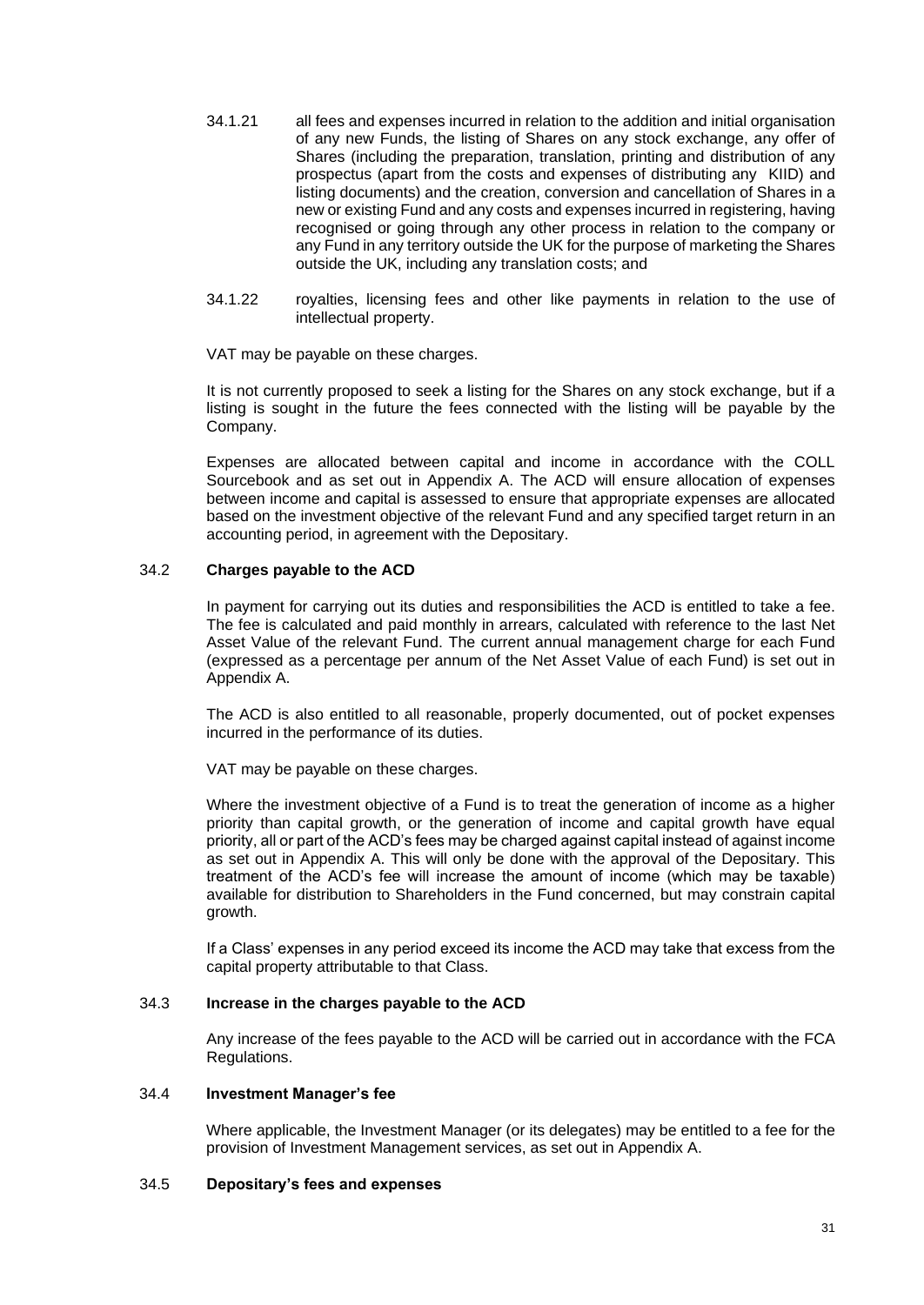The Depositary is entitled to receive out of the property of each Fund by way of remuneration, a periodic charge which will accrue and be calculated daily and will be payable monthly in respect of each calendar month as soon as practicable after the month end. The rate or rates and/or amounts of the Depositary's periodic charge in respect of each Fund will be agreed between the ACD and the Depositary from time to time.

The Depositary's fees, as set out in Appendix A, are calculated monthly on the Net Asset Value of each Fund. In addition Value Added Tax on the amount of the periodic charge will be paid out of each Fund.

The Depositary Agreement between the Company and the Depositary provides that the Depositary may also be paid by way of remuneration, out of the property of the Company, custody fees where it acts as custodian and other transaction and bank charges.

The Depositary is also entitled to reimbursement out of the property of each Fund for all expenses properly and reasonably incurred in connection with performing or arranging for the performance of the functions conferred upon it by COLL or by general law and for which it may be reimbursed in accordance with COLL, including (without limitation and whether or not abortive) expenses properly and reasonably incurred in buying, selling, developing, redeveloping, dealing with and managing the Scheme Property.

On a winding up of the Company, termination of a Fund or the redemption of all outstanding Shares of a Class the Depositary is entitled to its pro rata fees and expenses to the date of any winding up, termination or redemption and any additional expenses necessarily realised in settling or receiving any outstanding obligations.

## 34.6 **Custodian's Fees**

The remuneration for acting as Custodian is calculated at a rate, rates and/or amounts as may be agreed from time to time between the Depositary and the Custodian and may vary from country to country. Fees payable include a minimum fee of £10,000 per annum (plus VAT, if applicable) for services to the Funds. The transaction charges for the countries quoted on the tariff at the date of this Prospectus currently range from £5 to £100. Custody charges vary according to geographic location and market value of the holdings. The custody holding charges for the countries quoted on the tariff at the date of this Prospectus currently range from 0.008% per annum to 0.6% per annum of the value of the assets held in custody at a given month end.

Custody and transaction charges will be payable monthly out the property of each Fund, as determined by the Depositary, in arrears.

# 34.7 **Collection Agent charge**

A Collection Agent, as appointed to any Fund, may make a charge to a Fund per subscription payment processed. These charges are payable by a Fund, not by the subscribing Investor. Further upon redemption payments, a charge per redemption payment, may be payable to the Collection Agent by a Fund.

#### 34.8 **Allocation of fees and expenses between Funds**

All the above fees, duties and charges will be charged to the Fund in respect of which they were incurred. Where an expense is not considered to be attributable to any one Fund, the expense will normally be allocated to all Funds pro rata to the value of the Net Asset Value of the Funds, although the ACD has discretion to allocate these fees and expenses in a manner which it considers fair to Shareholders generally.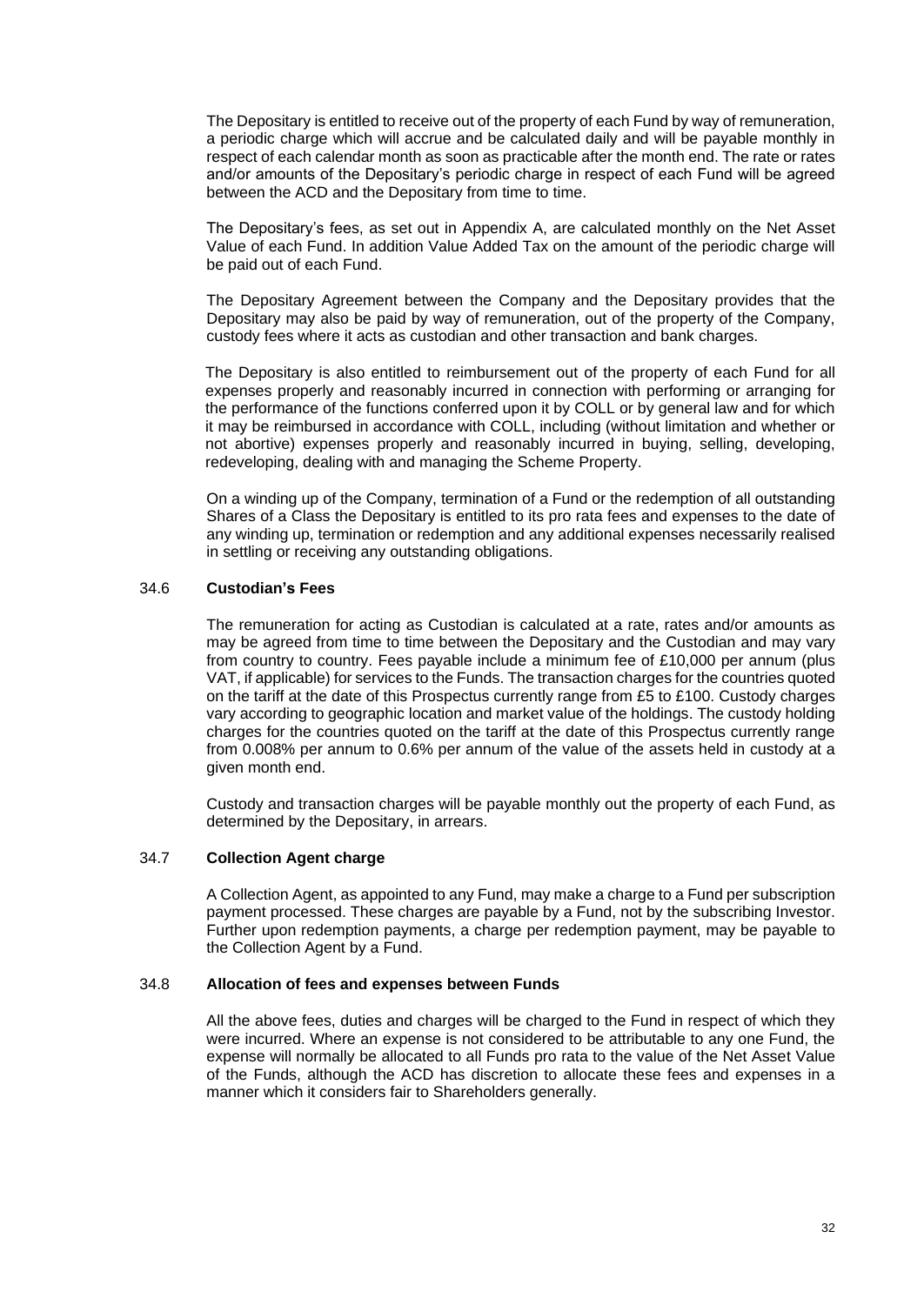# <span id="page-32-0"></span>35 **Shareholder meetings and voting rights**

# 35.1 **Class and Fund Meetings**

- 35.1.1 The Company shall not hold Annual General Meetings.
- 35.1.2 The provisions below, unless the context otherwise requires, apply to Class meetings and meetings of Funds as they apply to general meetings of the Company, but by reference to Shares of the Class or Fund concerned and the Shareholders and value and prices of those Shares.

# 35.2 **Requisitions of meetings**

- 35.2.1 The ACD may requisition a general meeting at any time.
- 35.2.2 Shareholders may also requisition a general meeting of a Fund or the Company. A requisition by Shareholders must state the objects of the meeting, be dated, be signed by Shareholders who, at the date of the requisition, are registered as holding not less than one-tenth in value of all Shares then in issue (in the Fund or the Company as the case may be) and the requisition must be deposited at the head office of the Company. The ACD must convene a general meeting no later than eight weeks after receipt of such requisition.

# 35.3 **Notice of quorum**

Shareholders eligible to participate in a particular Shareholders meeting will receive at least 14 days' notice of such meeting and are entitled to be counted in the quorum and vote at such meeting either in person or by proxy. The quorum for a meeting is two Shareholders, present in person or by proxy. The quorum for an adjourned meeting is also two Shareholders present in person or by proxy, however if a quorum is not present from a reasonable time from the time appointed for the meeting, generally considered to be 15 minutes, then one person entitled to be counted in a quorum present at the meeting shall be a quorum. Notices of meetings and adjourned meetings will be sent to Shareholders at their registered addresses.

#### 35.4 **Voting rights**

- 35.4.1 At a meeting of Shareholders, on a show of hands every Shareholder who (being an individual) is present in person or (being a corporation) is present by its representative properly authorised in that regard, has one vote. For joint Shareholders, the vote of the first Shareholder, or the proxy of the first Shareholder, stated in the register of Shareholders will be accepted to the exclusion of the votes of other joint Shareholders.
- 35.4.2 On a poll vote, a Shareholder may vote either in person or by proxy. The voting rights attaching to each Share are such proportion of the voting rights attached to all the Shares in issue that the price of the Share bears to the aggregate price(s) of all the Shares in issue and still in issue at the date seven Business Days before the notice of meeting is deemed to have been served.
- 35.4.3 A Shareholder entitled to more than one vote need not, if he votes, use all his votes or cast all the votes he uses in the same way.
- 35.4.4 Except where the FCA Regulations or the Instrument of Incorporation requires an extraordinary resolution (which needs 75% of the votes cast at the meeting to be in favour if the resolution is to be passed) any resolution will be passed by a simple majority of the votes validly cast for and against the resolution.
- 35.4.5 The ACD may not be counted in the quorum for a meeting and neither the ACD nor any associate (as defined in the FCA Rules) of the ACD is entitled to vote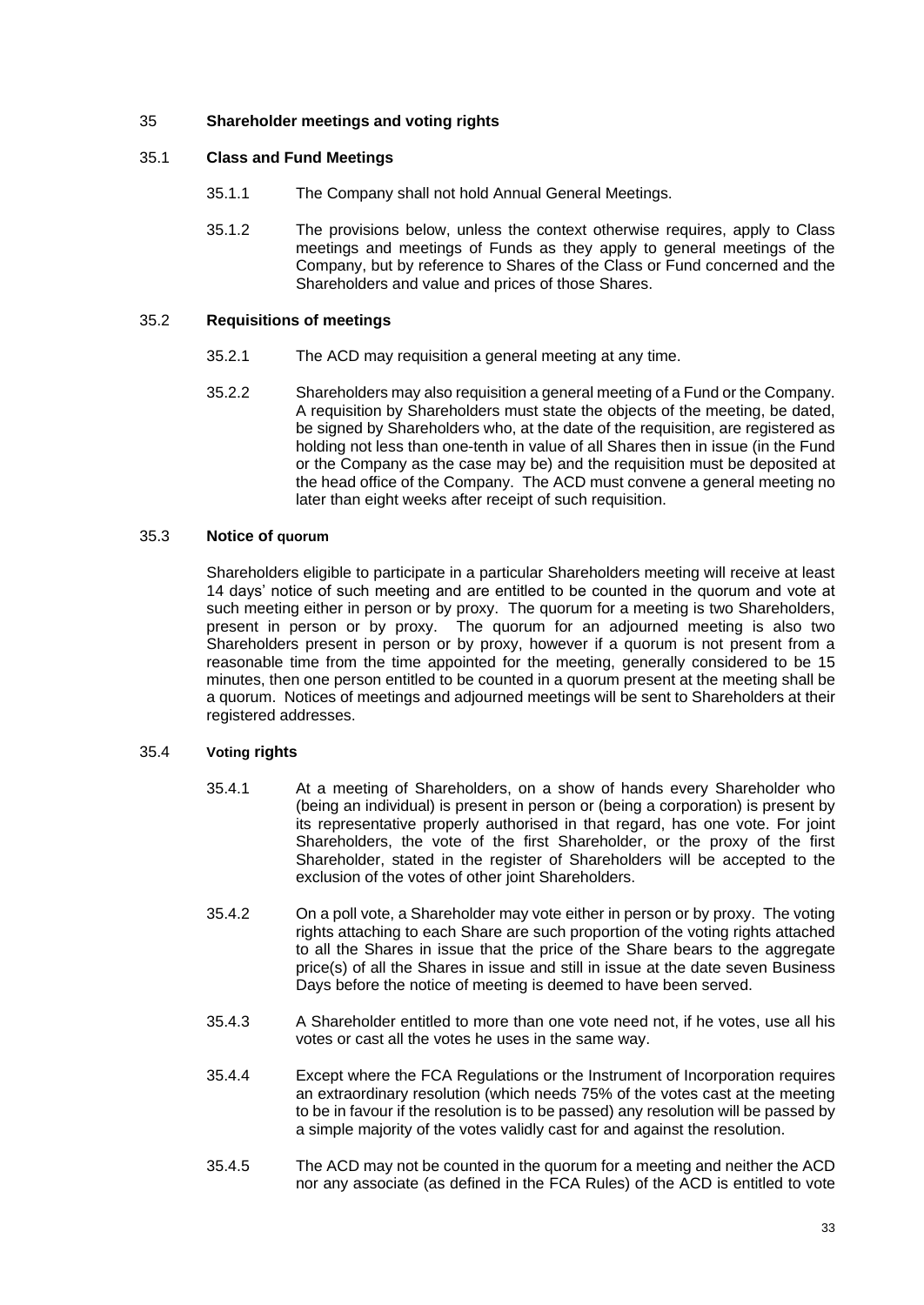at any meeting of a Fund or the Company except in respect of Shares which the ACD or associate holds on behalf of or jointly with a person who, if the registered Shareholder, would be entitled to vote and from whom the ACD or associate has received voting instructions. Where every Shareholder in a Fund or the Company is prohibited by the FCA Rules from voting, a resolution may, with the prior written agreement of the Depositary, instead be passed with the written consent of Shareholders representing 75% of the Shares of the Fund or Company (as the case may be) in issue.

35.4.6 "Shareholders" in this context means Shareholders on the date seven Business Days before the notice of the relevant meeting was deemed to have been served but excludes holders who are known to the ACD not to be Shareholders at the time of the meeting.

#### <span id="page-33-0"></span>36 **Class meetings**

The above provisions, unless the context otherwise requires, apply to Share Class meetings as they apply to general meetings of Shareholders. However, an extraordinary resolution will be required to sanction a variation of class rights.

# <span id="page-33-1"></span>37 **Taxation**

#### 37.1 **UK taxation**

The following statements are based on the ACD's understanding of current English law and HMRC practice as known at the date of this Prospectus. The following statements summarise the UK tax position of the Funds and of investors who are resident in the UK for tax purposes and hold their Shares as investments plus generically considers the tax position for non-UK resident tax payers and may not apply to certain classes of investors.

The bases and rates of taxation and reliefs from taxation may change in the future. Shareholders are recommended to consult their professional adviser if they are in any doubt as to their individual tax position or if they may be subject to tax in a jurisdiction other than the UK.

# 37.2 **The Company and Funds**

The Company is a UK open-ended investment company in umbrella form, and so each Fund is treated as an open-ended investment company for most UK tax purposes.

# 37.3 **Stamp and other transaction taxes**

The Funds will be liable to stamp duty reserve tax ("SDRT") on the purchase of UK equities and to foreign stamp or other financial transaction tax on the purchase of securities of certain *iurisdictions* 

### 37.4 **The Funds**

The Funds should generally be exempt from UK corporation tax, subject to certain antiavoidance provisions, on dividends and similar distributions from companies. Any payments it receives from transactions in futures or options contracts are also exempt from tax. The Funds will be subject to corporation tax at a rate equal to the basic rate of income tax, currently 20%, on other types of income but after deducting allowable expenses.

To the extent that the Funds receive income from, or realises gains on, investments issued in foreign countries, it may be subject to withholding tax or other taxation in those jurisdictions.

The Fund will allocate its net distributable income as dividend distributions (or accumulations in the case of accumulation Shares). No tax is deducted from dividend distributions.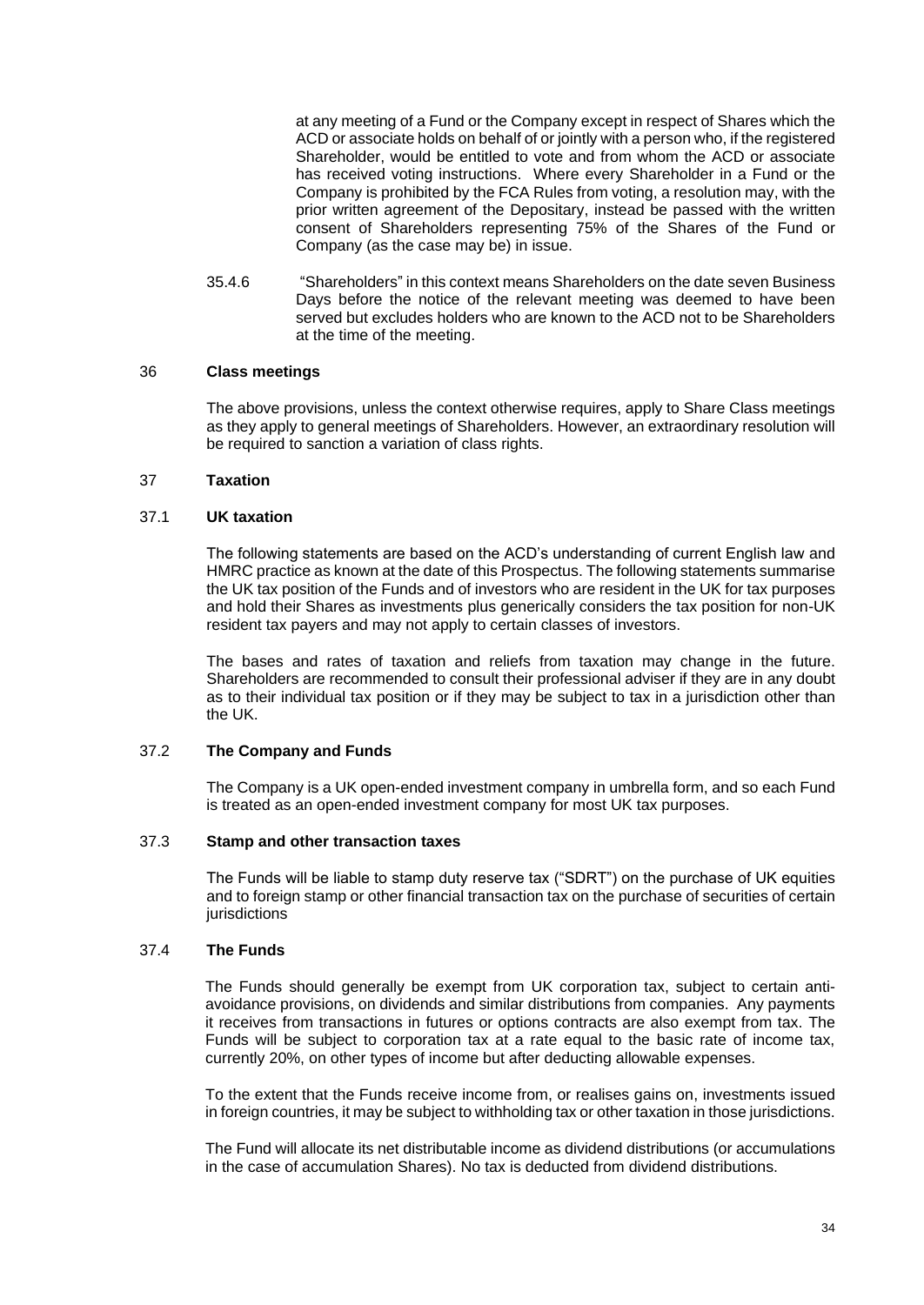#### 37.5 **UK resident corporate Shareholders invested in the Funds**

Any UK resident corporate Shareholders not exempt from tax on income who receive dividend distributions or accumulations may have to divide them into two (in which case the division will be indicated on the tax voucher). Any part representing dividends received by UKIIF will be treated as dividend income and, subject to certain anti-avoidance provisions, no tax will be due on it. The remainder should be treated as an annual payment received after deduction of income tax at the basic rate and corporate Shareholders may be liable to tax on the grossed up amount. The 20% income tax credit may be set against their corporation tax liability, or part of it refunded, as appropriate.

# 37.6 **UK resident Shareholders subject to UK income tax invested in the Funds**

UK resident individual Shareholders are entitled to a dividend allowance. As a result they each benefit from an exemption from income tax on a certain amount of dividend income received each tax year, including dividend distributions or accumulations. If an individual Shareholder's dividend income exceeds the dividend allowance then there will be a liability to income tax on the excess, including any excess dividend distributions. The rates of income tax are 7.5% for dividend income within the basic rate band, 32.5% for dividend income within the higher rate band and 38.1% for dividend income within the additional rate band.

### 37.7 **Non-UK resident Shareholders invested in the Funds**

Non-UK resident Shareholders will generally not be liable to UK tax on distributions.

# 37.8 **UK resident Shareholders – tax on chargeable gains**

Shareholders may be subject to tax in respect of chargeable gains on the redemption or transfer of their shares based on their tax status.

For holders of Shares in the Funds who are resident in the UK, switches between classes within the Funds should not give rise to a liability to capital gains tax or corporation tax on chargeable gains.

In respect of the Accumulation Shares, income arising from these shares is accumulated and added to the capital property of the Funds. As a result, such amounts will be added to the allowable cost of such Shares when calculating the capital gain realised on their disposal for UK capital gains purposes.

Individuals are only liable to capital gains tax if their total chargeable gains (net of allowable losses) in the year exceed the annual exemption. If gains in excess of this exemption are realised the excess is subject to capital gains tax at either the standard or higher capital gains rate, depending on the Shareholder's level of taxable income.

Shareholders within the charge to UK corporation tax are chargeable to corporation tax on all such gains and net chargeable gains will normally be added to the profits charged to corporation tax. Indexation relief will be available.

# 37.9 **Non-UK resident Shareholders – tax on chargeable gains**

Capital gains tax is typically not charged on the sale of shares for Non-UK residents as long as they remain non-resident for a period of at least five years.

Non-UK resident Shareholders are strongly recommended to seek their own independent tax advice.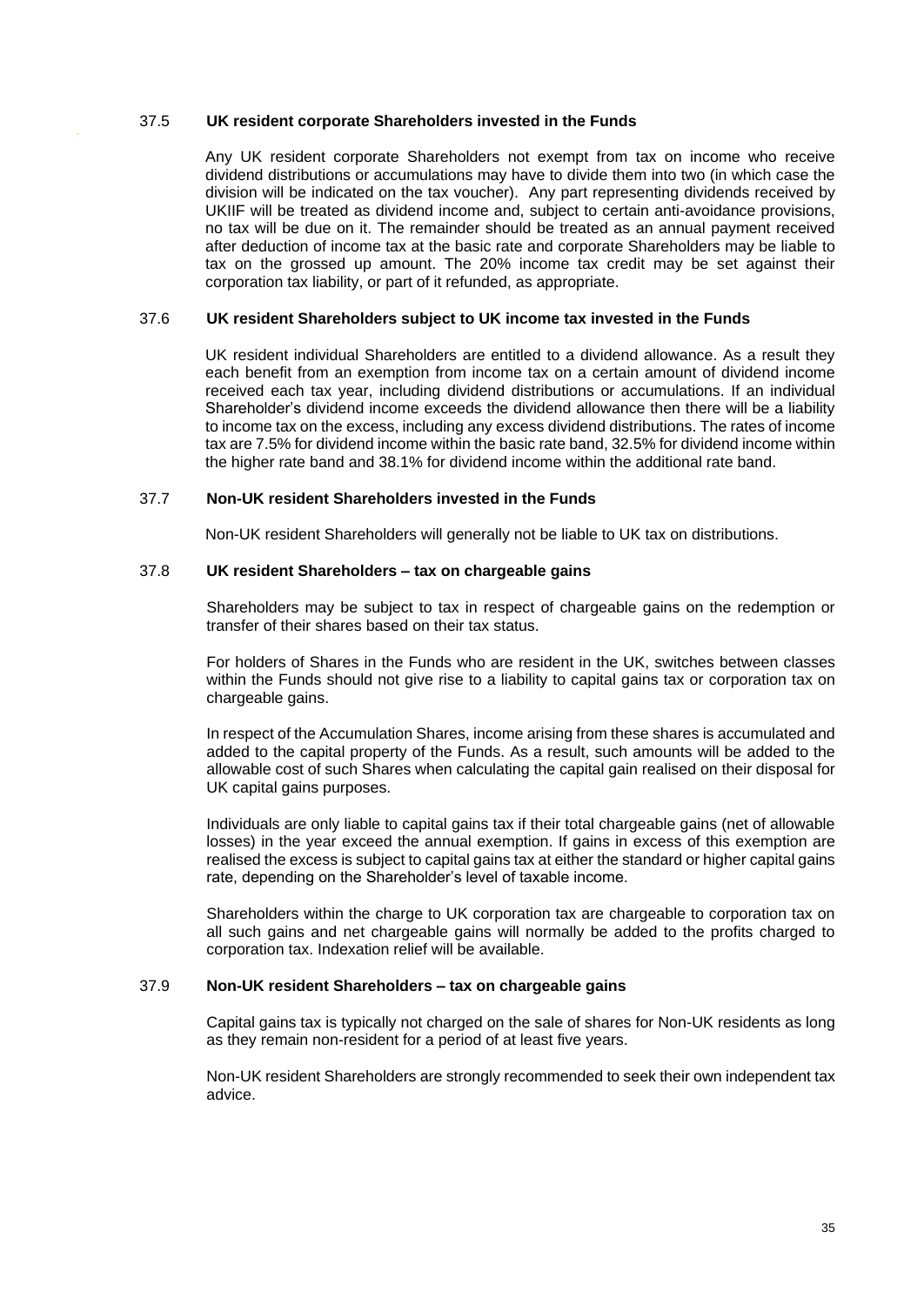### 37.10 **Income equalisation**

Since all the Funds operate equalisation, the first allocation or distribution made after the acquisition of Shares will include an amount of equalisation. This amount represents the ACD's best estimate of the income included in the price at which the Shares were acquired (subject to grouping where appropriate) and represents a capital repayment for UK tax purposes which is not subject to income tax or corporation tax but which should be deducted from the cost of Income Shares (but not Accumulation Shares) in arriving at any capital gain realised on their subsequent disposal.

# 37.11 **ISAs**

At the date of publication of the Prospectus the Funds satisfy the eligibility requirements to be a qualifying investment for a stocks and shares component of an ISA and Junior ISA. Please refer to Appendix A for relevant Classes for ISAs.

#### 37.12 **Inheritance tax**

A gift by a Shareholder of Shares or the death of a Shareholder may give rise to a liability to inheritance tax, except where the Shareholder is an individual who is neither domiciled in the UK nor deemed to be domiciled there under special rules relating to long residence or previous domicile in the UK. For these purposes, a transfer of Shares at less than the full market value may be treated as a gift.

# 37.13 **FATCA**

The Company (and therefore each Fund) is classified as a Restricted Fund within the Deemed Compliant Financial Institution category of FATCA. The Company is eligible for Restricted Fund status as it imposes prohibitions on the sale or transfer of Shares in a Fund to Specified US Persons, Non-Participating Financial Institutions and Passive Non-Financial Foreign Entities with Controlling US Persons. These prohibitions are detailed in Section 23, which also refers to an increased tax burden. This can be defined as any increase in compliance for the Company or any Fund with regards to tax, such as an increase in reporting requirements as a result of FATCA.

#### <span id="page-35-0"></span>38 **Income equalisation**

- 38.1 Income equalisation, as explained below, may apply in relation to a Fund.
- 38.2 Part of the purchase price of a Share reflects the relevant share of accrued income received or to be received by the Company. This capital sum is returned to a Shareholder with the first distribution of income in respect of a Share issued during an accounting period.
- 38.3 The amount of income equalisation is either the actual amount of income included in the issue price of that Share or is calculated by dividing the aggregate of the amounts of income included in the price of Shares issued or sold to Shareholders in an annual or interim accounting period by the number of those Shares and applying the resultant average to each of the Shares in question.

#### <span id="page-35-1"></span>39 **Winding up of the Company or termination of a Fund**

- 39.1 The Company must be wound up, or a Fund must be terminated under the FCA Regulations, following approval by the FCA, in the following circumstances:
	- 39.1.1 if an extraordinary resolution to that effect is passed and the FCA's prior consent to the resolution has been obtained by the ACD or the Depositary;
	- 39.1.2 on the expiry of any period specified in the Instrument of Incorporation as the period at the end of which the Company or the relevant Fund is to be wound up.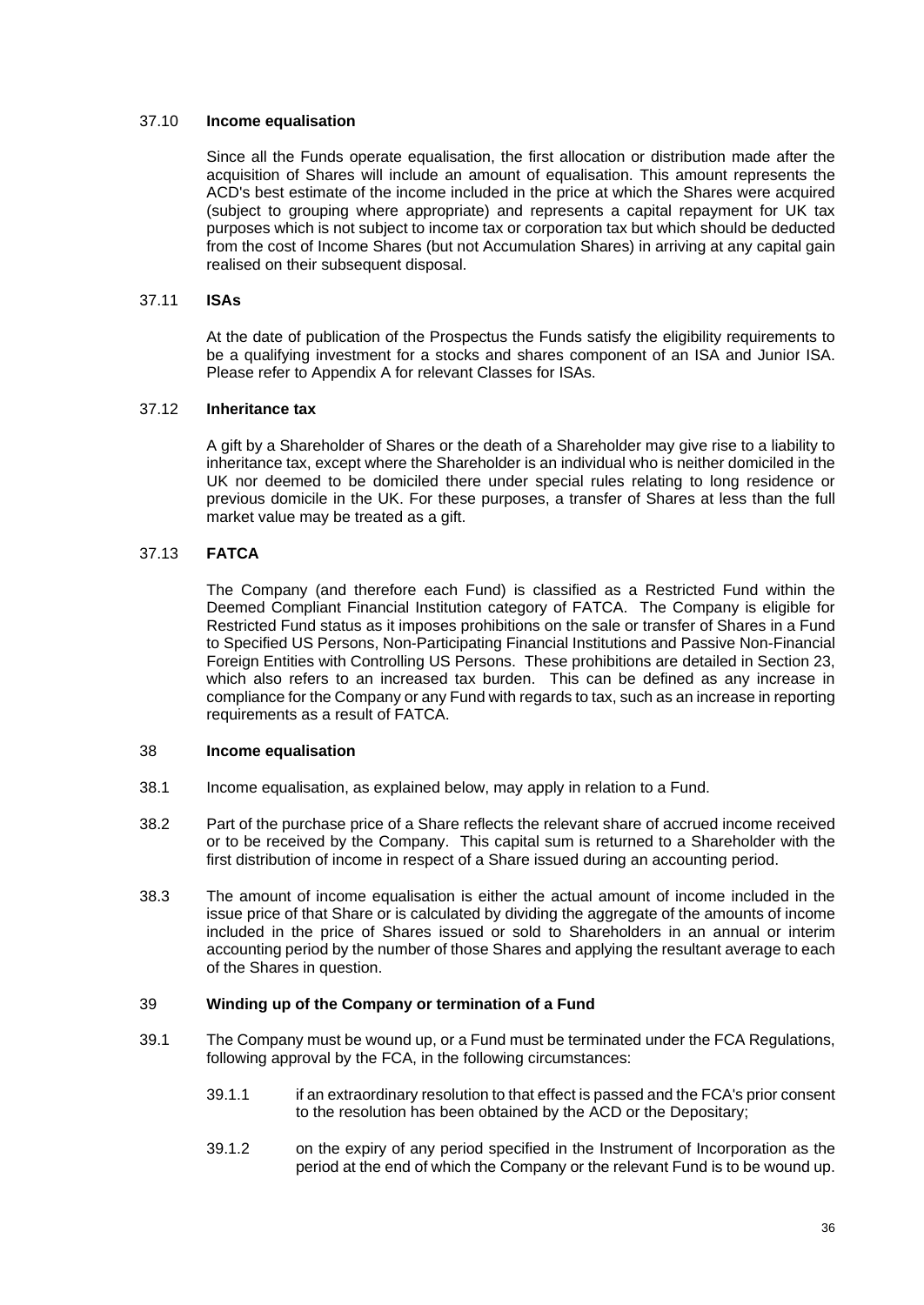- 39.1.3 if the order declaring the Company to be an open ended investment company ("Order of Authorisation") is revoked;
- 39.1.4 if the ACD or the Depositary requests the FCA to revoke the Order of Authorisation and the FCA has agreed (provided no material change in any relevant factor occurs) that on the winding-up of the Company or termination of a Fund, the FCA will accede to that request;
- 39.1.5 on the effective date of a duly approved scheme of arrangement which is to result in the Company ceasing to hold any Scheme Property;
- <span id="page-36-1"></span>39.1.6 in the case of a Fund, on the effective date of a duly approved scheme of arrangement which is to result in the Fund ceasing to hold any Scheme Property; or
- 39.1.7 on the date when all the Funds fall within [39.1.6](#page-36-1) or have otherwise ceased to hold any Scheme Property, notwithstanding that the Company may have assets and liabilities that are not attributable to any particular Fund.
- 39.2 On the occurrence of any of the above:
	- 39.2.1 in the case of scheme of arrangement referred to above the Depositary shall wind up the Company or terminate the Fund in accordance with the scheme of arrangement.
	- 39.2.2 in any other case, the Depositary shall, as soon as practicable after the Company falls to be wound up or Fund falls to be terminated, realise the property of the Company or Fund and, after paying all liabilities properly payable and retaining provision for the costs of the winding-up, distribute the proceeds to the Shareholders and the ACD proportionately to the size of their holdings.
	- 39.2.3 any unclaimed net proceeds or other cash held by the Depositary after twelve months from the date the proceeds became payable, shall be paid by the Depositary into court, although the Depositary will have the right to retain any expenses incurred in making that payment.
	- 39.2.4 on completion of the winding-up of the Company or termination of the Fund, the Depositary shall notify the FCA in writing of that fact and, in the case of a winding up of the Company, the Depositary or the ACD shall request the FCA to revoke the Order of Authorisation.

## <span id="page-36-0"></span>40 **General Information**

#### 40.1 **Accounting periods**

40.1.1 The annual accounting period of the Company ends each year on 31 December (the accounting reference date). The half year accounting period of the Company ends each 30 June.

#### 40.2 **Income distributions**

- 40.2.1 Distributions of income are made in respect of the income available for distribution in each accounting period.
- 40.2.2 The distributions of income for all Funds are to be paid to relevant Shareholders by cheque or by electronic transfer.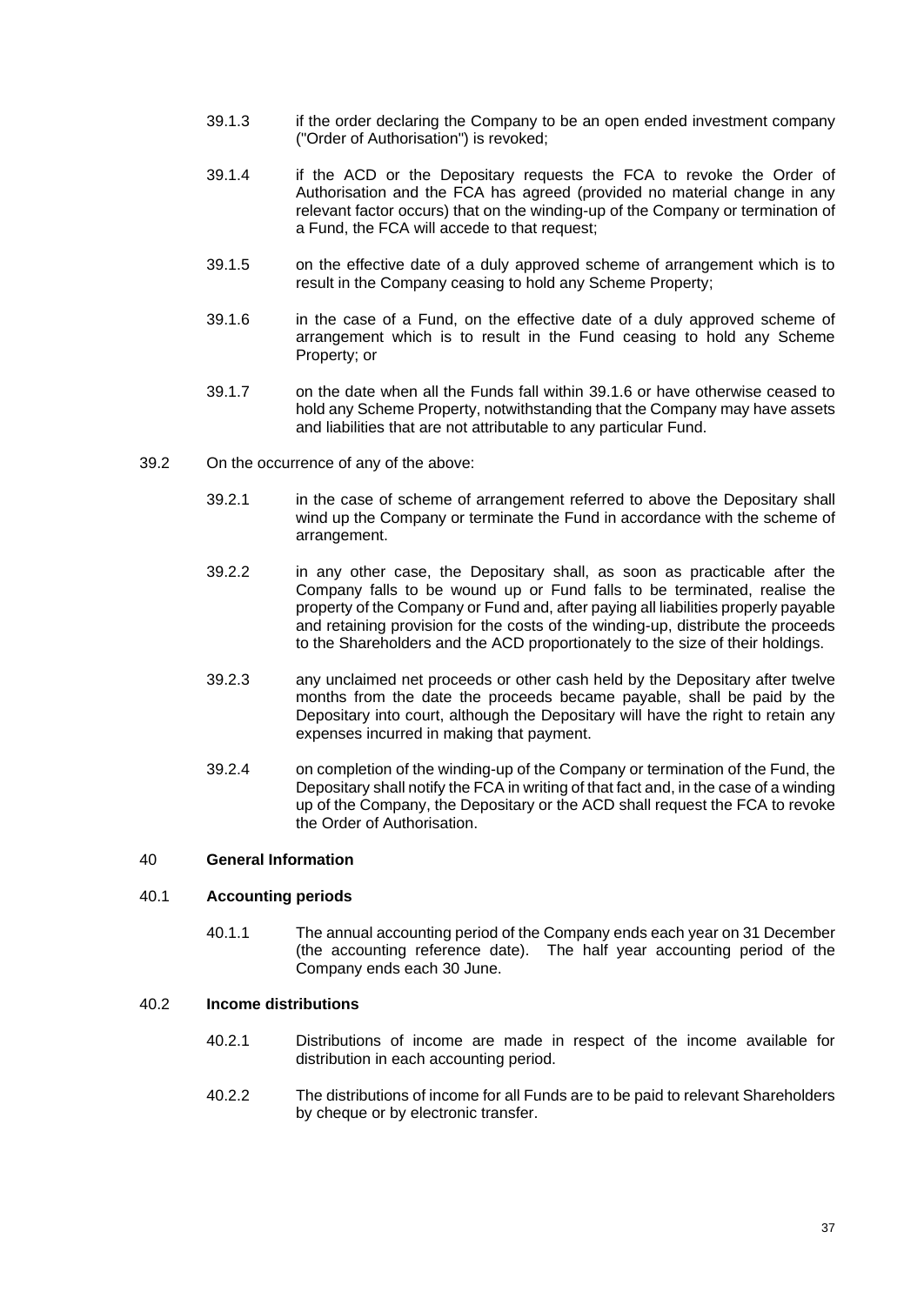40.2.3 The Fund (as set out in Appendix A) has distributions paid on a quarterly basis, usually within one month of the quarterly interim accounting date, being 30 June, 30 September, 31 December and 31 March.

The amount available for distribution by the Fund in any accounting period is calculated by taking the aggregate of the income received or receivable for the account of the Fund in respect of that period, and deducting any charges and expenses paid or payable out of income in respect of that accounting period. The ACD then makes such other adjustments as it considers appropriate (and after consulting the Depositary as appropriate) in relation to taxation, income equalisation, income unlikely to be received within 12 months following the relevant income allocation date, transfers between the income and capital account and any other adjustments which the ACD considers appropriate after consulting the auditors.

If a distribution remains unclaimed for a period of six years after it has become due, it will be forfeited and will revert to the relevant Fund.

# 40.3 **Annual and Half-yearly Reports**

- 40.3.1 Annual and Half-Yearly Reports Annual reports of the Company will be published within four months of the end of each annual accounting period and half-yearly reports will be published within two months of the end of each interim half-year accounting period. Shareholders may request a copy of the report for the Company which shall be available either by post or, if possible, electronically. All reports are available for inspection at the offices of the ACD between 9.00 a.m. and 5.00 p.m. every Business Day.
- 40.3.2 Further details relating to the Funds' liquidity management policy and any special arrangements in place for less liquid assets, risk profile and risk management systems will be included in the annual report.

#### 40.4 **Documents relating to the Company**

- 40.4.1 The following documents may be inspected inspection free of charge between 9.00 a.m. and 5.00 p.m. every Business Day at the offices of the ACD:
	- 40.4.1.1 the most recent annual and half-yearly reports of the Company;
		- 40.4.1.2 the Prospectus;
		- 40.4.1.3 the Instrument of Incorporation (and any amending instrument); and
	- 40.4.1.4 the KIIDs.
- 40.4.2 The ACD may make a charge at its discretion for copies of the Instrument of Incorporation, however, the reports, the Prospectus and the KIIDs are available free of charge.

#### <span id="page-37-0"></span>40.5 **Risk Management**

- <span id="page-37-1"></span>40.5.1 The ACD will provide upon the request of a Shareholder further information relating to:
	- 40.5.1.1 the quantitative limits applying in the risk management of any Fund;
	- 40.5.1.2 the methods used in relation to [40.5.1.1;](#page-37-1) and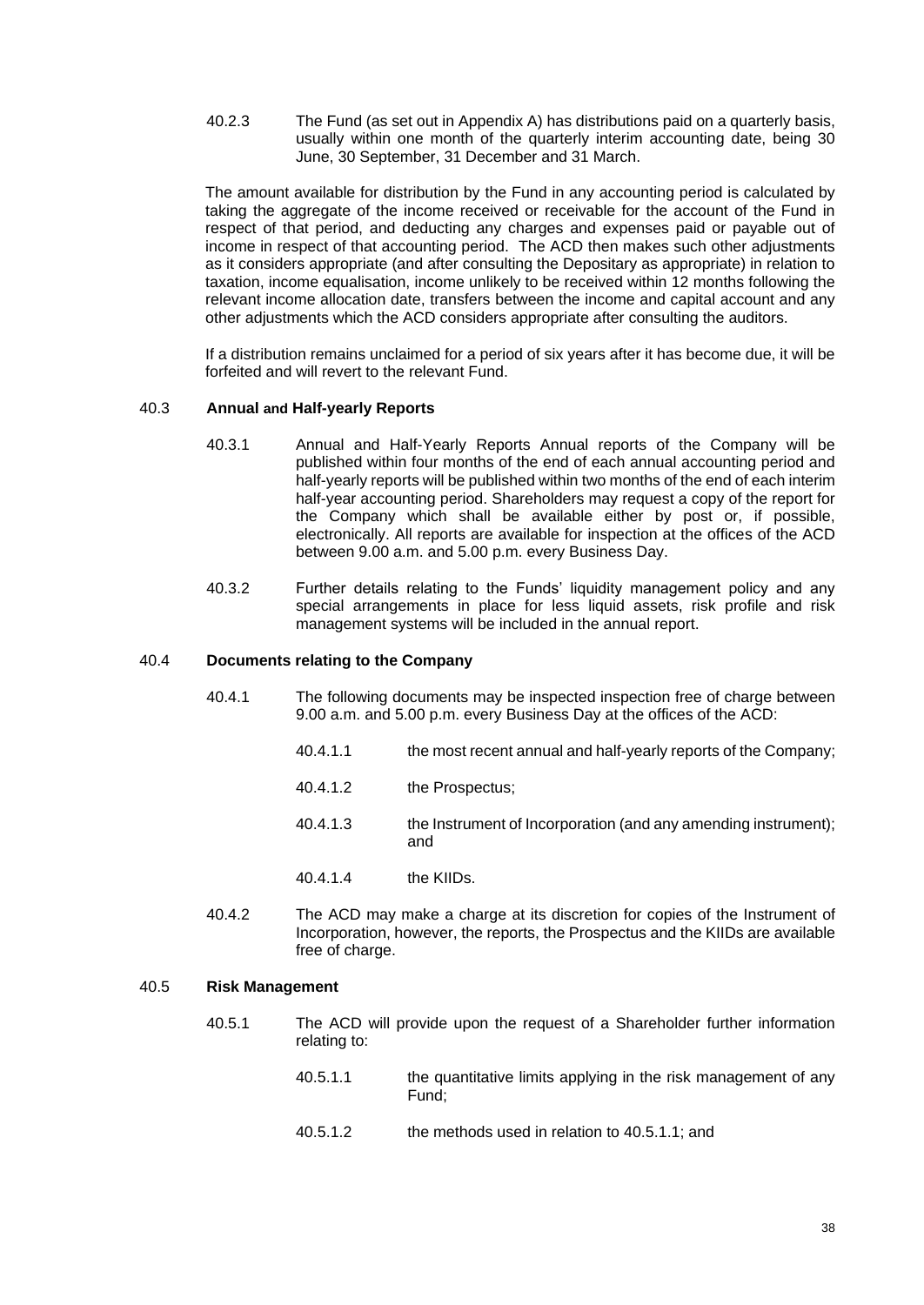40.5.1.3 any recent development of the risk and yields of the main categories of investment.

### 40.6 **Electronic communication**

The ACD has agreed with the Administrator that formal communication with Shareholders, including the distribution of all documents and related relevant Shareholder communications, shall be by electronic method only, to the extent it is able to do so. If it is not able to do so, the Administrator shall communicate with relevant Shareholders by post.

Shareholders who wish to receive hard copy correspondence should contact the Administrator who shall arrange for this.

# 40.7 **Notices**

Notices and documents will be sent to the Shareholder's registered address or registered email address.

#### 40.8 **Complaints**

Complaints concerning the operation or marketing of the Company or any Fund should be referred to the compliance officer of the ACD at 338 Euston Road, London, NW1 3BG, in the first instance. If the complaint is not dealt with satisfactorily then it can be made direct to The Financial Ombudsman Service at South Quay Plaza, 183 Marsh Wall, London E14 9SR.

# 40.9 **Compensation**

- 40.10 Shareholder's investments in the Funds may be covered by the Financial Services Compensation Scheme. Shareholders may be entitled to compensation from this scheme if the Company, ACD or other service provider cannot meet their obligations. This depends whether the claimant is eligible and the circumstances of the claim. Most types of investments are covered up to £85,000.
- 40.11 Further information is available from the Financial Services Compensation Scheme, [www.fscs.org.uk.](http://www.fscs.org.uk/)

# 40.12 **Best execution**

The ACD's best execution policy sets out the basis upon which it will effect transactions and place orders in relation to the Company. The ACD will act in the best interests of each Fund when executing decisions to deal on behalf of the relevant Fund. It will take all sufficient steps to obtain, when executing decisions to deal on behalf of the relevant Fund, the best possible result for each Fund taking into account factors such as price and costs. Details of this best execution policy are available on the ACD's website at www.alpharealcapital.com.

# 40.13 **Inducements**

- 40.13.1 The ACD will not accept and retain any fees, commissions or monetary benefits, or accept any non-monetary benefits, where these are paid or provided by any third party or a person acting on behalf of that party. However, this does not apply to minor non-monetary benefits that are capable of enhancing the quality of the service provided to a Fund, and are of a scale and nature such that they could not be judged to impair the ACD's compliance with its duty to act honestly, fairly and professionally in the best interests of the relevant Fund.
- 40.13.2 In the event that the ACD receives any fees, commissions or monetary benefits from a third party in relation to any services provided to a Fund, the ACD will return these to the relevant Fund as soon as reasonably possible and inform Shareholders in the Fund about such fees, commissions and/or monetary benefits, as applicable.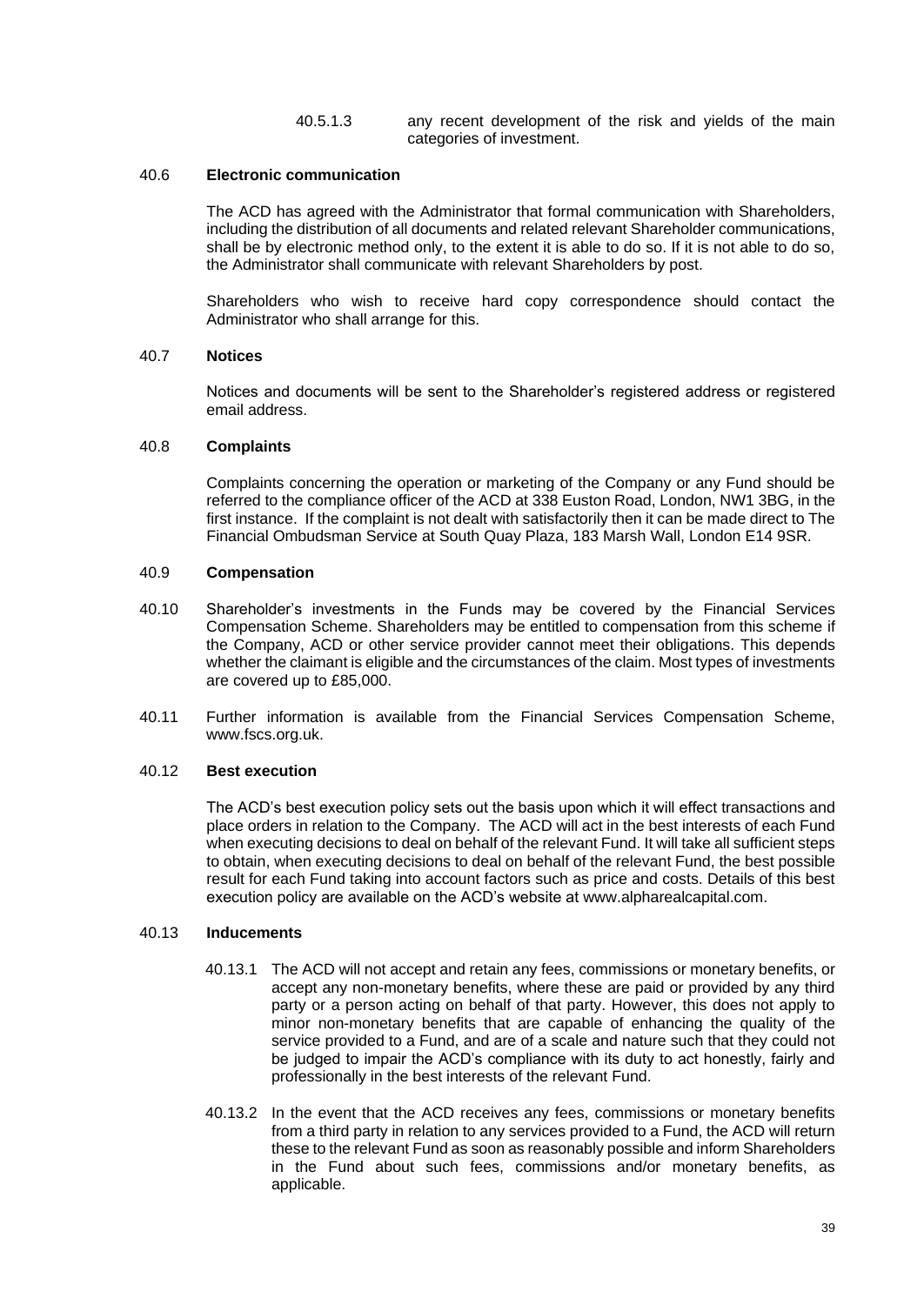### 40.14 **Data protection**

Both the ACD and the Administrator have policies in respect of the privacy and handling of Shareholder data. These privacy policies are available by visiting the website of the ACD at alpharealcapital.com or the Administrator at time-investments.com, or alternatively are available by request. The ACD and Administrator will use any personal information provided by the Shareholders in their Application Form and any supplemental information provided in connection with their investment for the purposes of providing the services related to their investments, analysing the suitability of the investment, undertaking know-your-client checks and complying with anti-money laundering requirements, tax regulations and other legal or regulatory requirements. Shareholders should understand that their personal information may be shared with third parties as set out in the respective privacy policies, including associates of the ACD and Administrator. The Shareholders also understand that they have certain rights in respect of how the ACD and Administrator will use their personal information, as set out in the respective privacy policies.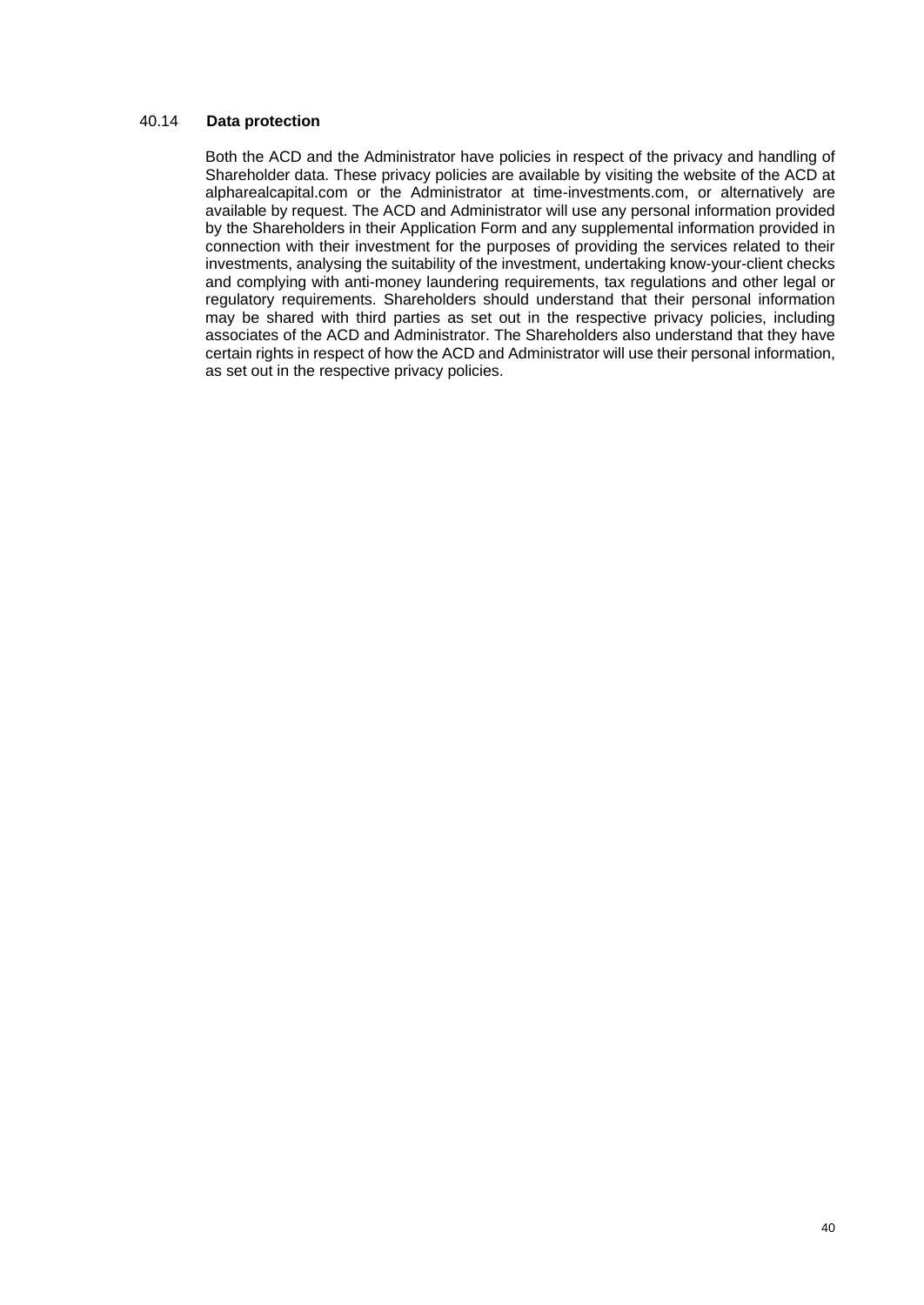# **.APPENDIX A**

# **INVESTMENT OBJECTIVE, POLICY AND OTHER DETAILS ABOUT THE FUNDS**

Investment of the assets of each Fund must comply with the FCA Regulations and their own investment objectives and policies. Details of the investment objective and policy of each Fund are set out in this Appendix.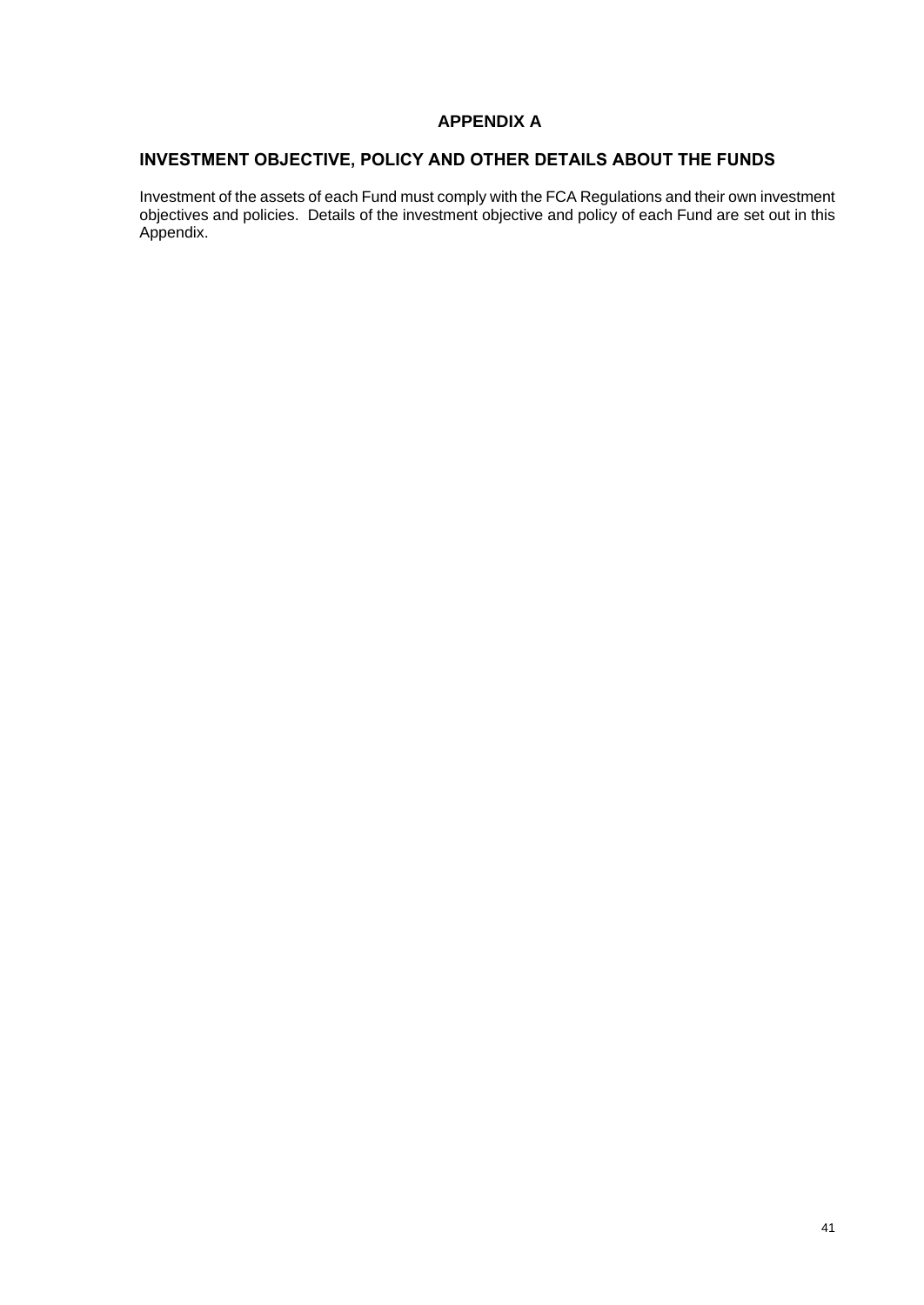# **ARC TIME UK INFRASTRUCTURE INCOME FUND II ("UKIIF II" or the "Fund") Fund specific details**

| Investment objective:                                                                                                                                                                        | The aim of the Fund is to achieve a consistent income return with some capital growth.                                                                                                                                                                                                                                                                                                                                                                                                                                                                                                                                                                                                                                                                                                                                             |
|----------------------------------------------------------------------------------------------------------------------------------------------------------------------------------------------|------------------------------------------------------------------------------------------------------------------------------------------------------------------------------------------------------------------------------------------------------------------------------------------------------------------------------------------------------------------------------------------------------------------------------------------------------------------------------------------------------------------------------------------------------------------------------------------------------------------------------------------------------------------------------------------------------------------------------------------------------------------------------------------------------------------------------------|
|                                                                                                                                                                                              | There is no guarantee that a consistent income return will be achieved and your capital is at risk.                                                                                                                                                                                                                                                                                                                                                                                                                                                                                                                                                                                                                                                                                                                                |
|                                                                                                                                                                                              |                                                                                                                                                                                                                                                                                                                                                                                                                                                                                                                                                                                                                                                                                                                                                                                                                                    |
| <b>Investment policy:</b>                                                                                                                                                                    | The Fund's investment policy is to invest at least 70% of the portfolio in defensive, asset-backed<br>UK listed securities exposed to the infrastructure, renewable energy and real estate sectors. In<br>accordance with this, the Fund will primarily hold a diversified portfolio of income paying<br>securities of investment companies, Sterling denominated, and these are the shares of UK listed<br>infrastructure, renewable energy, specialist financing companies and real estate investment<br>trusts (REITs).                                                                                                                                                                                                                                                                                                         |
|                                                                                                                                                                                              | The Fund may also invest in non-UK securities listed on eligible securities markets.                                                                                                                                                                                                                                                                                                                                                                                                                                                                                                                                                                                                                                                                                                                                               |
|                                                                                                                                                                                              | Exposure to these securities may additionally be achieved indirectly through investing in<br>collective investment schemes (which can include open-ended investment companies, SICAVs<br>and exchange traded funds (managed by the ACD or by third parties)) which themselves invest<br>in shares and corporate bonds of these companies.                                                                                                                                                                                                                                                                                                                                                                                                                                                                                          |
|                                                                                                                                                                                              | The Fund will not invest more than 10% of the Net Asset Value in collective investment schemes.                                                                                                                                                                                                                                                                                                                                                                                                                                                                                                                                                                                                                                                                                                                                    |
|                                                                                                                                                                                              | The Fund may also invest in other types of transferable securities, equities, bonds, secured<br>notes, cash, near cash, deposits and money market instruments.                                                                                                                                                                                                                                                                                                                                                                                                                                                                                                                                                                                                                                                                     |
| <b>Benchmarks:</b>                                                                                                                                                                           | Comparator benchmarks:<br>The Fund utilises the following comparator benchmarks:<br>(1) IA Infrastructure Sector: The Fund is a constituent of this Investment Association<br>sector and seeks to assess its performance against the index. The index was selected<br>as it is for funds that have an investment with a primarily infrastructure focus.<br>Income yield (%): Investors should assess performance by comparing the annual yield<br>(2)<br>of the Fund against an income yield of 4% per annum. This is not a target and does<br>not constrain the construction of the portfolio of the Fund. It is only to be used as a<br>comparator yardstick to assess the performance of the Fund.<br>The Fund does not have any target or constraining benchmarks.<br>No other benchmarks are utilised by the ACD or the Fund. |
| <b>Launch Date:</b>                                                                                                                                                                          | 10 January 2022                                                                                                                                                                                                                                                                                                                                                                                                                                                                                                                                                                                                                                                                                                                                                                                                                    |
| <b>Dealing Frequency:</b>                                                                                                                                                                    | Daily on each Business Day.                                                                                                                                                                                                                                                                                                                                                                                                                                                                                                                                                                                                                                                                                                                                                                                                        |
| <b>Valuation Point:</b>                                                                                                                                                                      | 10am on each Business Day                                                                                                                                                                                                                                                                                                                                                                                                                                                                                                                                                                                                                                                                                                                                                                                                          |
| <b>Distribution</b><br>frequency<br>and dates:                                                                                                                                               | Quarterly, usually within one month of the quarterly interim accounting date, being 30 June, 30<br>September, 31 December and 31 March                                                                                                                                                                                                                                                                                                                                                                                                                                                                                                                                                                                                                                                                                             |
| <b>Cut Off Points:</b><br><b>Cut Off Point for Subscriptions</b><br>All Classes: 10am on each Business Day<br><b>Cut Off Point for Redemptions</b><br>All Classes: 10am on each Business Day |                                                                                                                                                                                                                                                                                                                                                                                                                                                                                                                                                                                                                                                                                                                                                                                                                                    |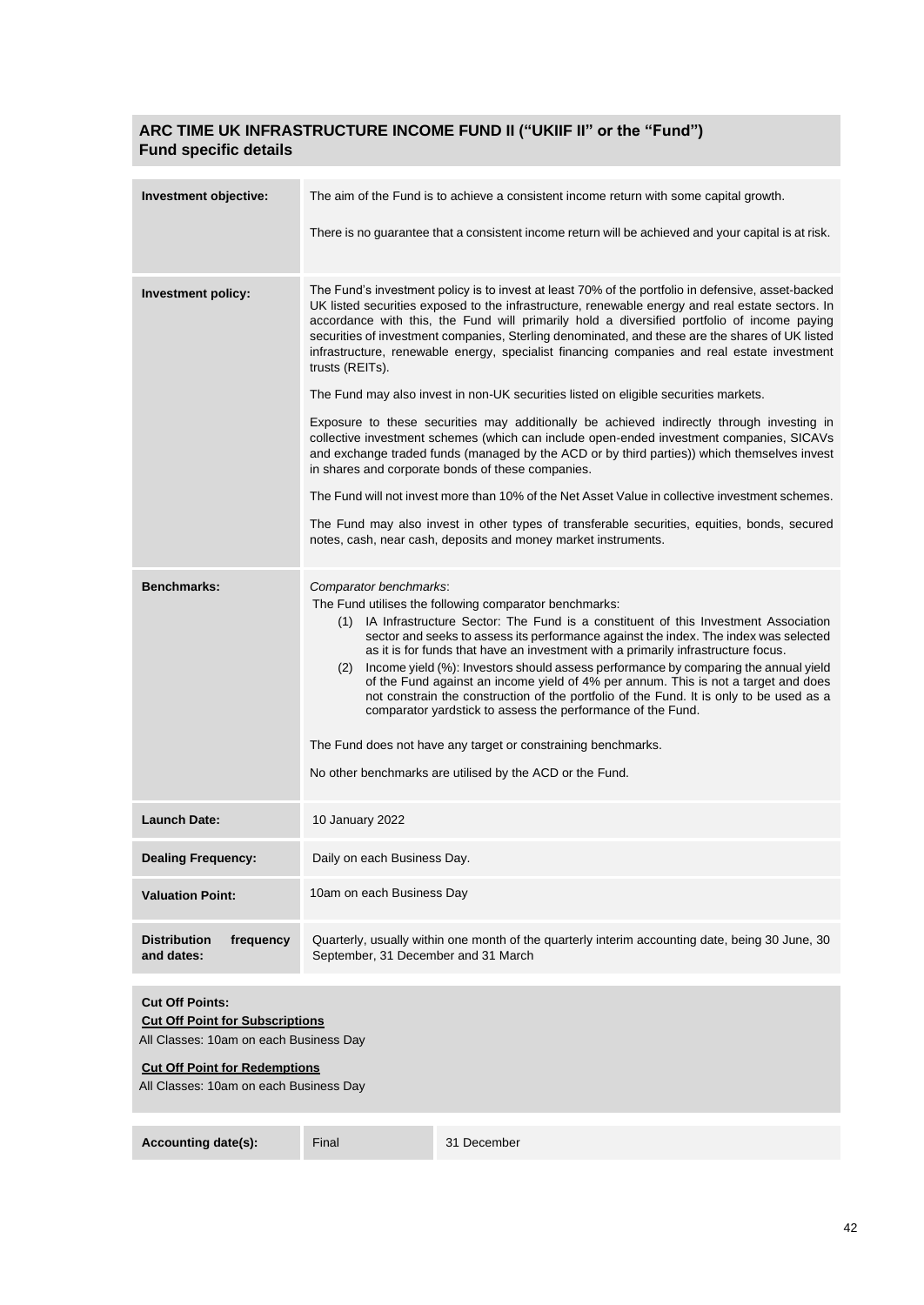|                               | Interim                                                                                                                                           | 30 June |  |
|-------------------------------|---------------------------------------------------------------------------------------------------------------------------------------------------|---------|--|
| <b>Investment Manager:</b>    | TIME Investments, the trading name of Alpha Real Property Investment Advisers LLP                                                                 |         |  |
| <b>Investor Restrictions:</b> | All applications for subscription are accepted or otherwise at the sole discretion of the ACD, in<br>accordance with clause 14 of the Prospectus. |         |  |

# **Additional Information**

| <b>Profile</b><br>typical<br>Οf<br>a<br>investor:                  | The Fund may be suitable for you if you consider collective investment schemes to be a<br>convenient way of participating in investment markets and wish to seek to achieve defined<br>investment objectives such as that above. You should have experience with or understand<br>investments which place capital at risk, and must be able to accept losses. If you are uncertain<br>about whether this product is suitable for you, please contact a professional adviser.<br>The Company is designed and managed to support longer-term investment and active trading<br>is discouraged. Short-term or excessive trading into and out of a Fund may harm performance<br>by disrupting the investment management strategy and by increasing expenses. The ACD may<br>at its discretion refuse to accept applications for, or switching or conversion of, Shares,<br>especially where transactions are deemed disruptive, particularly from possible market timers<br>or investors who, in its opinion, have a pattern of short-term or excessive trading or whose<br>trading has been or may be disruptive to the Funds. For these purposes, the ACD may consider<br>an investor's trading history in the Funds or other funds managed by the ACD or the<br>Administrator and accounts under common ownership or control. |
|--------------------------------------------------------------------|-----------------------------------------------------------------------------------------------------------------------------------------------------------------------------------------------------------------------------------------------------------------------------------------------------------------------------------------------------------------------------------------------------------------------------------------------------------------------------------------------------------------------------------------------------------------------------------------------------------------------------------------------------------------------------------------------------------------------------------------------------------------------------------------------------------------------------------------------------------------------------------------------------------------------------------------------------------------------------------------------------------------------------------------------------------------------------------------------------------------------------------------------------------------------------------------------------------------------------------------------------------------------------------------------------------------------------|
| <b>Borrowing Policy:</b>                                           | The Instrument of Incorporation allows the Fund to borrow up to a maximum level such that, at<br>any time, the Fund shall not borrow more than 10% of the NAV of the Fund.                                                                                                                                                                                                                                                                                                                                                                                                                                                                                                                                                                                                                                                                                                                                                                                                                                                                                                                                                                                                                                                                                                                                                  |
| <b>Investment</b><br>Manager/<br>Administrator/Transfer<br>Agency: | The Investment Manager has the authority to make investment decisions on behalf of the Fund<br>and the ACD and is responsible for the management of the investments. Included with the<br>Investment Manager's delegated services is responsibility for the promotion and marketing of<br>the Fund, transfer agency services, fund accounting and fund administration. In respect of these<br>services the Investment Manager receives fees as shown in the below table below. The fees<br>shown are calculated monthly and paid monthly in arrears.                                                                                                                                                                                                                                                                                                                                                                                                                                                                                                                                                                                                                                                                                                                                                                        |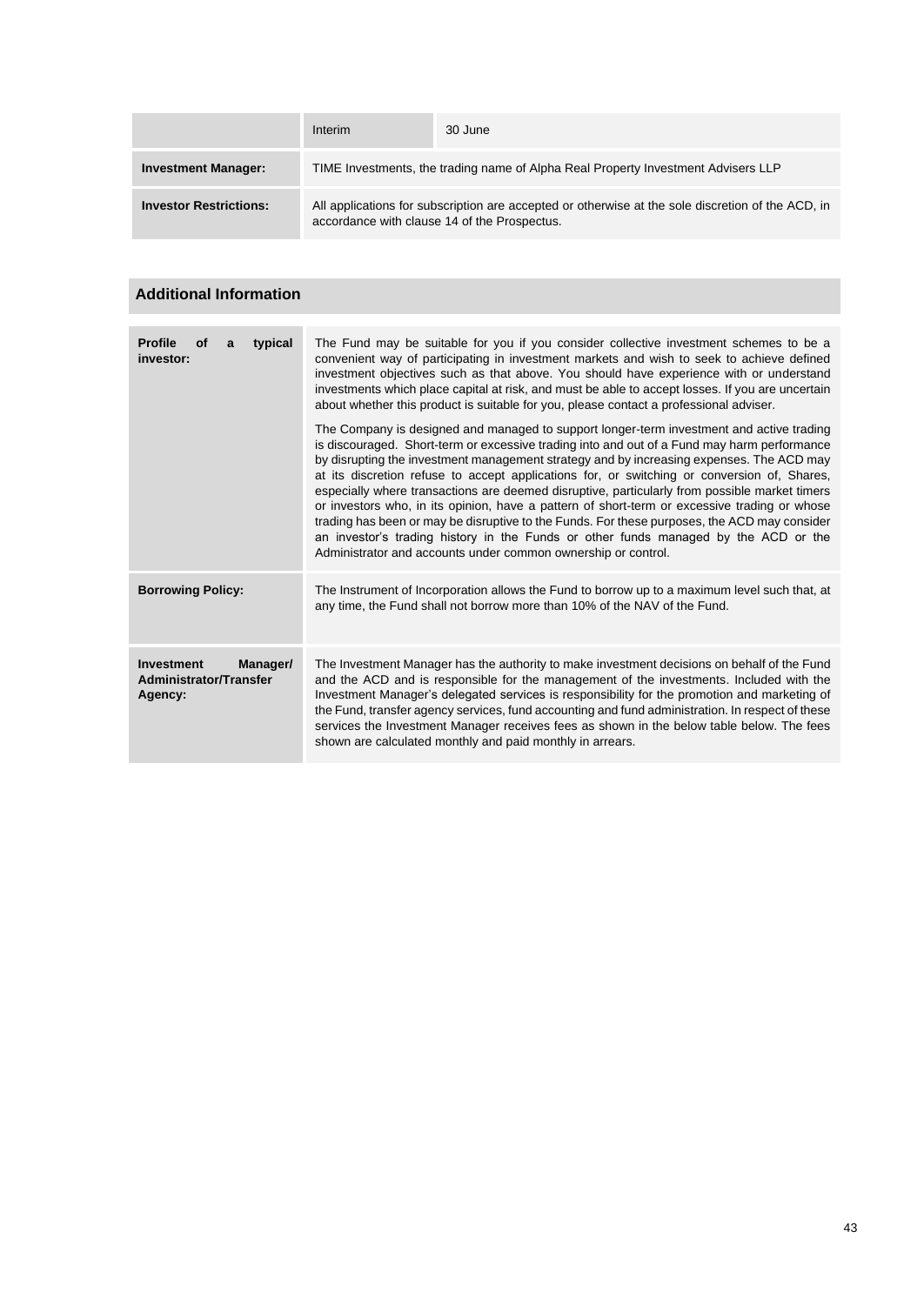#### **Share Class details**

| <b>Class</b>                                  | <b>Currency</b> | initial<br><b>Minimum</b><br>investment | <b>Minimum</b><br>subsequent<br>investment | Minimum holding<br>investment | <b>Minimum</b><br>redemption | Other<br>investment<br>restrictions | ISA-eligible<br>investment | Dealing Day(s) in each calendar<br>month (or next business day) |
|-----------------------------------------------|-----------------|-----------------------------------------|--------------------------------------------|-------------------------------|------------------------------|-------------------------------------|----------------------------|-----------------------------------------------------------------|
| Class<br>A<br>Accumulation<br>(Institutional) | <b>GBP</b>      | £5,000,000                              | £100,000                                   | £500,000                      | £100,000                     | Non-Retail investors<br>only        | <b>No</b>                  | Each Business Day                                               |
| Class<br>A<br>Income (Institutional)          | GBP             | £5,000,000                              | £100,000                                   | £500,000                      | £100,000                     | Non-Retail investors<br>only        | <b>No</b>                  | Each Business Day                                               |
| C<br>Class<br>Accumulation                    | GBP             | £5,000                                  | £1,000                                     | £1,000                        | £1,000                       | None                                | Yes                        | Each Business Day                                               |
| Class<br>C<br>Income                          | GBP             | £5,000                                  | £1,000                                     | £1,000                        | £1,000                       | None                                | Yes                        | Each Business Day                                               |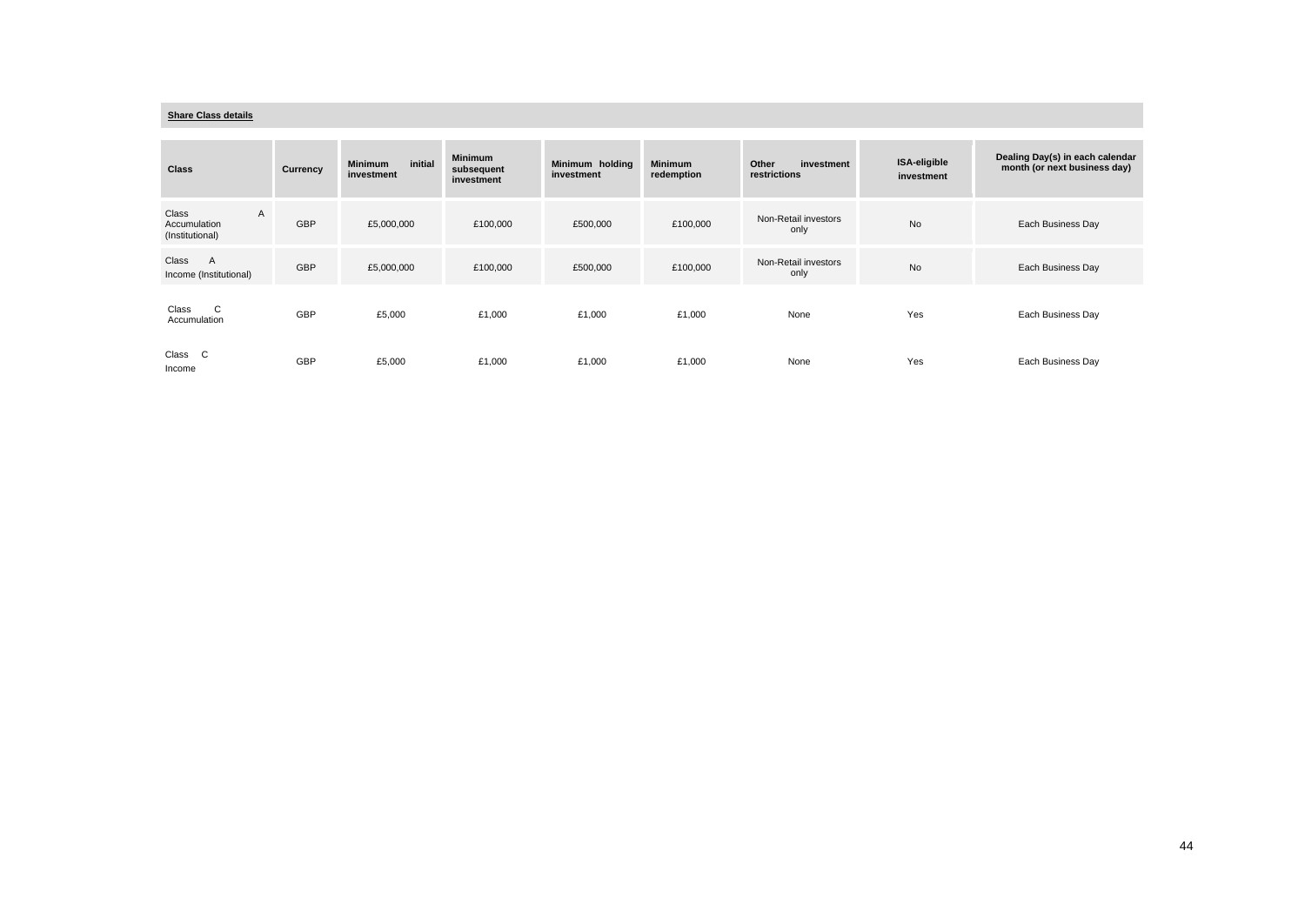|                                      | <b>Initial fee</b> | ACD fee              | Depositary fee**                                                                                                                                                                                 | Investment management /<br>Administration fee***                              | <b>Transfer agency fees</b> |
|--------------------------------------|--------------------|----------------------|--------------------------------------------------------------------------------------------------------------------------------------------------------------------------------------------------|-------------------------------------------------------------------------------|-----------------------------|
| <b>Class</b>                         |                    | Taken from Capital * | Taken from Capital*                                                                                                                                                                              | Taken from Capital *                                                          | Taken from Capital *        |
| Class A Accumulation (Institutional) | 0%                 | 0.06% of the NAV     |                                                                                                                                                                                                  | Investment Management fee: 0.09% of<br>NAV / Administration fee: 0.15% of NAV |                             |
| Class A Income (Institutional)       |                    |                      | 0.03% on the first £50m of the NAV;<br>0.025% on the next £150m of the NAV;<br>0.02% on the balance of the NAV in<br>excess of £200 million<br>Subject to a minimum fee of £12,500,<br>per annum |                                                                               | 0.075%<br>of the NAV        |
| <b>Class C Accumulation</b>          | $0\%$              | 0.08% of the NAV     |                                                                                                                                                                                                  | Investment Management fee: 0.17% of<br>NAV / Administration fee: 0.15% of NAV |                             |
| Class C Income                       |                    |                      |                                                                                                                                                                                                  |                                                                               |                             |

\* All of the fees and other expenses payable out of Scheme Property will be charged against capital instead of against income. This treatment of fee and other expenses will increase the amount of income (which may be taxable) available for distribution to Shareholders in the Fund but may constrain capital.

\*\* Excludes custodian fees

\*\*\*Excludes Collection Agent charge as set out in clause 34.7 which are payable by the Fund and which are approximately 0.043% of NAV per annum for the Fund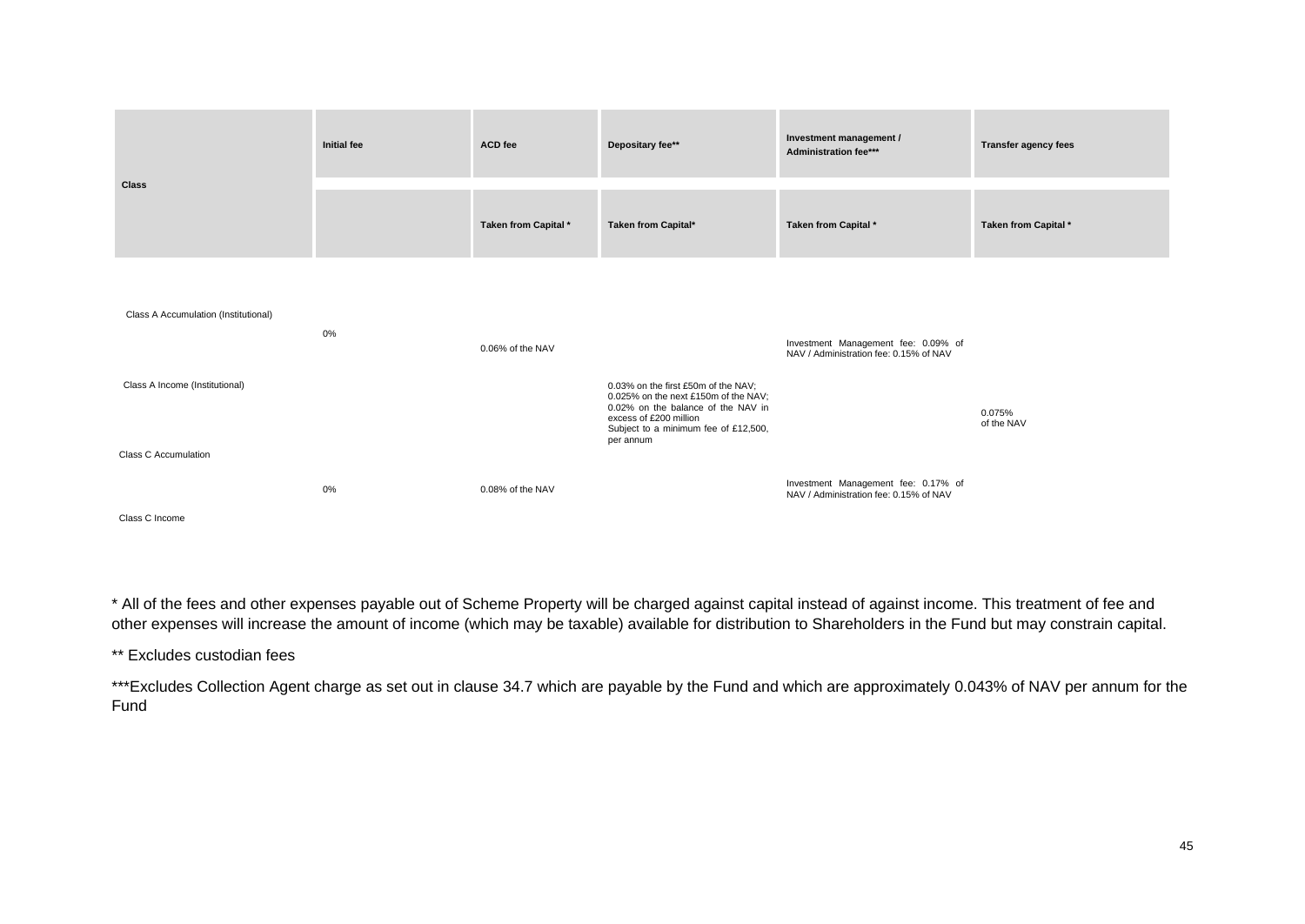# **APPENDIX B**

# **INVESTMENT AND BORROWING POWERS**

# 1 **General**

- 1.1 The Scheme Property of each Fund will be invested with the aim of achieving the investment objective of that Fund, but subject to the limits set out in its investment policy set out in Appendix A, this Prospectus and Chapter 5 of the COLL Sourcebook ("COLL") as it is applies to UK UCITS schemes.
- 1.2 Normally, a Fund will be fully invested save for an amount to enable the pursuit of a Fund's investment objective, redemption of Shares, efficient management of the Fund in relation to its strategic objectives and other purposes which may be reasonably regarded as ancillary to the investment objectives of the Fund. This amount will vary depending upon prevailing circumstances and although it would normally not exceed 10% of the total value of each Fund, there may be times when the Investment Manager considers stock markets to be overpriced or that a period of instability exists which presents unusual risks. In these cases or during these periods, a higher level of liquidity may be maintained and, if considered prudent, the amount of fixed interest, cash or near cash instruments held would be increased.

# <span id="page-45-0"></span>2 **Prudent spread of risk**

- 2.1 The ACD must ensure that, taking account of the investment objective and policy of each Fund, the Scheme Property of each Fund aims to provide a prudent spread of risk.
- 2,2 The rules in this section relating to spread of investments do not apply until the expiry of a period of six months after the date on which the Company's authorisation is effective or the commencement of any initial offer period, if later, provided paragraph 2.1 above is complied with during that period.

# 3 **Cover**

- 3.1 Where the COLL Sourcebook allows a transaction to be entered into or an investment to be retained only (for example, investment in warrants and nil and partly paid securities and the general power to accept or underwrite) if possible obligations arising out of the investment transactions or out of the retention would not cause any breach of any limits in COLL 5, it must be assumed that the maximum possible liability of the Fund under any other of those rules has also to be provided for.
- 3.2 Where a rule in the COLL Sourcebook permits an investment transaction to be entered into or an investment to be retained only if that investment transaction, or the retention, or other similar transactions, are covered:
- 3.2.1 it must be assumed that in applying any of those rules, the Fund must also simultaneously satisfy any other obligation relating to cover; and
- 3.2.2 no element of cover must be used more than once.

# 4 **UCITS schemes - general**

- 4.1 Subject to the investment objective and policy of a Fund, the Scheme Property of a Fund must, except where otherwise provided in COLL 5 only consist of any or all of:
	- (a) transferable securities;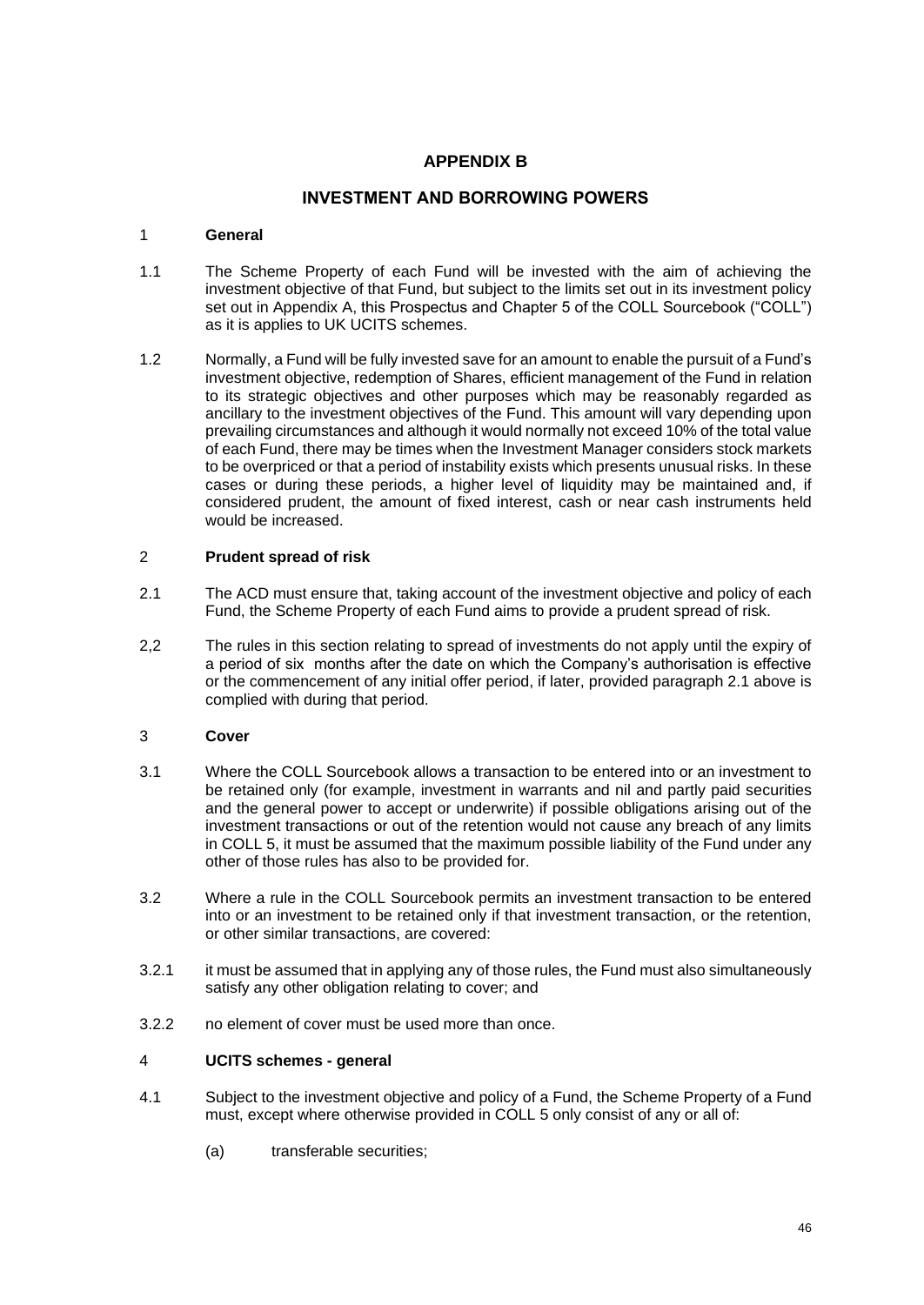- (b) approved money market instruments;
- (c) units or shares in permitted collective investment schemes;
- (d) permitted derivatives and forward transactions; and
- (e) permitted deposits;
- 4.2 Transferable securities and money market instruments held within a Fund must be:
	- (a) admitted to or dealt on an eligible market as described in paragrap[h 10.3](#page-49-0) below;
	- (b) be approved money market instruments not admitted or dealt in on an eligible market below which satisfy the requirement of paragraphs [8](#page-48-0) (Investment in money market instruments) and [13](#page-51-0) (Appropriate information for money market instruments) in this Appendix;
	- (c) recently issued transferable securities provided that:
		- (i) the terms of issue include an undertaking that application will be made to be admitted on an eligible market; and
		- (ii) such admission is secured within a year of issue.
- 4.3 Transferable securities held within the Company must also satisfy the criteria in COLL 5.2.7 AR, COLL 5.2.7 CR and COLL 5.2.7 ER for the purpose of investment by a UK UCITS scheme.
- 4.4 Not more than 10% in value of the Scheme Property of a Fund is to consist of transferable securities, which are not approved securities or money market instruments which are liquid and have a value which can be determined accurately at any time.
- 4.5 The requirements on spread of investments generally and in relation to investment in government and public securities, do not apply until 6 months after the later of:
	- (a) the date when the authorisation order in respect of a Fund takes effect; and
	- (b) the date the initial offer commenced,

provided that the requirement to maintain prudent spread of risk in paragraph [2](#page-45-0) of this Appendix is complied with.

# 5 **Transferable Securities**

- 5.1 A transferable security is an investment falling within article 76 (shares etc), article 77 (instruments creating or acknowledging indebtedness), article 77A (alternative debentures), article 78 (government and public securities), article 79 (instruments giving entitlement to investments) and article 80 (certificates representing certain securities) of the Regulated Activities Order.
- <span id="page-46-0"></span>5.2 An investment is not a transferable security if the title to it cannot be transferred, or can be transferred only with the consent of a third party.
- 5.3 In applying paragraph [5.2](#page-46-0) of this Appendix to an investment which is issued by a body corporate, and which is an investment falling within articles 76 (shares, etc) or 77 (instruments creating or acknowledging indebtedness) of the Regulated Activities Order,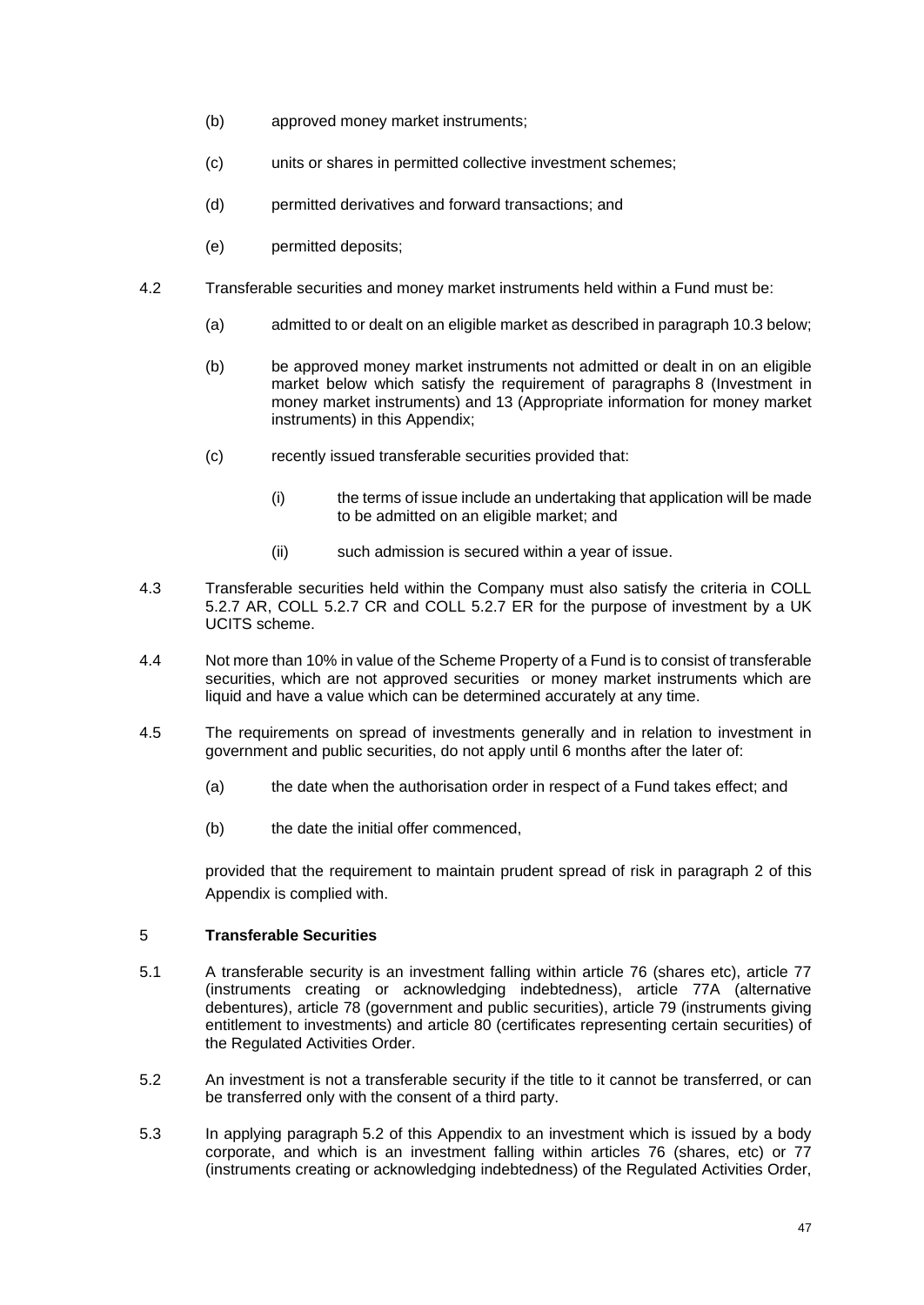the need for any consent on the part of the body corporate or any members or debenture holders of it may be ignored.

- 5.4 An investment is not a transferable security unless the liability of the holder of it to contribute to the debts of the issuer is limited to any amount for the time being unpaid by the holder of it in respect of the investment.
- <span id="page-47-0"></span>5.5 A Fund may invest in a transferable security only to the extent that the transferable security fulfils the following criteria:
	- (a) the potential loss which the Fund may incur with respect to holding the transferable security is limited to the amount paid for it;
	- (b) its liquidity does not compromise the ability of the ACD to comply with its obligation to redeem Shares at the request of any qualifying Shareholder under the Handbook;
	- (c) a reliable valuation is available for it as follows:
		- (i) in the case of a transferable security admitted to or dealt on an eligible market, where there are accurate, reliable and regular prices which are either market prices or prices made available by valuation systems independent from issuers;
		- (ii) in the case of a transferable security not admitted to or dealt on an eligible market, where there is a valuation on a periodic basis which is derived from information from the issuer of the transferable security or from competent investment research;
	- (d) appropriate information is available for it as follows:
		- (i) in the case of a transferable security admitted to or dealt on an eligible market, where there is regular, accurate and comprehensive information available to the market on the transferable security or, where relevant, on the portfolio of the transferable security;
		- (ii) in the case of a transferable security not admitted to or dealt on an eligible market, where there is regular and accurate information available to the ACD on the transferable security or, where relevant, on the portfolio of the transferable security;
	- (e) it is negotiable; and
	- (f) its risks are adequately captured by the risk management process of the ACD.
- <span id="page-47-1"></span>5.6 Unless there is information available to the ACD that would lead to a different determination, a transferable security which is admitted to or dealt on an eligible market shall be presumed:
	- (a) not to compromise the ability of the ACD to comply with its obligation to redeem Shares at the request of any qualifying Shareholder; and
	- (b) to be negotiable.
- 5.7 Not more than 5% of the Scheme Property of the Funds may be invested in warrants.

# 6 **Closed-end funds constituting transferable securities**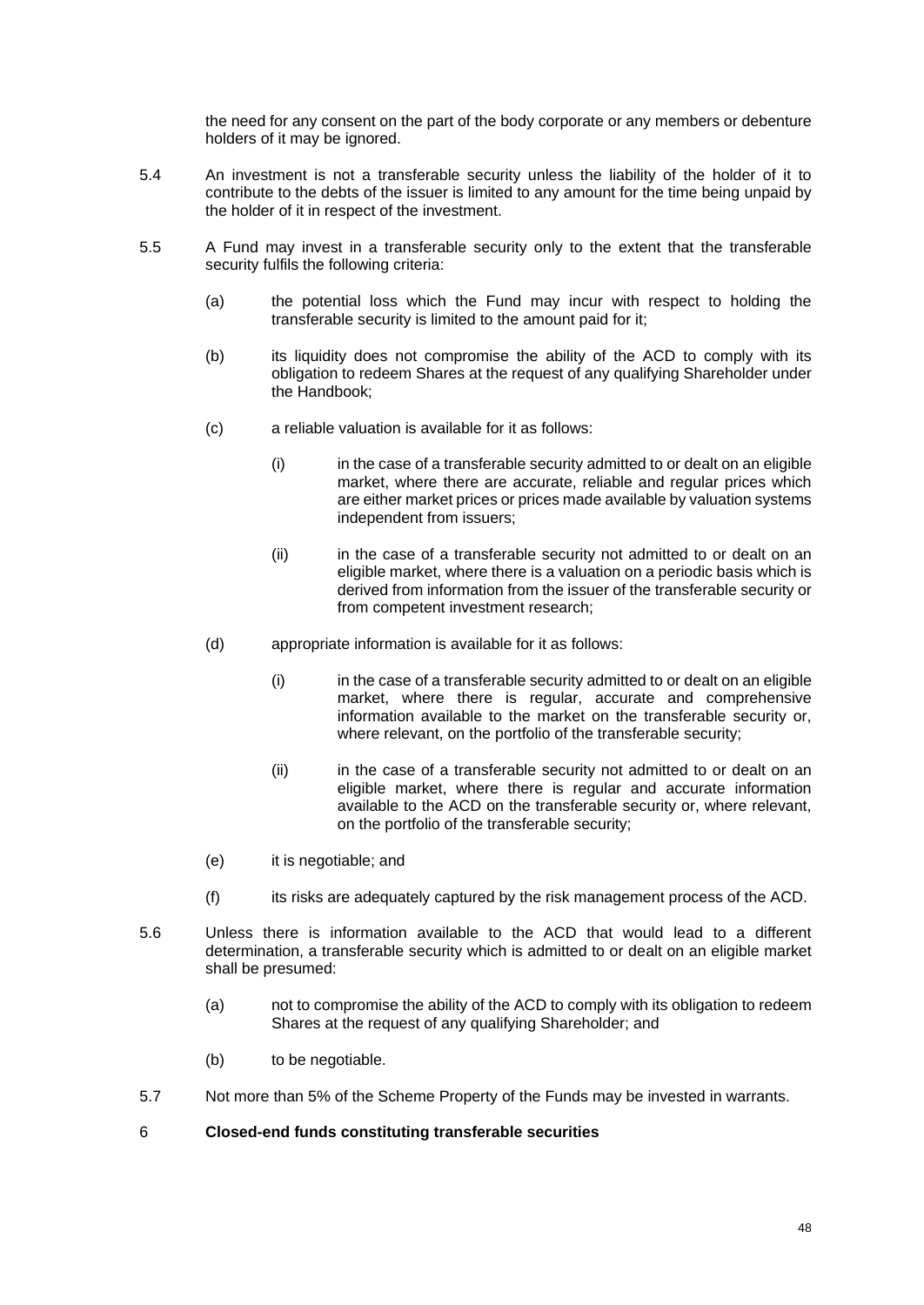- 6.1 A unit or a share in a closed-end fund shall be taken to be a transferable security for the purposes of investment by the Company, provided it fulfils the criteria for transferable securities set out in paragraph [5.5](#page-47-0) and [5.6](#page-47-1) and either:
	- (a) where the closed-end fund is constituted as an investment company or a unit trust:
		- (i) it is subject to corporate governance mechanisms applied to companies; and
		- (ii) where another person carries out asset management activity on its behalf, that person is subject to national regulation for the purpose of investor protection; or
	- (b) where the closed-end fund is constituted under the law of contract:
		- (i) it is subject to corporate governance mechanisms equivalent to those applied to companies; and
		- (ii) it is managed by a person who is subject to national regulation for the purpose of investor protection.

# 7 **Transferable securities linked to other assets**

- <span id="page-48-1"></span>7.1 A Fund may invest in any other investment which shall be taken to be a transferable security for the purposes of investment by the Company provided the investment:
	- (a) fulfils the criteria for transferable securities set out in paragraph [5.5](#page-47-0) and [5.6](#page-47-1) above; and
	- (b) is backed by or linked to the performance of other assets, which may differ from those in which that Fund can invest.
- 7.2 Where an investment in paragraph [7.1](#page-48-1) contains an embedded derivative component, the requirements of this section with respect to derivatives and forwards will apply to that component.

# <span id="page-48-0"></span>8 **Approved Money-Market Instruments**

- 8.1 An approved money-market instrument is a money-market instrument which is normally dealt in on the money market, is liquid and has a value which can be accurately determined at any time.
- <span id="page-48-4"></span><span id="page-48-3"></span><span id="page-48-2"></span>8.2 A money-market instrument shall be regarded as normally dealt in on the money market if it:
	- 8.2.1 has a maturity at issuance of up to and including 397 days;
	- 8.2.2 has a residual maturity of up to and including 397 days;
	- 8.2.3 undergoes regular yield adjustments in line with money market conditions at least every 397 days; or
	- 8.2.4 has a risk profile, including credit and interest rate risks, corresponding to that of an instrument which has a maturity as set out in paragrap[h 8.2.1](#page-48-2) or paragraph [8.2.2](#page-48-3) or is subject to yield adjustments as set out in paragraph [8.2.3.](#page-48-4)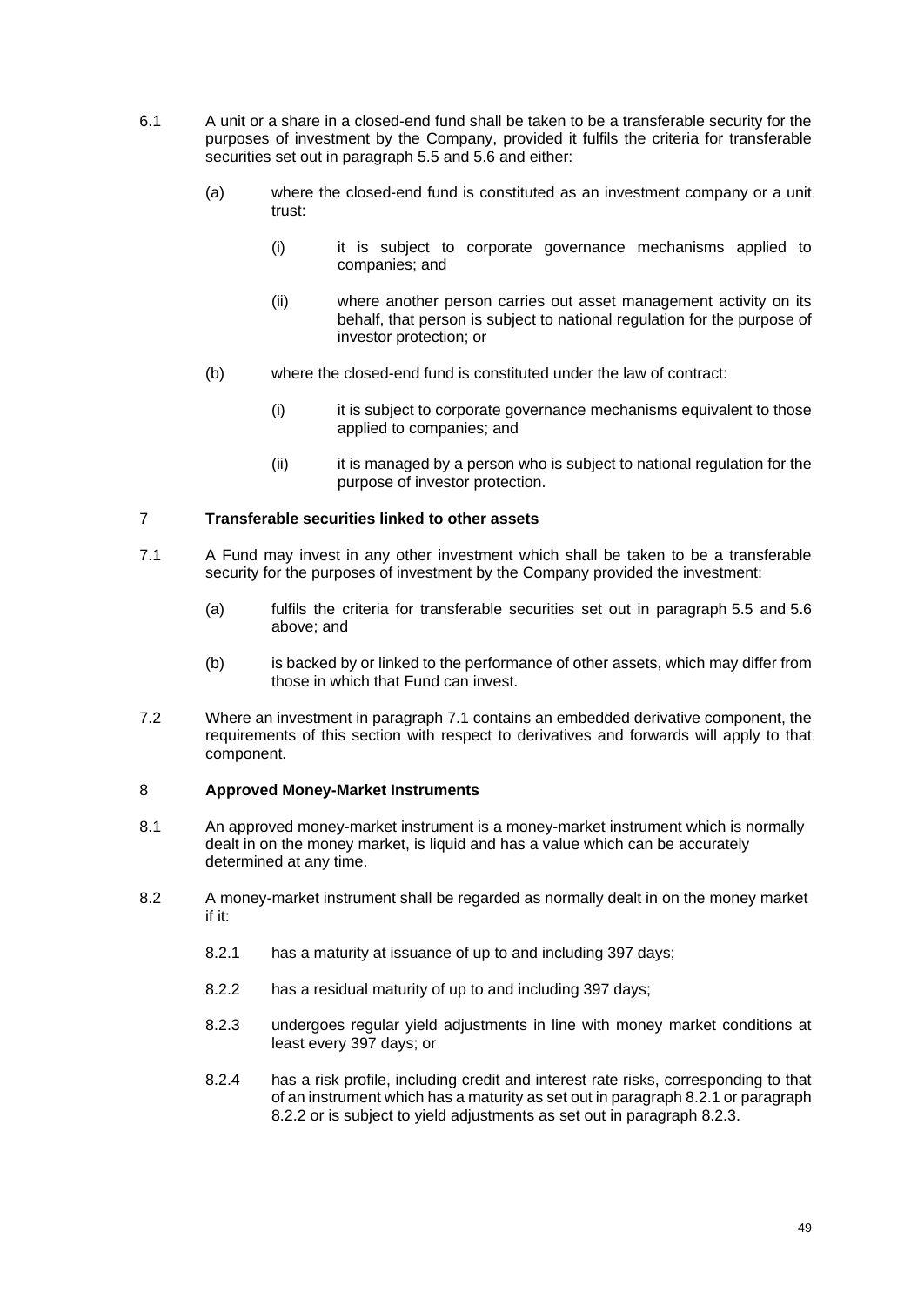- 8.2.5 A money-market instrument shall be regarded as liquid if it can be sold at limited cost in an adequately short time frame, taking into account the obligation of the ACD to redeem Shares at the request of any qualifying Shareholder.
- 8.2.6 A money-market instrument shall be regarded as having a value which can be accurately determined at any time if accurate and reliable valuations systems, which fulfil the following criteria, are available:
- 8.2.6.1 enabling the ACD to calculate a net asset value in accordance with the value at which the instrument held in the portfolio could be exchanged between knowledgeable willing parties in an arm's length transaction; and
- 8.2.6.2 based either on market data or on valuation models including systems based on amortised costs.
- 8.2.7 A money-market instrument that is normally dealt in on the money market and is admitted to or dealt in on an eligible market shall be presumed to be liquid and have a value which can be accurately determined at any time unless there is information available to the ACD that would lead to a different determination.

### 9 **Transferable securities and money-market instruments generally to be admitted or dealt in on an Eligible Market**

- <span id="page-49-2"></span>9.1 Transferable securities and approved money-market instruments held within a Fund must be:
	- 9.1.1 admitted to or dealt on an eligible market (as described in paragraph [10.3\(a\)](#page-49-1) or paragrap[h10.3\(b\)\)](#page-50-0); or
	- 9.1.2 dealt on an eligible market (as described in [10.4\)](#page-50-1); or
	- 9.1.3 for an approved money-market instrument not admitted to or dealt in on an eligible market, within paragraph [9.1;](#page-49-2) or
	- 9.1.4 recently issued transferable securities provided that:
	- 9.1.4.1 the terms of issue include an undertaking that application will be made to be admitted to an eligible market; and
	- 9.1.4.2 such admission is secured within a year of issue.
	- 9.1.5 However, a Fund may invest no more than 10% of the Scheme Property in transferable securities and approved money-market instruments other than those referred to in paragraph [9.1.](#page-49-2)

# 10 **Eligible markets regime: purpose**

- 10.1 To protect investors the markets on which investments of a Fund are dealt in or traded on should be of an adequate quality ("eligible") at the time of acquisition of the investment and until it is sold.
- 10.2 Where a market ceases to be eligible, investments on that market cease to be approved securities. The 10% restriction on investing in non approved securities applies and exceeding this limit because a market ceases to be eligible will generally be regarded as an inadvertent breach.
- <span id="page-49-1"></span><span id="page-49-0"></span>10.3 A market is eligible for the purposes of the rules if it is:
	- (a) a regulated market as defined in the Handbook; or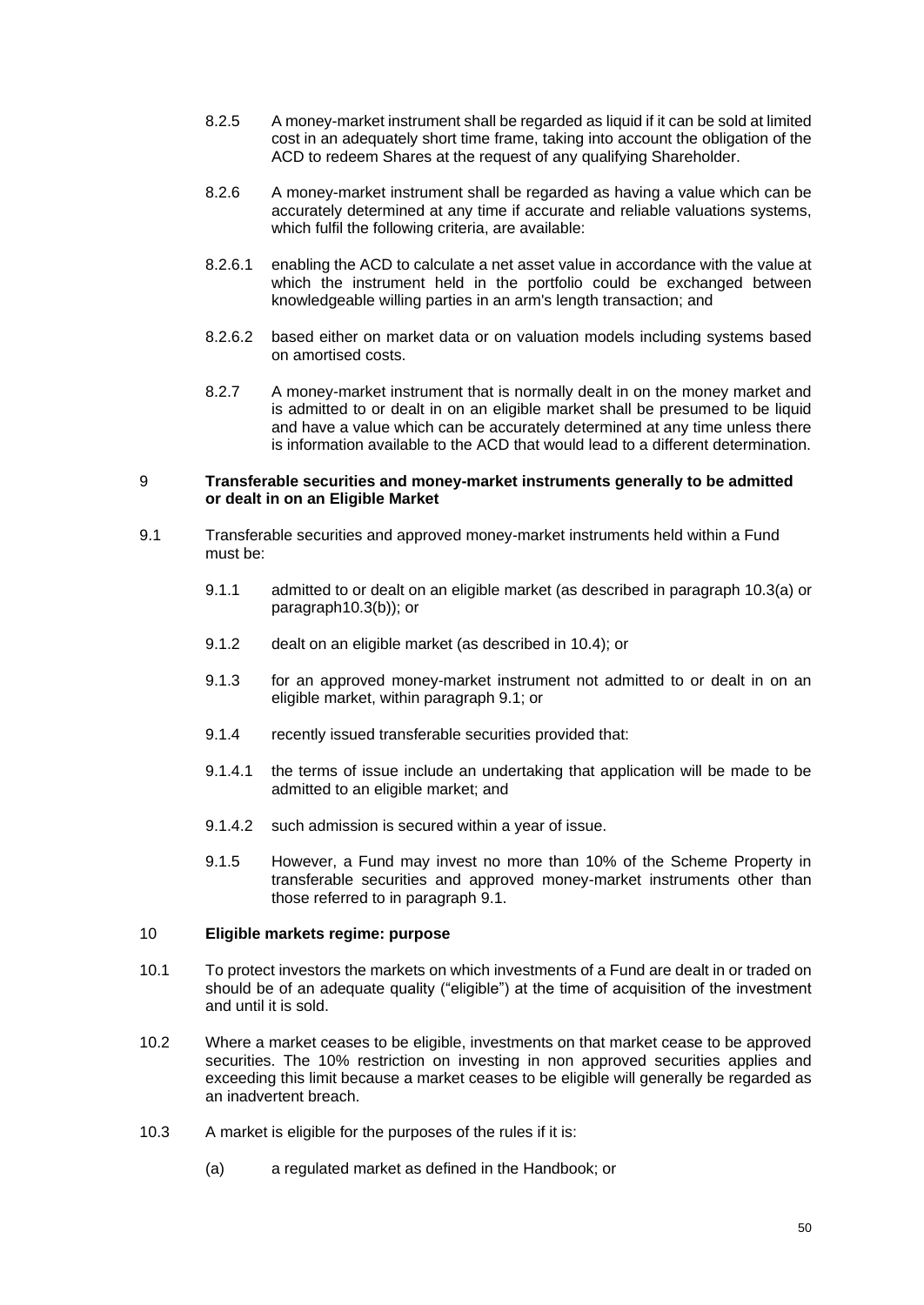- (b) a market in the UK or any EEA State which is regulated, operates regularly and is open to the public.
- <span id="page-50-2"></span><span id="page-50-1"></span><span id="page-50-0"></span>10.4 A market not falling within paragraph [10.3](#page-49-0) of this Appendix is eligible for the purposes of COLL 5 if:
	- (a) the ACD, after consultation and notification with the Depositary, decides that market is appropriate for investment of, or dealing in, the Scheme Property of a Fund;
	- (b) the market is included in a list in the Prospectus; and
	- (c) the Depositary has taken reasonable care to determine that:
		- (i) adequate custody arrangements can be provided for the investment dealt in on that market; and
		- (ii) all reasonable steps have been taken by the ACD in deciding whether that market is eligible.
- 10.5 In paragraph [10.4\(a\),](#page-50-2) a market must not be considered appropriate unless it is regulated, operates regularly, is recognised, is open to the public, is adequately liquid and has adequate arrangements for unimpeded transmission of income and capital to or for the order of investors.

# 11 **Money-market instruments with a regulated issuer**

- 11.1 In addition to instruments admitted to or dealt in on an eligible market, a Fund may invest in an approved money-market instrument provided it fulfils the following requirements:
	- 11.1.1 the issue or the issuer is regulated for the purpose of protecting investors and savings; and
	- 11.1.2 the instrument is issued or guaranteed in accordance with paragraph [12](#page-50-3) below.
- 11.2 The issue or the issuer of a money-market instrument, other than one dealt in on an eligible market, shall be regarded as regulated for the purpose of protecting investors and savings if:
	- 11.2.1 the instrument is an approved money-market instrument;
	- 11.2.2 appropriate information is available for the instrument (including information which allows an appropriate assessment of the credit risks related to investment in it), in accordance with paragraph [13](#page-51-0) below; and
	- 11.2.3 the instrument is freely transferable.

# <span id="page-50-3"></span>12 **Issuers and guarantors of money-market instruments**

- <span id="page-50-4"></span>12.1 A Fund may invest in an approved money-market instrument if it is:
	- 12.1.1 issued or guaranteed by any one of the following:
		- 12.1.1.1 a central authority of the UK or an EEA State or, if the EEA State is a federal state, one of the members making up the federation;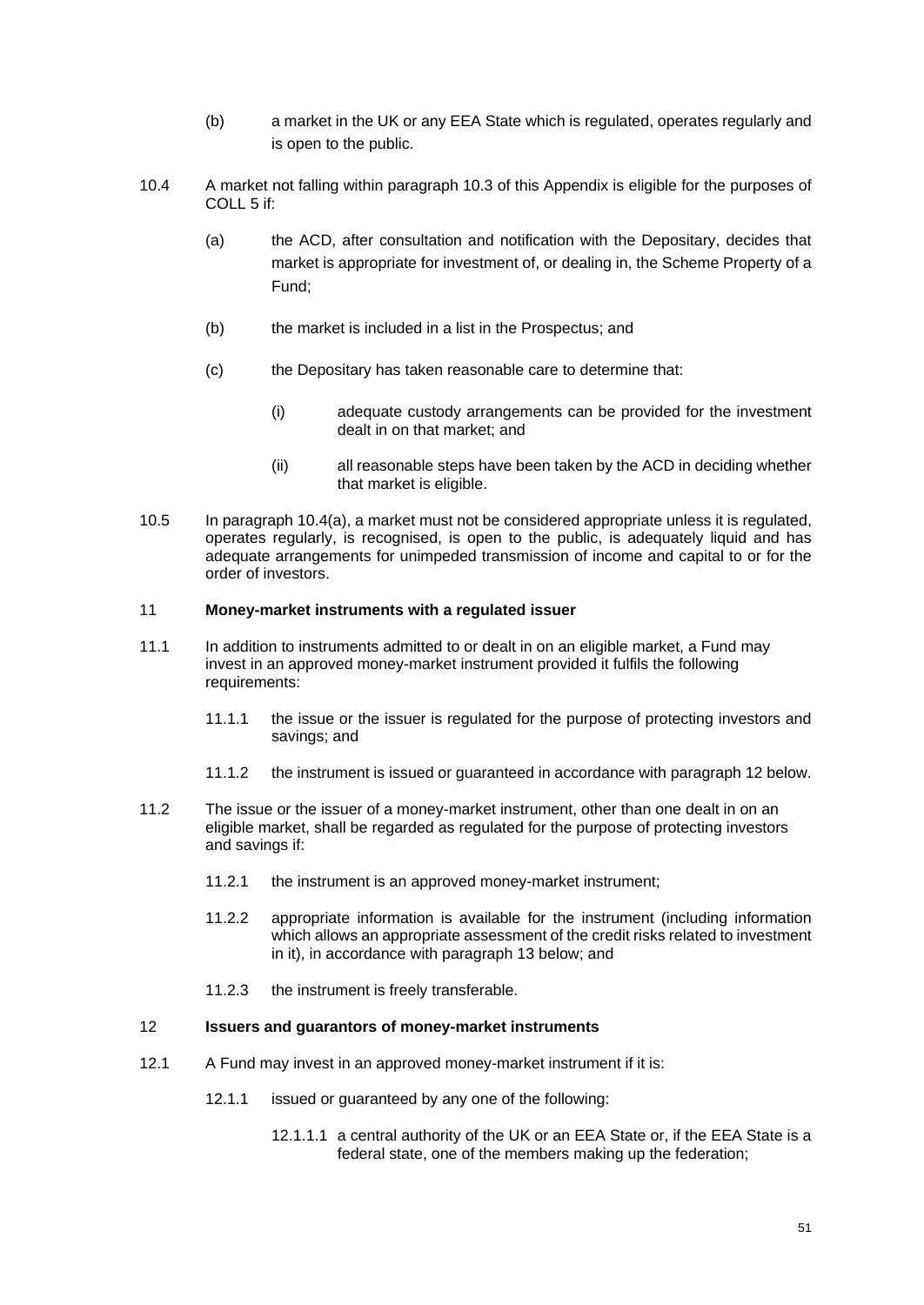- <span id="page-51-3"></span>12.1.1.2 a regional or local authority of the UK or an EEA State;
- 12.1.1.3 the Bank of England, the European Central Bank or a central bank of an EEA State;
- <span id="page-51-6"></span>12.1.1.4 the European Union or the European Investment Bank;
- 12.1.1.5 a non-EEA State or, in the case of a federal state, one of the members making up the federation;
- 12.1.1.6 a public international body to which the United Kingdom or one or more EEA States belong; or
- <span id="page-51-7"></span><span id="page-51-4"></span><span id="page-51-2"></span>12.1.2 issued by a body, any securities of which are dealt in on an eligible market; or
- <span id="page-51-5"></span>12.1.3 issued or guaranteed by an establishment which is:
	- 12.1.3.1 subject to prudential supervision in accordance with criteria defined by European Community law; or
	- 12.1.3.2 subject to and complies with prudential rules considered by the FCA to be at least as stringent as those laid down by European Community law.
- <span id="page-51-1"></span>12.2 An establishment shall be considered to satisfy the requirement in paragraph [12.1.3.2](#page-51-1) if it is subject to and complies with prudential rules, and fulfils one or more of the following criteria:
	- 12.2.1 it is located in the European Economic Area;
	- 12.2.2 it is located in an OECD country belonging to the Group of Ten;
	- 12.2.3 it has at least investment grade rating;
	- 12.2.4 on the basis of an in-depth analysis of the issuer, it can be demonstrated that the prudential rules applicable to that issuer are at least as stringent as those laid down by UK or European Community law.

#### <span id="page-51-0"></span>13 **Appropriate information for money-market instruments**

- 13.1 In the case of an approved money-market instrument within paragraph [12.1.2](#page-51-2) or issued by a body of the type referred to in COLL 5.2.10EG, or which is issued by an authority within paragraph [12.1.1.2](#page-51-3) or a public international body within [12.1.1.6](#page-51-4) but is not guaranteed by a central authority within paragraph [12.1.1.1,](#page-50-4) the following information must be available:
	- 13.1.1 information on both the issue or the issuance programme, and the legal and financial situation of the issuer prior to the issue of the instrument, verified by appropriately qualified third parties not subject to instructions from the issuer;
	- 13.1.2 updates of that information on a regular basis and whenever a significant event occurs; and
	- 13.1.3 available and reliable statistics on the issue or the issuance programme.
- 13.2 In the case of an approved money-market instrument issued or guaranteed by an establishment within paragraph [12.1.3,](#page-51-5) the following information must be available: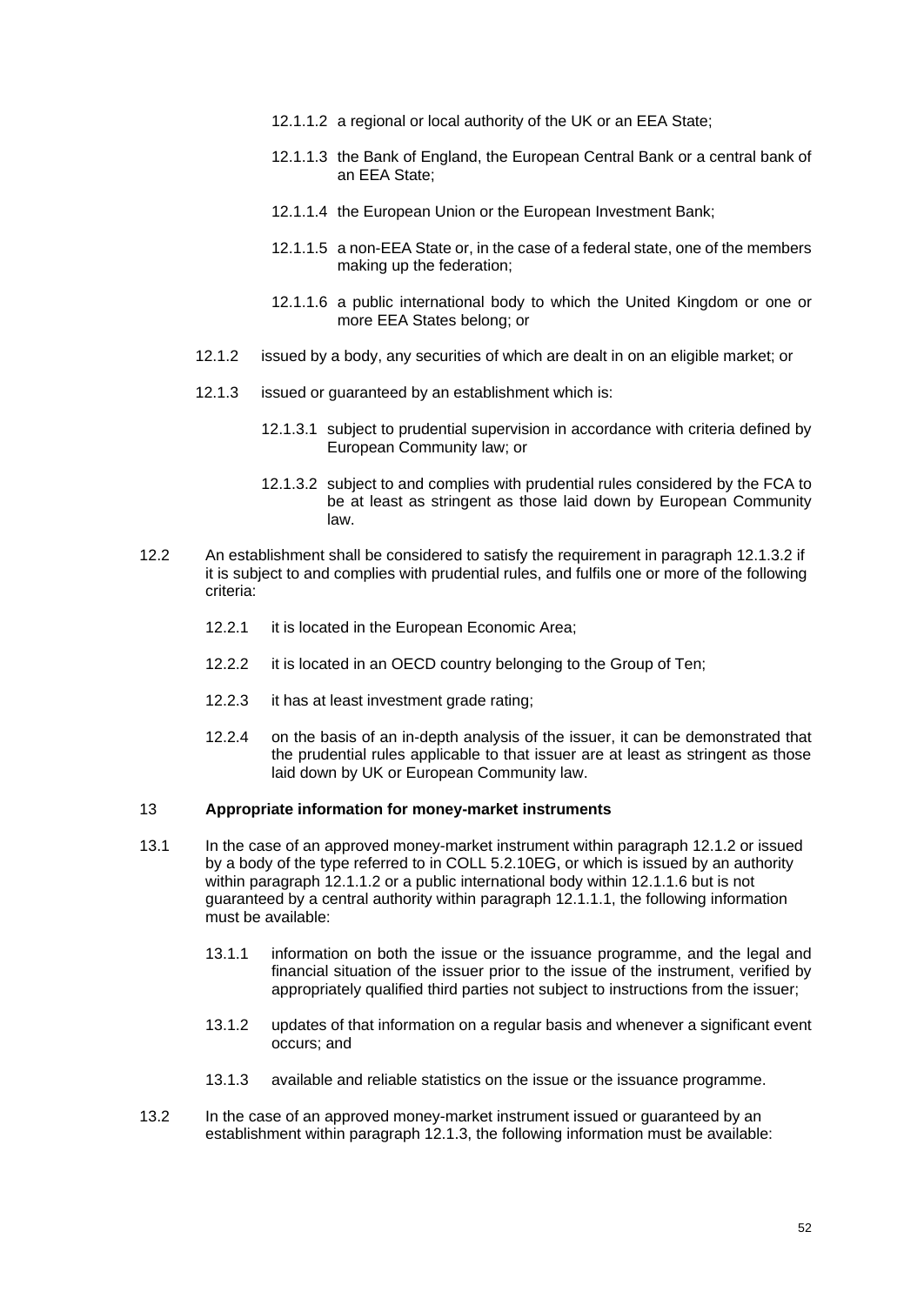- 13.2.1 information on the issue or the issuance programme or on the legal and financial situation of the issuer prior to the issue of the instrument;
- 13.2.2 updates of that information on a regular basis and whenever a significant event occurs; and
- 13.2.3 available and reliable statistics on the issue or the issuance programme, or other data enabling an appropriate assessment of the credit risks related to investment in those instruments.
- 13.3 In the case of an approved money-market instrument:
	- 13.3.1 within paragraphs [12.1.1.1,](#page-50-4) [12.1.1.4](#page-51-6) or [12.1.1.5](#page-51-7) or
	- 13.3.2 which is issued by an authority within paragraph [12.1.1.2](#page-51-3) or a public international body within paragraph [12.1.1.6](#page-51-4) and is guaranteed by a central authority within paragraph [12.1.1.1;](#page-50-4)
		- 13.4 information must be available on the issue or the issuance programme, or on the legal and financial situation of the issuer prior to the issue of the instrument.

#### <span id="page-52-4"></span>14 **Spread: general**

- 14.1 This rule on spread does not apply to government and public securities.
- 14.2 For the purposes of this requirement companies included in the same group for the purposes of consolidated accounts as defined in accordance with Section 399 of the Companies Act 2006 or in the same group in accordance with international accounting standards are regarded as a single body.
- <span id="page-52-1"></span>14.3 Not more than 20% in value of the Scheme Property of a Fund is to consist of deposits with a single body.
- <span id="page-52-0"></span>14.4 Not more than 5% in value of the Scheme Property of a Fund is to consist of transferable securities or money market instruments issued by any single body except that the limit of 5% is raised to 10% in respect of up to 40% in value of the Scheme Property of a Fund (covered bonds need not be taken into account for the purposes of applying the limit of 40%).
- <span id="page-52-2"></span>14.5 The limit of 5% in paragraph [14.4](#page-52-0) above is raised to 25% in value of the Scheme Property of a Fund in respect of covered bonds (the Company does not currently invest in covered bonds). provided that when a Fund invests more than 5% in covered bonds issued by a single body, the total value of covered bonds held must not exceed 80% in value of the Scheme Property.
- 14.6 In applying paragraph [14.4,](#page-52-0) certificates representing certain securities are to be treated as equivalent to the underlying security.
- 14.7 Not more than 10% in value of the Scheme Property of a Fund is to consist of the units or shares of any one collective investment scheme.
- 14.8 Not more than 20% in value of the Scheme Property may consist of transferable securities and approved money market instruments issued by the same group.
- <span id="page-52-3"></span>14.9 In applying the limits in paragraphs [14.3,](#page-52-1) [14.4,](#page-52-0) and [14.11](#page-53-0) and subject to paragraph [14.5](#page-52-2) not more than 20% in value of the Scheme Property of a Fund is to consist of any combination of two or more of the following: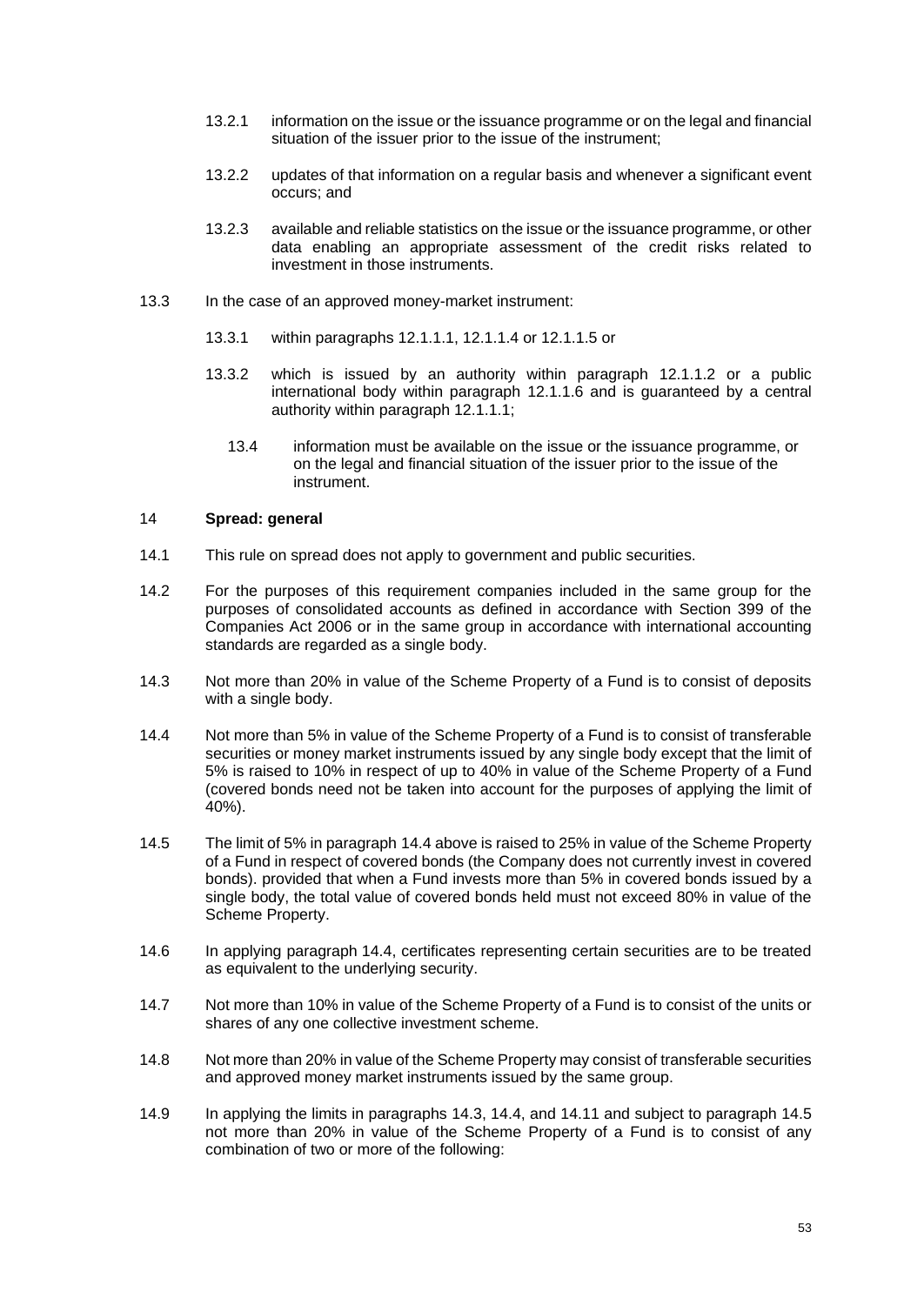- 14.9.1 transferable securities (including covered bonds) or approved money market instruments issued by; or
- 14.9.2 deposits made with; or
- 14.10 exposures from OTC derivatives transactions made with, a single body.
- <span id="page-53-0"></span>14.11 The exposure to any one counterparty in an OTC derivative transaction must not exceed 5% in value of the Scheme Property of a Fund. This limit is raised to 10% where the counterparty is an Approved Bank.
- 14.12 For the purpose of calculating the limit in paragraph [14.11,](#page-53-0) the exposure in respect of an OTC derivative may be reduced to the extent that collateral is held in respect of it if the collateral meets each of the following conditions:
	- (a) it is marked-to-market on a daily basis and exceeds the value of the amount at risk;
	- (b) it is exposed only to negligible risks (e.g. government bonds of first credit rating or cash) and is liquid;
	- (c) it is held by a third party custodian not related to the provider or is legally secured from the consequences of a failure of a related party; and
	- (d) can be fully enforced by the Company on behalf of a Fund at any time.

### 15 **Counterparty risk and issuer concentration**

- 15.1 The ACD must ensure that counterparty risk arising from an OTC derivative is subject to the limits set out in paragraphs [14.9](#page-52-3) and [14.11](#page-53-0) above.
- 15.2 When calculating the exposure of a Fund to a counterparty in accordance with the limits in paragraph [14.11](#page-53-0) the ACD must use the positive mark-to-market value of the OTC derivative contract with that counterparty.
- <span id="page-53-1"></span>15.3 An ACD may net the OTC derivative positions of a Fund with the same counterparty, provided they are able legally to enforce netting agreements with the counterparty on behalf of the Fund.
- 15.4 The netting agreements in paragraph [15.3](#page-53-1) above are permissible only with respect to OTC derivatives with the same counterparty and not in relation to any other exposures the Fund may have with that same counterparty.
- 15.5 The ACD may reduce the exposure of Scheme Property to a counterparty of an OTC derivative through the receipt of collateral. Collateral received must be sufficiently liquid so that it can be sold quickly at a price that is close to its pre-sale valuation.
- <span id="page-53-2"></span>15.6 The ACD must take collateral into account in calculating exposure to counterparty risk in accordance with the limits in paragraph [14.11](#page-53-0) when it passes collateral to an OTC counterparty on behalf of a Fund.
- 15.7 Collateral passed in accordance with paragraph [15.6](#page-53-2) may be taken into account on a net basis only if the ACD is able legally to enforce netting arrangements with this counterparty on behalf of that Fund.
- 15.8 The ACD must calculate the issuer concentration limits referred to in paragraph [14.11](#page-53-0) on the basis of the underlying exposure created through the use of OTC derivatives pursuant to the commitment approach.
- 15.9 In relation to the exposure arising from OTC derivatives as referred to in paragraph [24](#page-59-0) the ACD must include any exposure to OTC derivative counterparty risk in the calculation.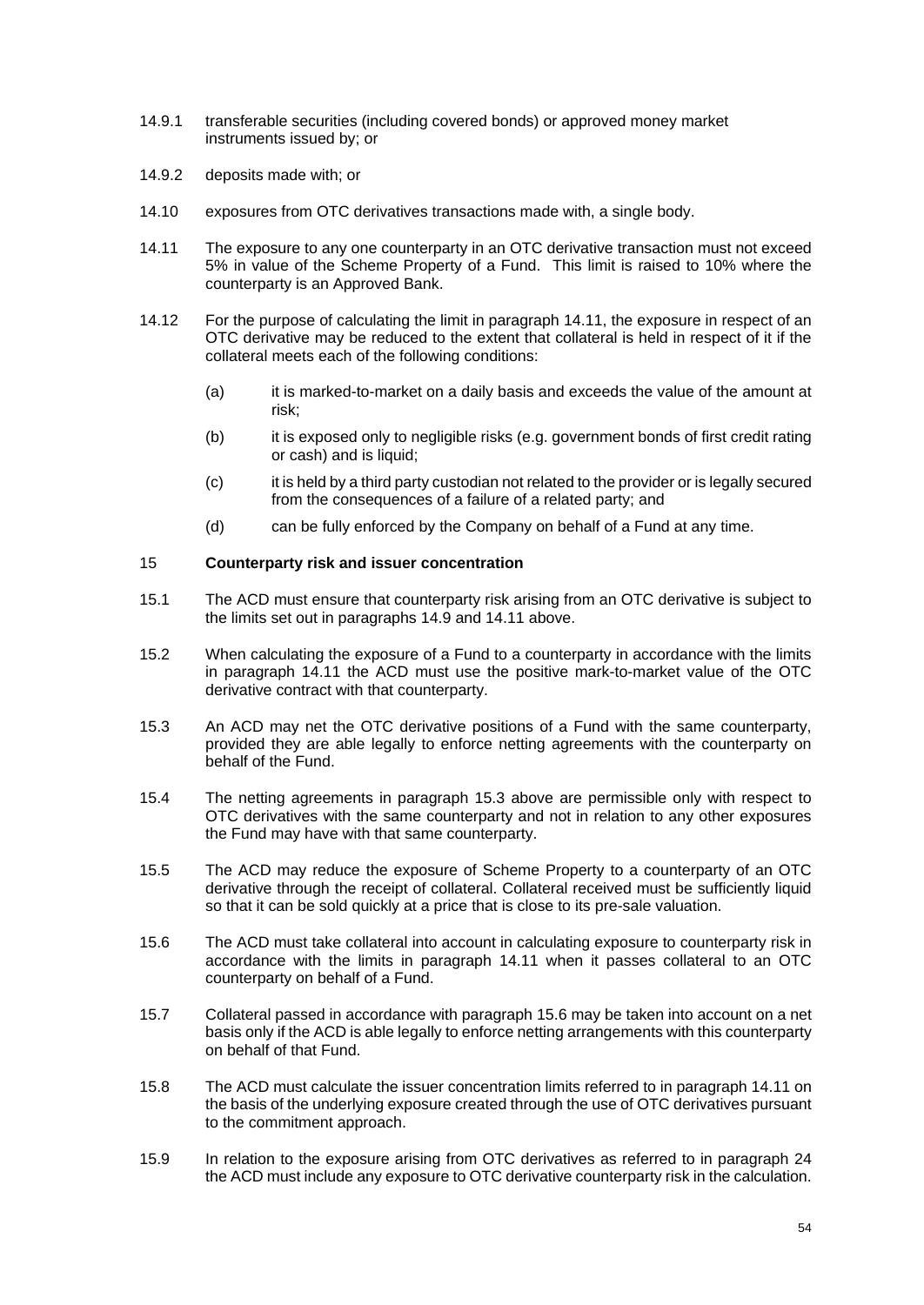# <span id="page-54-2"></span>16 **Spread: government and public securities**

- 16.1 The following section applies to government and public securities ("such securities").
- 16.2 Where no more than 35% in value of the Scheme Property of a Fund is invested in such securities issued by any one body, there is no limit on the amount which may be invested in such securities or in any one issue.
- 16.3 The Company may invest more than 35% in value of the Scheme Property of a Fund in such securities issued by any one body provided that:
	- (a) the ACD has before any such investment is made consulted with the Depositary and as a result considers that the issuer of such securities is one which is appropriate in accordance with the investment objective of the relevant Fund;
	- (b) no more than 30% in value of the Scheme Property of a Fund consists of such securities of any one issue;
	- (c) the Scheme Property of a Fund includes such securities issued by that or another issuer, of at least six different issues;
	- (d) the disclosures in the Prospectus required by the FCA have been made.
- 16.4 In giving effect to the foregoing, over 35% of the scheme property of each of the Sub-Funds may be invested in government and public securities issued by or on behalf of or guarantees by the Government of the United Kingdom, the Scottish Administration, the National Assembly of Wales, the Executive Committee of the Northern Ireland Assembly or the Governments of Australia, Austria, Belgium, Canada, Cyprus, Czech Republic, Denmark, Estonia, Finland, France, Germany, Greece, Hungary, Iceland, Ireland, Italy, Japan, Latvia, Liechtenstein, Lithuania, Luxembourg, Malta, Netherlands, New Zealand, Norway, Poland, Portugal, Slovakia, Spain, Sweden, Switzerland and the United States of America. In relation to such securities:
- 16.4.1 "issue", "issued" and "issuer" include "guarantee", "guaranteed" and "guarantor"; and
- 16.4.2 an issue differs from another if there is a difference as to repayment date, rate of interest, guarantor or other material terms of the issue.

#### <span id="page-54-1"></span>17 **Investment in collective investment schemes**

- <span id="page-54-0"></span>17.1 Subject to individual Fund limitations detailed in Appendix A, up to 10% of the value of the Scheme Property of a Fund may be invested in units or shares in other collective investment schemes (each a "Second Scheme") provided that Second Scheme satisfies all of the conditions set out below. Subject to COLL, all the Funds may invest into other collective investment schemes managed by the ACD.
- 17.2 The Second Scheme must:
	- (a) be a UK UCITS scheme or satisfy the conditions necessary for it to enjoy the rights conferred by the UCITS Directive as implemented in the EEA; or
	- (b) be authorised as a non-UCITS retail scheme (provided the requirements of COLL 5.2.13are met; or
	- (c) be a recognised scheme that is authorised by the supervisory authorities of Guernsey, Jersey or the Isle of Man (provided the requirements of COLL 5.2.13AR are met) under the provisions of s.272 of the Financial Services and Markets Act 2000; or
	- (d) be authorised in another EEA State provided the requirements of COLL 5.2.13AR are met; or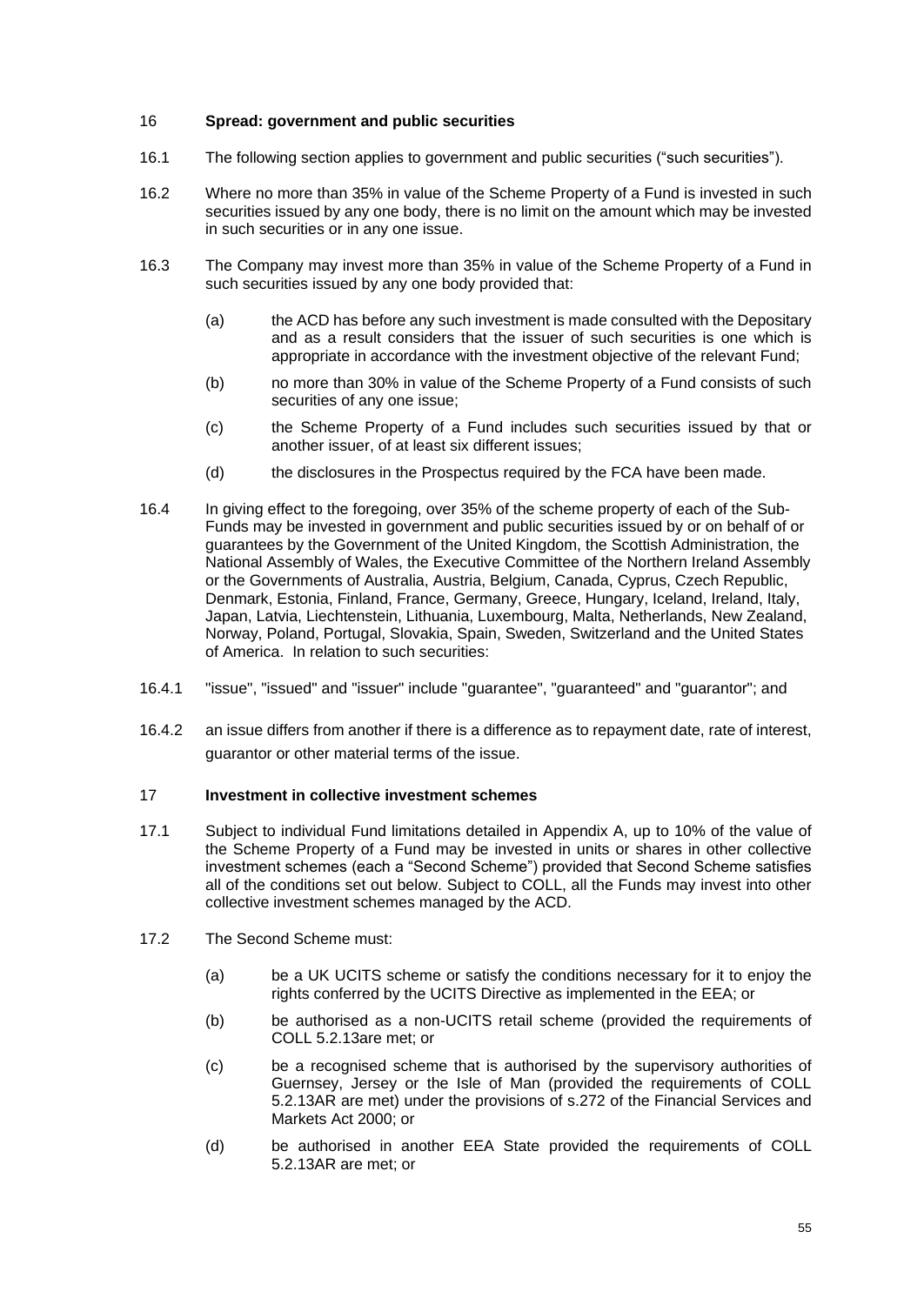- (e) be authorised by the competent authority of an OECD member country (other than another EEA State) which has:
	- (i) signed the IOSCO Multilateral Memorandum of Understanding; and
	- (ii) approved the Second Scheme's management company, rules and depositary/custody arrangements;

(provided the requirements of COLL 5.2.13AR are met)

- <span id="page-55-0"></span>17.3 The Second Scheme is prohibited from having more than 10% in value of its scheme property consisting of units or shares in collective investment schemes, subject to paragraph 14.5.
- <span id="page-55-1"></span>17.4 Investment may only be made in other collective investment schemes managed by the ACD or an associate of the ACD if the Prospectus of the investing Sub-Fund clearly states that it may enter into investments of this kind and COLL 5.2.16 R is complied with.
- 17.5 Where the Second Scheme is an umbrella, the provisions in paragraphs [17.3](#page-55-0) and [17.4](#page-55-1) apply to each Sub-Fund as if it were a separate scheme.
- 17.6 The Scheme Property attributable to a Sub-Fund may include Shares in another Sub-Fund of the Company (the "Second Sub-Fund") subject to the requirements of paragraph [17.7 below.](#page-55-2)
- <span id="page-55-2"></span>17.7 A Sub-Fund may invest in or dispose of Shares of a Second Sub-Fund provided that:
	- (a) the Second Sub-Fund does not hold Shares in any other Sub-Fund;
	- (b) the requirements set out at paragraphs [17.4](#page-55-1) and [17.9](#page-55-3) below are complied with; and
	- (c) not more than 10 % in value of the Scheme Property of the investing or disposing Sub-Fund is to consist of Shares in the Second Sub-Fund.
- 17.8 The Sub-Funds may, subject to the limit set out in [17.1](#page-54-0) invest in collective investment schemes managed or operated by, or whose authorised corporate director is, the ACD of the Sub-Funds or one of its associates.
- <span id="page-55-3"></span>17.9 Where a Sub-Fund of the Company invests in or disposes of Shares in a Second Sub-Fund or units or shares in another collective investment scheme which is managed or operated by the ACD or an Associate of the ACD, the ACD must pay to that Second Sub-Fund by the close of business on the fourth business day the amount of any preliminary charge in respect of a purchase, and in the case of a sale any charge made for the disposal.

# 18 **Investment in nil and partly paid securities**

18.1 A transferable security or an approved money-market instrument on which any sum is unpaid falls within a power of investment only if it is reasonably foreseeable that the amount of any existing and potential call for any sum unpaid could be paid by the Fund, at the time when payment is required, without contravening the rules in COLL 5.

# <span id="page-55-4"></span>19 **Derivatives: General**

19.1 A transaction in derivatives or a forward transaction must not be effected for a Fund unless the transaction is of a kind specified in paragraph [21](#page-57-0) (Permitted transactions (derivatives and forwards)) below, and the transaction is covered, as required by paragraph [27](#page-60-0) (Cover for transactions in derivatives and forward transactions).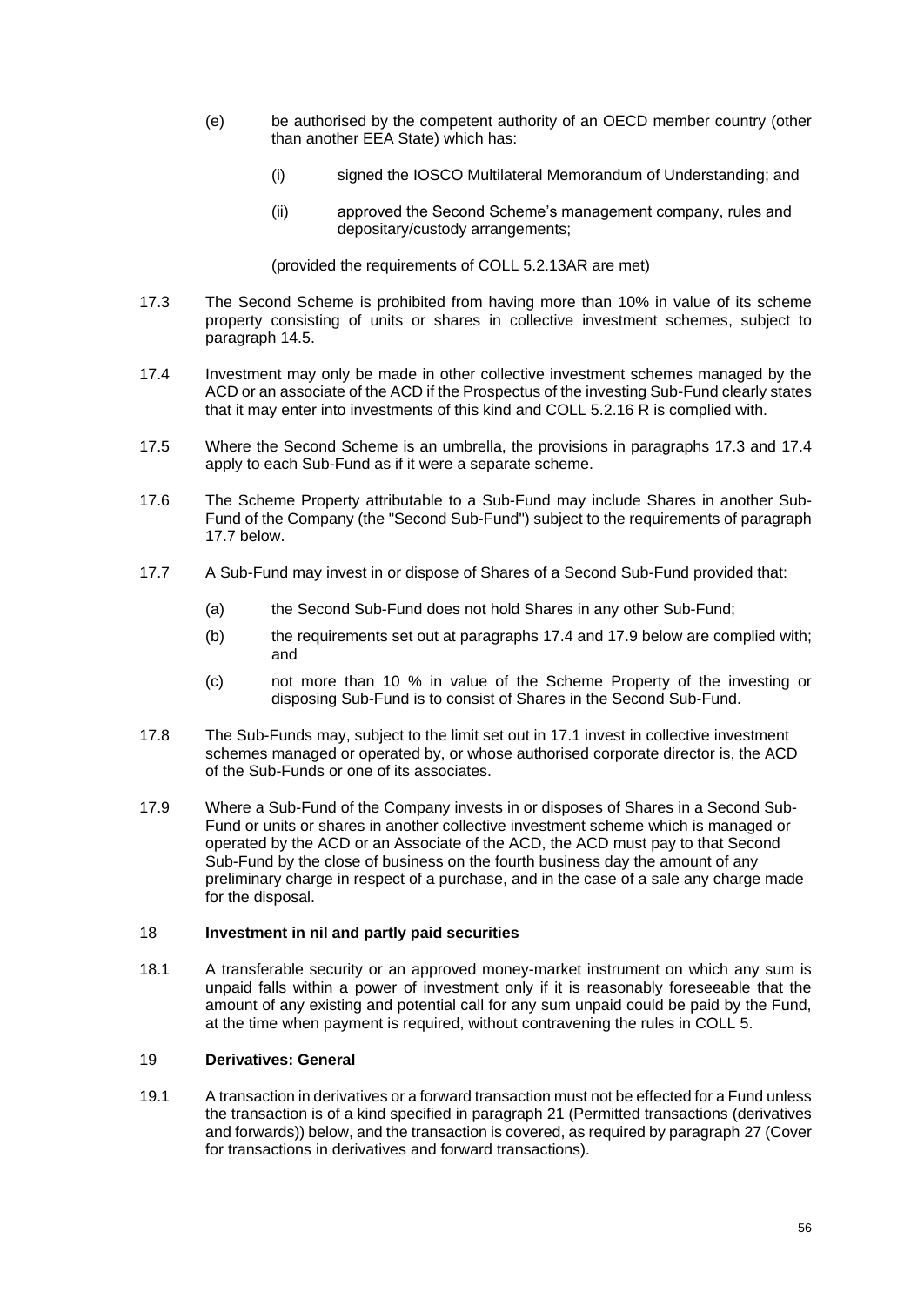- 19.2 Where the Company invests in derivatives, the exposure to the underlying assets must not exceed the limits set out in the COLL Sourcebook in relation to spread (COLL 5.2.11R Spread: general, COLL 5.2.12R Spread: government and public securities) except for index based derivatives where the rules below apply.
- 19.3 Where a transferable security or approved money-market instrument embeds a derivative, this must be taken into account for the purposes of complying with this section.
- 19.4 A transferable security or an approved money-market instrument will embed a derivative if it contains a component which fulfils the following criteria:
	- (a) by virtue of that component some or all of the cash flows that otherwise would be required by the transferable security or approved money-market instrument which functions as host contract can be modified according to a specified interest rate, financial instrument price, foreign exchange rate, index of prices or rates, credit rating or credit index or other variable, and therefore vary in a way similar to a stand-alone derivative;
	- (b) its economic characteristics and risks are not closely related to the economic characteristics and risks of the host contract; and
	- (c) it has a significant impact on the risk profile and pricing of the transferable security or approved money-market instrument.
- 19.5 A transferable security or an approved money-market instrument does not embed a derivative where it contains a component which is contractually transferable independently of the transferable security or the approved money-market instrument. That component shall be deemed to be a separate instrument.
- 19.6 Where a Fund invests in an index based derivative, provided the relevant index falls within paragraph [22](#page-57-1) (Financial Indices underlying derivative) the underlying constituents of the index do not have to be taken into account for the purposes of COLL 5.2.11R and COLL 5.2.12R.

#### 20 **Efficient Portfolio Management**

- 20.1 Subject to paragrap[h 19,](#page-55-4) a Fund may utilise its Scheme Property to enter into transactions for the purposes of Efficient Portfolio Management ("EPM"). Permitted EPM transactions (excluding stocklending arrangements) are transactions in derivatives e.g. to hedge against price or currency fluctuations, dealt with or traded on an eligible derivatives market; off-exchange options or contracts for differences resembling options; or synthetic futures in certain circumstances. The ACD must take reasonable care to ensure that the transaction is economically appropriate to the reduction of the relevant risks (whether in the price of investments, interest rates or exchange rates) or to the reduction of the relevant costs and/or to the generation of additional capital or income with an acceptably low level of risk. The exposure must be fully "covered" by cash and/or other property sufficient to meet any obligation to pay or deliver that could arise.
- 20.2 Permitted transactions are those that the ACD reasonably regards as economically appropriate to EPM, that is:
	- (a) transactions undertaken to reduce risk or cost in terms of fluctuations in prices, interest rates or exchange rates where the ACD reasonably believes that the transaction will diminish a risk or cost of a kind or level which it is sensible to reduce; or
	- (b) transactions for the generation of additional capital growth or income for a Fund by taking advantage of gains which the ACD reasonably believes are certain to be made (or certain, barring events which are not reasonably foreseeable) as a result of: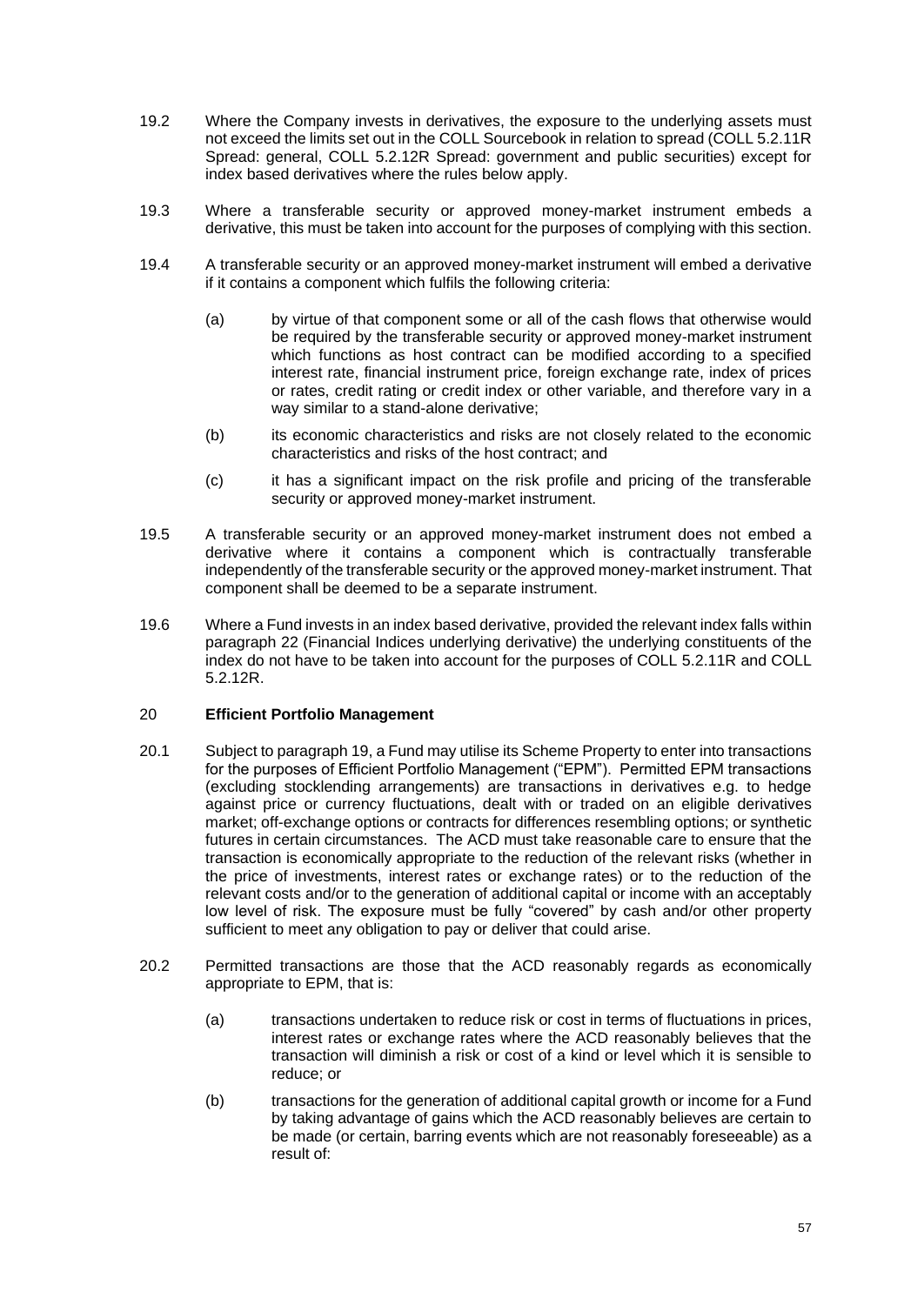- (i) pricing imperfections in the market as regards the property which the Fund holds or may hold; or
- (ii) receiving a premium for the writing of a covered call option or a cash covered put option on property of that Fund which the Fund is willing to buy or sell at the exercise price; or
- (iii) stocklending arrangements.
- 20.3 A permitted arrangement in this context may at any time be closed out.
- 20.4 Transactions may take the form of "derivatives transactions" (that is, transactions in options, futures or contracts for differences) or forward currency transactions. A derivatives transaction must either be in a derivative which is traded or dealt in on an eligible derivatives market (and effected in accordance with the rules of that market), or be an off-exchange derivative which complies with the relevant conditions set out in the COLL Sourcebook, or be a "synthetic future" (i.e. a composite derivative created out of two separate options). Forward currency transactions must be entered into with counterparties who satisfy the COLL Sourcebook. A permitted transaction may at any time be closed out.

### <span id="page-57-0"></span>21 **Permitted transactions (derivatives and forwards)**

- <span id="page-57-3"></span>21.1 A transaction in a derivative must be:
	- (a) in an approved derivative; or
	- (b) be one which complies with paragraph [24](#page-59-0) (OTC transactions in derivatives).
- <span id="page-57-2"></span>21.2 A transaction in a derivative must have the underlying consisting of any one or more of the following to which the Fund is dedicated: transferable securities, money-market instruments, deposits, permitted derivatives under this paragraph, collective investment scheme units permitted under paragraph [17](#page-54-1) (Investment in collective investment schemes), financial indices which satisfy the criteria set out in COLL 5.2.20R, interest rates, foreign exchange rates, and currencies.
- 21.3 The exposure to the underlyings in paragraph [21.2](#page-57-2) above must not exceed the limits in paragraphs [14](#page-52-4) and [16](#page-54-2) above.
- 21.4 A transaction in an approved derivative must be effected on or under the rules of an eligible derivatives market.
- 21.5 A transaction in a derivative must not cause the Fund to diverge from its investment objectives as stated in the Instrument of Incorporation and the most recently published version of this Prospectus.
- 21.6 A transaction in a derivative must not be entered into if the intended effect is to create the potential for an uncovered sale of transferable securities, money-market instruments, units in collective investment schemes, or derivatives, provided that a sale is not to be considered as uncovered if the conditions in paragraph [23](#page-58-0) are satisfied.
- 21.7 Any forward transaction must be with an Eligible Institution or an Approved Bank (as defined in the FCA Handbook).

#### <span id="page-57-1"></span>22 **Financial indices underlying derivatives**

22.1 The financial indices referred to in paragraph [21.2](#page-57-2) are those which satisfy the following criteria: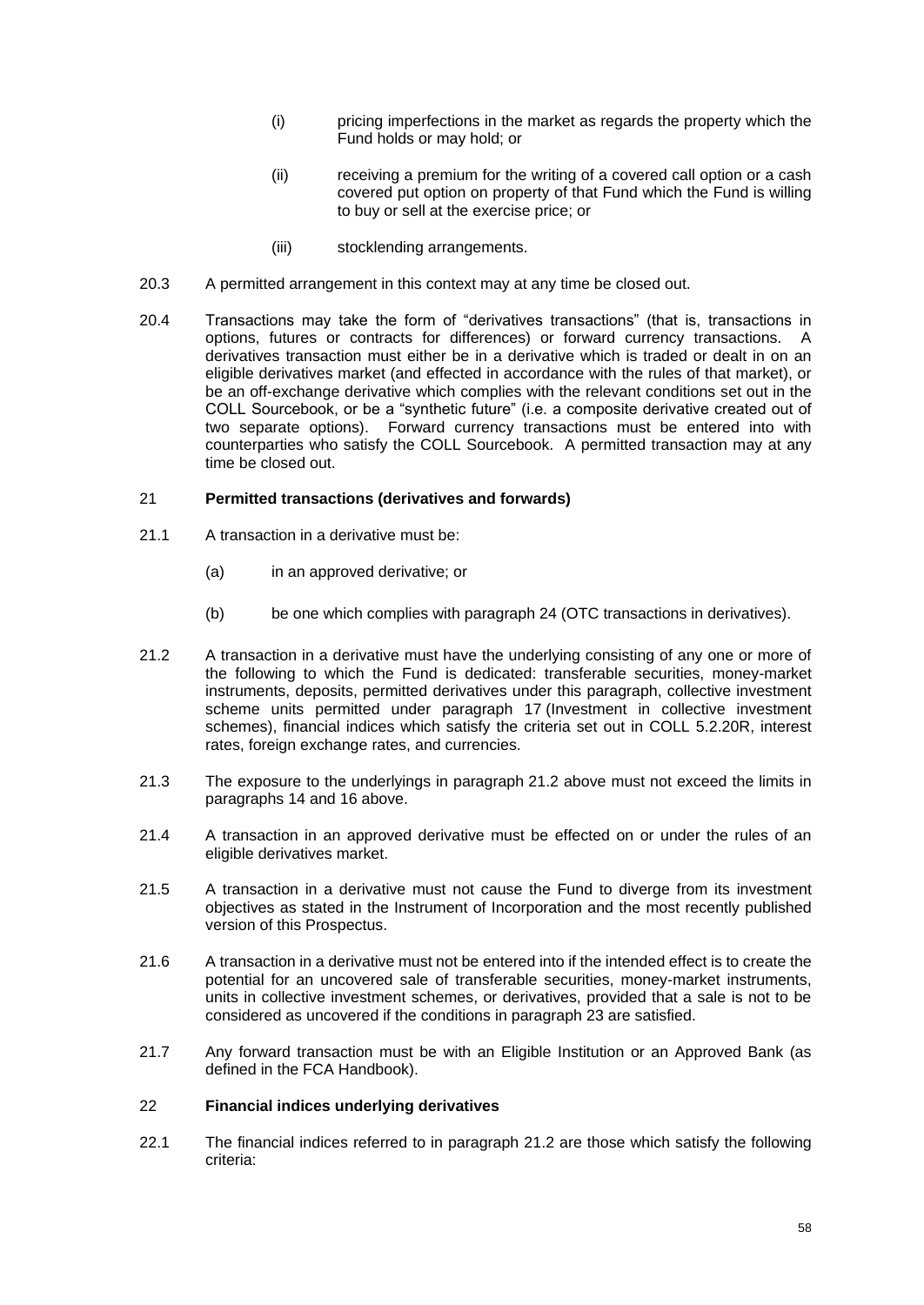- (a) the index is sufficiently diversified;
- (b) the index represents an adequate benchmark for the market to which it refers; and
- (c) the index is published in an appropriate manner.
- 22.2 A financial index is sufficiently diversified if:
	- (a) it is composed in such a way that price movements or trading activities regarding one component do not unduly influence the performance of the whole index;
	- (b) where it is composed of assets in which the Fund is permitted to invest, its composition is at least diversified in accordance with the requirements with respect to spread and concentration set out in this Appendix; and
	- (c) where it is composed of assets in which the Fund cannot invest, it is diversified in a way which is equivalent to the diversification achieved by the requirements with respect to spread and concentration set out in this Appendix.
- 22.3 A financial index represents an adequate benchmark for the market to which it refers if:
	- (a) it measures the performance of a representative group of underlyings in a relevant and appropriate way;
	- (b) it is revised or rebalanced periodically to ensure that it continues to reflect the markets to which it refers, following criteria which are publicly available; and
	- (c) the underlyings are sufficiently liquid, allowing users to replicate it if necessary.
- 22.4 A financial index is published in an appropriate manner if:
	- (a) its publication process relies on sound procedures to collect prices, and calculate and subsequently publish the index value, including pricing procedures for components where a market price is not available; and
	- (b) material information on matters such as index calculation, rebalancing methodologies, index changes or any operational difficulties in providing timely or accurate information is provided on a wide and timely basis.
- 22.5 Where the composition of underlyings of a transaction in a derivative does not satisfy the requirements for a financial index, the underlyings for that transaction shall where they satisfy the requirements with respect to other underlyings pursuant to paragraph [21.2](#page-57-2) be regarded as a combination of those underlyings.

### <span id="page-58-0"></span>23 **Requirement to cover sales**

- 23.1 No agreement by or on behalf of the Fund to dispose of property or rights may be made unless the obligation to make the disposal and any other similar obligation could immediately be honoured by the Fund by delivery of property or the assignment (or, in Scotland, assignation) of rights, and the property and rights above are owned by the Company at the time of the agreement. This requirement does not apply to a deposit.
- 23.2 Valuation of OTC derivatives
- <span id="page-58-1"></span>23.3 For the purposes of paragraph [24.1\(b\),](#page-59-1) the ACD must:
	- 23.3.1 establish, implement and maintain arrangements and procedures which ensure appropriate, transparent and fair valuation of the exposures of a Sub-Fund to OTC derivatives; and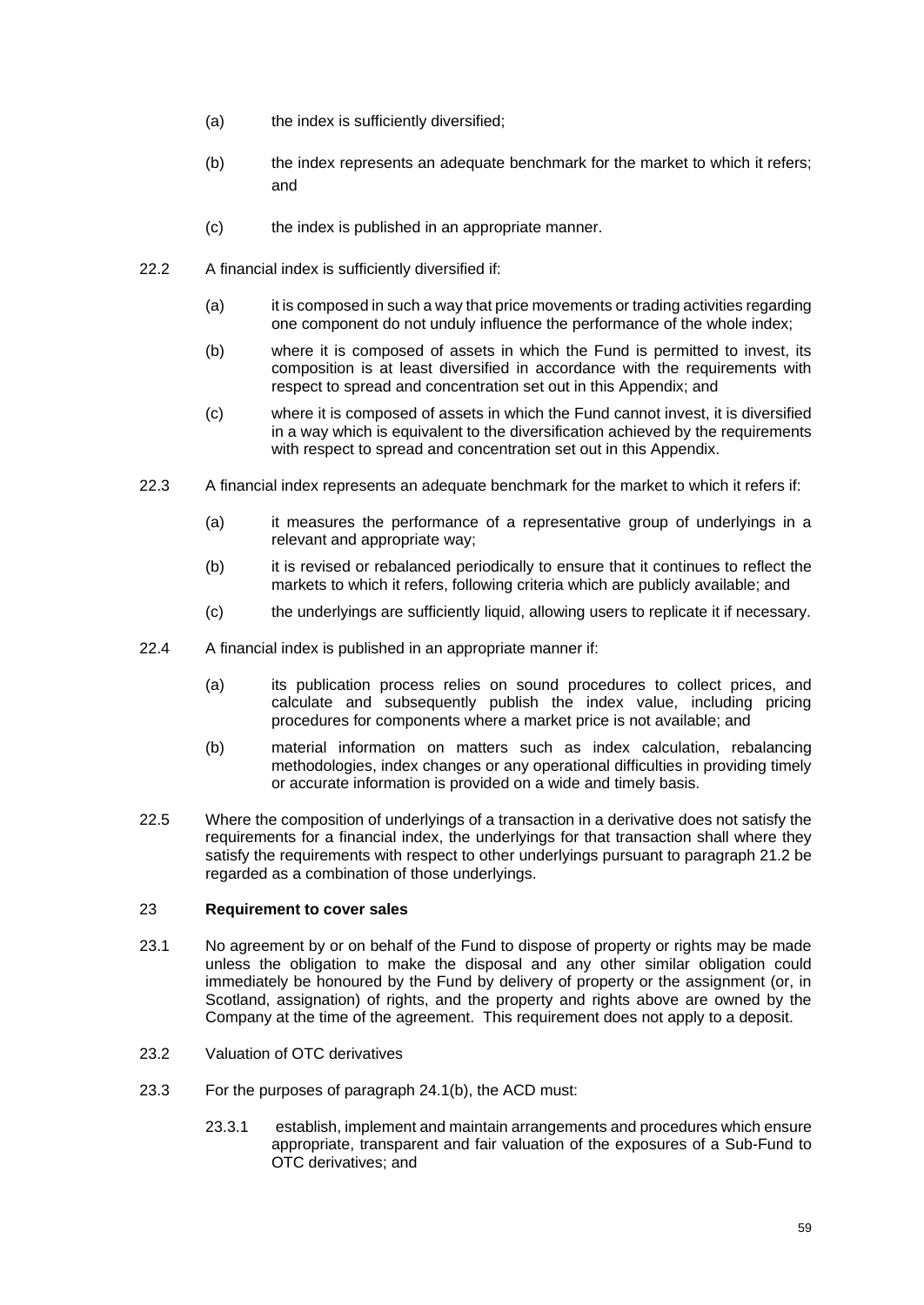- 23.3.2 ensure that the fair value of OTC derivatives is subject to adequate, accurate and independent assessment.
- 23.4 Where the arrangements and procedures referred to in [23.3](#page-58-1) involve the performance of certain activities by third parties, the ACD must comply with the requirements in SYSC 8.1.13 R (Additional requirements for a management company) and COLL 6.6A.4 R (4) to (6) (Due diligence requirements of AFMs of UCITS schemes).
- 23.5 The arrangements and procedures referred to in [23.3 above](#page-58-1) must be
	- 23.5.1 adequate and proportionate to the nature and complexity of the OTC derivative concerned; and
	- 23.5.2 adequately documented.

# <span id="page-59-0"></span>24 **OTC transactions in derivatives**

- <span id="page-59-2"></span><span id="page-59-1"></span>24.1 Any transaction in an OTC derivative under paragraph [21.1](#page-57-3) must be:
	- (a) in a future or an option or a contract for differences;
	- (b) with an approved counterparty; a counterparty to a transaction in derivatives is approved only if the counterparty is an Eligible Institution or an Approved Bank; or a person whose permission (including any requirements or limitations), as published in the FCA Register or whose Home State authorisation, permits it to enter into the transaction as principal off-exchange;a CCP that is authorised in that capacity for the purposes of EMIR, a CCP that is recognised in that capacity in accordance with the process set out in Article 25 of EMIR; or to the extent not already covered, a CCP supervised in a jurisdiction that has implemented the relevant G20 reforms on OTC derivatives to at least the same extent as the United Kingdom and is identified as having done so by the Financial Stability Board in its summary report on progress in implementation of G20 regulatory reforms dated 25 June 2019;
	- (c) on approved terms; the terms of the transaction in derivatives are approved only if the ACD: carries out, at least daily, a reliable and verifiable valuation in respect of that transaction corresponding to its fair value and which does not rely only on market quotations by the counterparty, and can enter into one or more further transactions to sell, liquidate or close out that transaction at any time, at its fair value; and
	- (d) capable of reliable valuation; a transaction in derivatives is capable of reliable valuation only if the ACD having taken reasonable care determines that, throughout the life of the derivative (if the transaction is entered into), it will be able to value the investment concerned with reasonable accuracy:
	- (e) on the basis of an up-to-date market value which the ACD and the Depositary have agreed is reliable; or
	- (f) if the value referred to in paragraph [\(e\)](#page-59-2) is not available, on the basis of a pricing model which the ACD and the Depositary have agreed uses an adequate recognised methodology; and
	- (g) subject to verifiable valuation: a transaction in derivatives is subject to verifiable valuation only if, throughout the life of the derivative (if the transaction is entered into), verification of the valuation is carried out by:
		- (i) an appropriate third party which is independent from the counterparty of the derivative at an adequate frequency and in such a way that the ACD is able to check it; or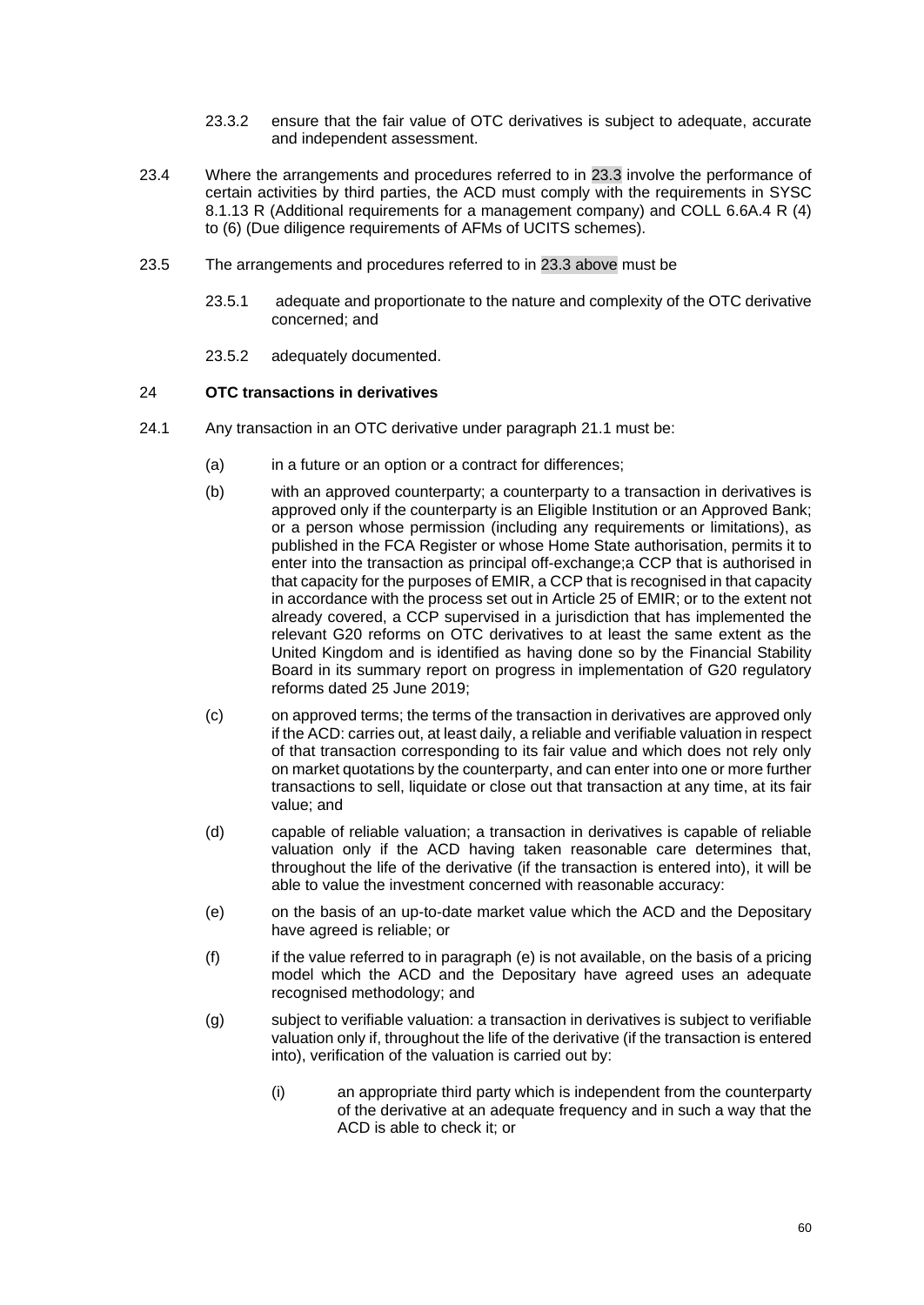- (ii) a department within the ACD which is independent from the department in charge of managing the Scheme Property and which is adequately equipped for such a purpose.
- 24.2 For the purposes of paragraph [24.1\(b\)](#page-59-1) "fair value" is the amount for which an asset could be exchanged, or a liability settled, between knowledgeable, willing parties in an arm's length transaction.

# 25 **Risk management**

- 25.1 The ACD uses a risk management process, enabling it to monitor and measure as frequently as appropriate the risk of the Fund's positions and their contribution to the overall risk profile of the Fund.
- 25.2 Before using the process, the ACD will notify the FCA of the details of the risk management process. The following details of the risk management process must be regularly notified to the FCA and at least on an annual basis:
	- (a) a true and fair view of the types of derivatives and forward transactions to be used within a Sub-Fund together with their underlying risks and any relevant quantitative limits; and
	- (b) the methods for estimating risks in derivative and forward transactions.
- 25.3 The ACD must notify the FCA in advance of any material alteration to the details above.

# 26 **Investments in deposits**

26.1 A Fund may invest in deposits only with an Approved Bank and which are repayable on demand or have the right to be withdrawn, and maturing in no more than 12 months.

# <span id="page-60-0"></span>27 **Cover for transactions in derivatives and forward transactions**

27.1 The ACD must ensure that the global exposure of the relevant Fund relating to derivatives and forward transactions held in the relevant Fund does not exceed the net value of the Scheme Property.

# 28 **Leverage**

- 28.1 'Leverage' when used in this prospectus refers to leverage from cash borrowing subject to the restrictions set out in paragraph [29](#page-61-0) ("Borrowing") of this Appendix.
- 28.2 Leverage is a way for the relevant Fund to increase its exposure through borrowing of cash or securities and/or the use of financial derivative instruments. The Fund is permitted to borrow within the parameters of the COLL Sourcebook and may also use derivatives for Efficient Portfolio Management purposes.
- 28.3 Leverage is expressed as a ratio ('leverage ratio') between the exposure of a Fund and its Net Asset Value.
- 28.4 The leverage ratio is calculated in accordance with two methodologies for calculating the exposure of each Fund, the gross method and the commitment method as summarised as follows.

**'Gross leverage ratio'** The exposure calculated under the gross methodology consists of (i) the sum of the absolute values of all positions, (ii) the sum of the equivalent positions in the underlying assets of all financial derivative instruments entered into by the relevant Fund in accordance with the conversion methodologies for gross exposure calculation,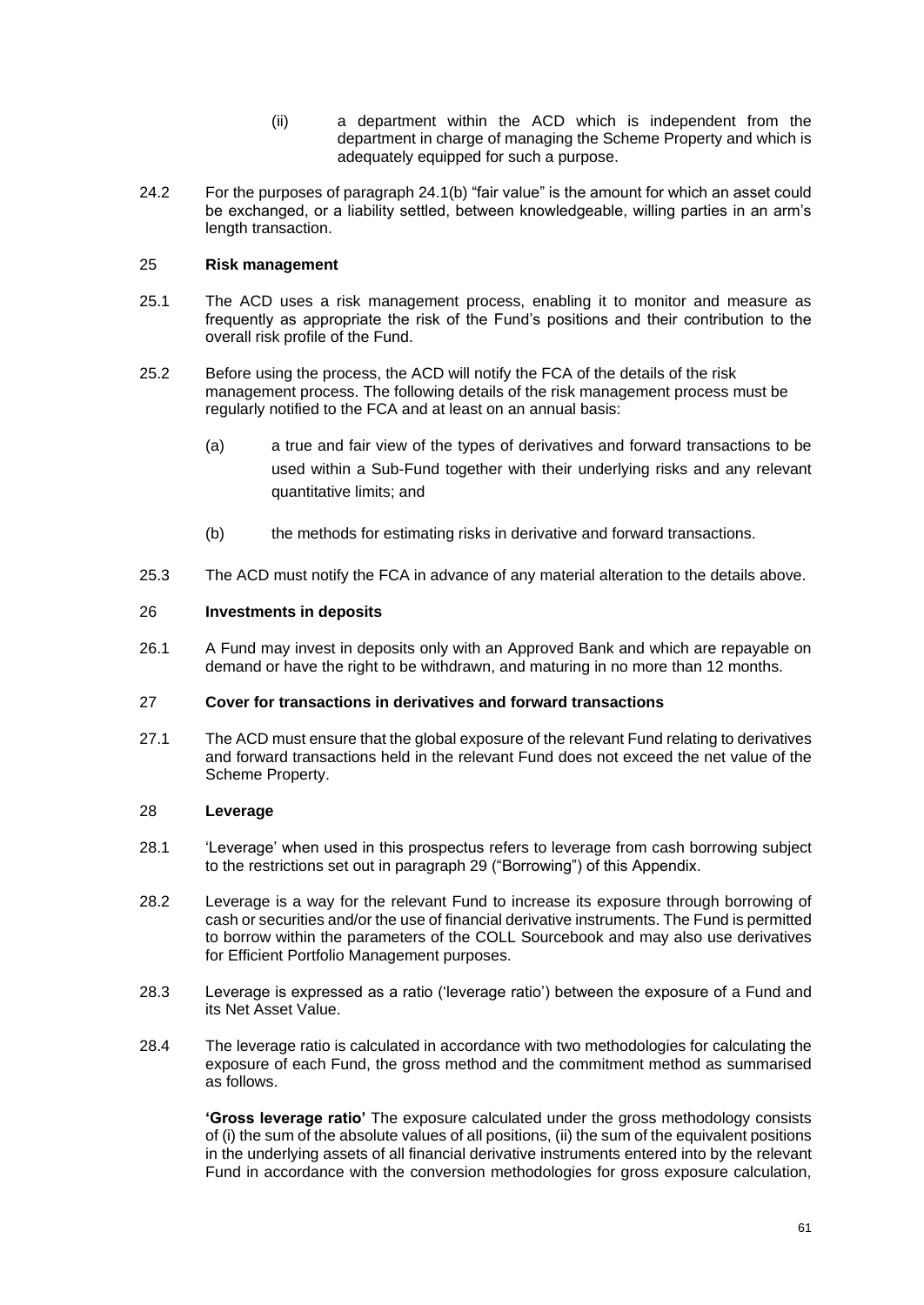(iii) the exposure resulting from the reinvestment of cash borrowings where applicable and (iv) the exposure resulting from the reinvestment of collateral in relation to efficient portfolio management transactions where applicable.

**'Commitment leverage ratio'** The exposure calculated with the commitment methodology consists of (i) the sum of the absolute values of all positions, (ii) the sum of the equivalent positions in the underlying assets of all financial derivative instruments entered into by the relevant Fund in accordance with the conversion methodologies for commitment exposure calculation, (iii) the exposure resulting from the reinvestment of cash borrowings where applicable and (iv) the exposure resulting from the reinvestment of collateral in relation to efficient portfolio management transactions where applicable. Under this method, netting and hedging arrangements can be taken into consideration under certain conditions.

- 28.5 The two ratios resulting from applying the gross or commitment methodology for calculating the exposure of the relevant Fund supplement each other and provide a distinct representation of leverage.
- 28.6 Gross leverage is a conservative way of representing leverage as it does not:
- 28.6.1 make a distinction between financial derivative instruments that are used for investment or hedging purposes. As a result strategies that aim to reduce risk will contribute to an increased level of leverage for the Fund.
- 28.6.2 allow the netting of derivative positions. As a result, derivatives roll-overs and strategies relying on a combination of long and short positions may contribute to a large increase of the level of leverage when they do not increase or only cause a moderate increase of the overall risk of the relevant Fund.
- 28.6.3 As a result, a Fund that exhibits a high level of gross leverage is not necessarily riskier than a Fund that exhibits a low level of gross leverage.
- 28.7 Commitment leverage is a more accurate representation of the true leverage of the relevant Fund as it allows for hedging and netting arrangements under certain conditions.
- 28.8 It is important to note that whilst the relevant Fund records leverage under both the methods described above, there is a strong focus on the borrowing of the relevant Fund directly or within investment vehicles in which it invests.
- 28.9 Circumstances in which the Fund may use leverage and types and sources of leverage permitted
- 28.9.1 As stated above, the Fund is permitted to borrow and it may also use financial derivative instruments to generate additional exposure (although it has no current intention of using derivatives for this purpose), in each case leverage.
- 28.10 Maximum level of leverage (for all Funds):

**'Gross leverage ratio' 1:1.1**

#### **'Commitment leverage ratio' 1:1.1**

# <span id="page-61-0"></span>29 **Borrowing**

29.1 Cash obtained from borrowing, and borrowing which the ACD reasonably regards an Eligible Institution or an Approved Bank to be committed to provide, is available for cover under paragraph [27](#page-60-0) of this Appendix as long as the normal limits on borrowing (see below) are observed.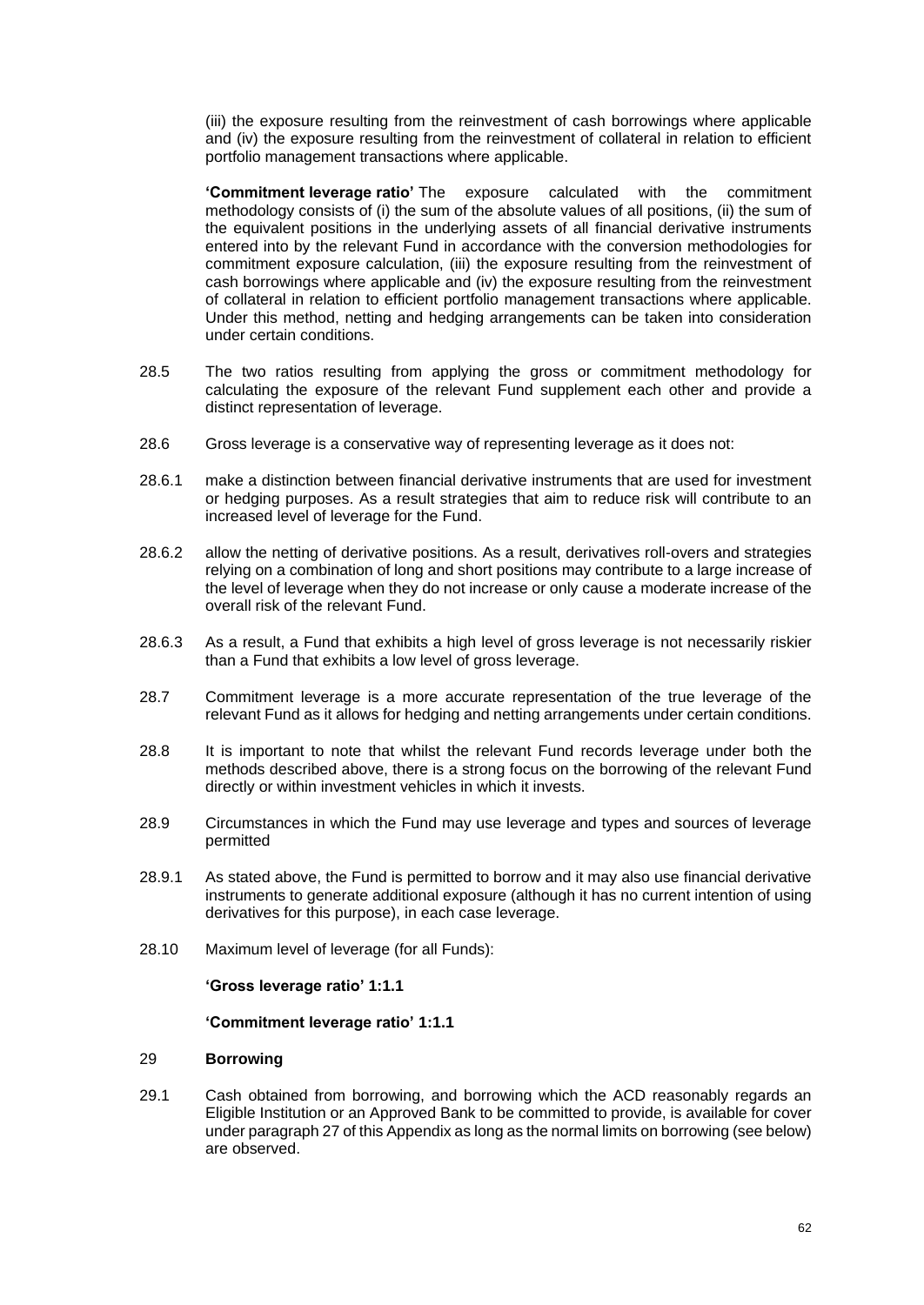29.2 Where, for the purposes of this paragraph a Fund borrows an amount of currency from an Eligible Institution or an Approved Bank; and keeps an amount in another currency, at least equal to such borrowing for the time on deposit with the lender (or his agent or nominee), then this applies as if the borrowed currency, and not the deposited currency, were part of the Scheme Property of the Fund, and the normal limits on borrowing under paragraph [32](#page-62-0) (General power to borrow) of this Appendix do not apply to that borrowing.

# 30 **Cash and near cash**

- 30.1 Cash and near cash must not be retained in the Scheme Property of a Fund except to the extent that, where this may reasonably be regarded as necessary in order to enable:
	- (a) the pursuit of the Fund's investment objective; or
	- (b) the redemption of Shares; or
	- (c) efficient management of the Fund in accordance with its investment objective; or
	- (d) other purposes which may reasonably be regarded as ancillary to the investment objective of the Fund.
- 30.2 During the period of any initial offer, Scheme Property of a Fund may consist of cash and near cash without limitation.

# 31 **General**

- 31.1 It is envisaged that each Fund will normally be fully invested but there may be times that it is appropriate not to be fully invested when the ACD reasonably regards this as necessary in order to enable the redemption of shares, efficient management of the Fund or any one purpose which may reasonably be regarded as ancillary to the investment objective of the Fund.
- 31.2 Where a Fund invests in or disposes of units or shares in another collective investment scheme which is managed or operated by the ACD or an associate of the ACD, the ACD must pay to the Company by the close of business on the fourth business day the amount of any initial charge in respect of a purchase, and in the case of a sale, any charge made for the disposal.
- 31.3 A potential breach of any of these limits does not prevent the exercise of rights conferred by investments held by a Fund but, in the event of a consequent breach, the ACD must then take such steps as are necessary to restore compliance with the investment limits as soon as practicable having regard to the interests of Shareholders.

#### <span id="page-62-0"></span>32 **General power to borrow**

- 32.1 The ACD may, on the instructions of a Fund and subject to the COLL Sourcebook, borrow money from an Eligible Institution or an Approved Bank for the use of the Fund on terms that the borrowing is to be repayable out of the Scheme Property of the Fund.
- 32.2 Borrowing must be on a temporary basis, must not be persistent, and in any event must not exceed three months without the prior consent of the Depositary, which may be given only on such conditions as appear appropriate to the Depositary to ensure that the borrowing does not cease to be on a temporary basis.
- 32.3 The ACD must ensure that borrowing does not, on any business day, exceed 10% of the value of the Fund.
- 32.4 These borrowing restrictions do not apply to "back to back" borrowing for currency hedging purposes (i.e. borrowing permitted in order to reduce or eliminate risk arising by reason of fluctuations in exchange rates).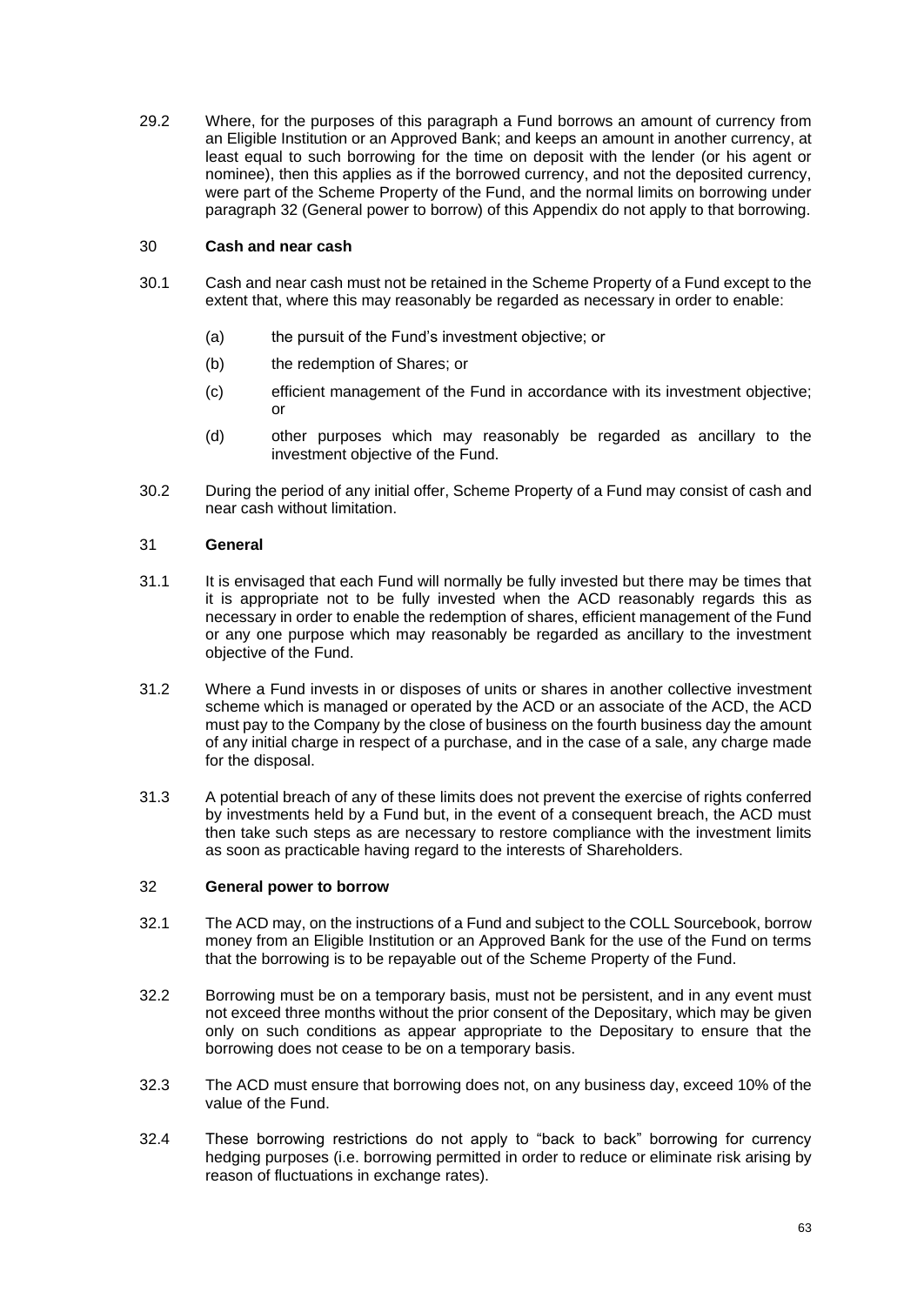# 33 **Restrictions on lending of money**

- <span id="page-63-0"></span>33.1 None of the money in the Scheme Property of a Fund may be lent and, for the purposes of this paragraph, money is lent by a Fund if it is paid to a person (the "payee") on the basis that it should be repaid, whether or not by the payee.
- 33.2 Acquiring a debenture is not lending for the purposes of paragraph [33.1,](#page-63-0) nor is the placing of money on deposit or in a current account.

### 34 **Restrictions on lending of property other than money**

- 34.1 Scheme Property of a Fund other than money must not be lent by way of deposit or otherwise.
- 34.2 The Scheme Property must not be mortgaged.
- 34.3 Where transactions in derivatives or forward transaction are used for the account of a Sub-Fund, nothing in this paragraph prevents the Company or the Depositary from:
- 34.3.1 lending, depositing, pledging or charging Scheme Property for margin requirements; or
- 34.4 Transferring Scheme Property under the terms of an agreement in relation to martin requirements provided that the ACD reasonably considers that both the agreement and the margin arrangements made under it (including in relation to the level of margin) provide appropriate protection to Shareholders.

#### 35 **Guarantees and indemnities**

- <span id="page-63-1"></span>35.1 The Depositary, for the account of a Sub-Fund, must not provide any guarantees or indemnity in respect of the obligation of any person.
- <span id="page-63-2"></span>35.2 Scheme Property may not be used to discharge any obligation arising under a guarantee or indemnity with respect to the obligation of any person.
- 35.3 Paragraphs [35.1](#page-63-1) and [35.2](#page-63-2) do not apply to any indemnity or guarantee given for margin requirements where derivatives or forward transactions are being used or an indemnity given to a person winding up a body corporate or other scheme in circumstances where share assets are becoming part of the Scheme Property by way of unitisation.

#### 36 **Concentration**

A Fund :

- 36.1 must not acquire transferable securities other than debt securities which:
- 36.2 do not carry a right to vote on any matter at a general meeting of the body corporate that issued them; and
- 36.3 represent more than 10% of these securities issued by that body corporate;
- <span id="page-63-3"></span>36.4 must not acquire more than 10% of the debt securities issued by any single issuing body;
- <span id="page-63-4"></span>36.5 must not acquire more than 25% of the units or shares in a collective investment scheme;
- <span id="page-63-5"></span>36.6 must not acquire more than 10% of the money market instruments issued by any single body;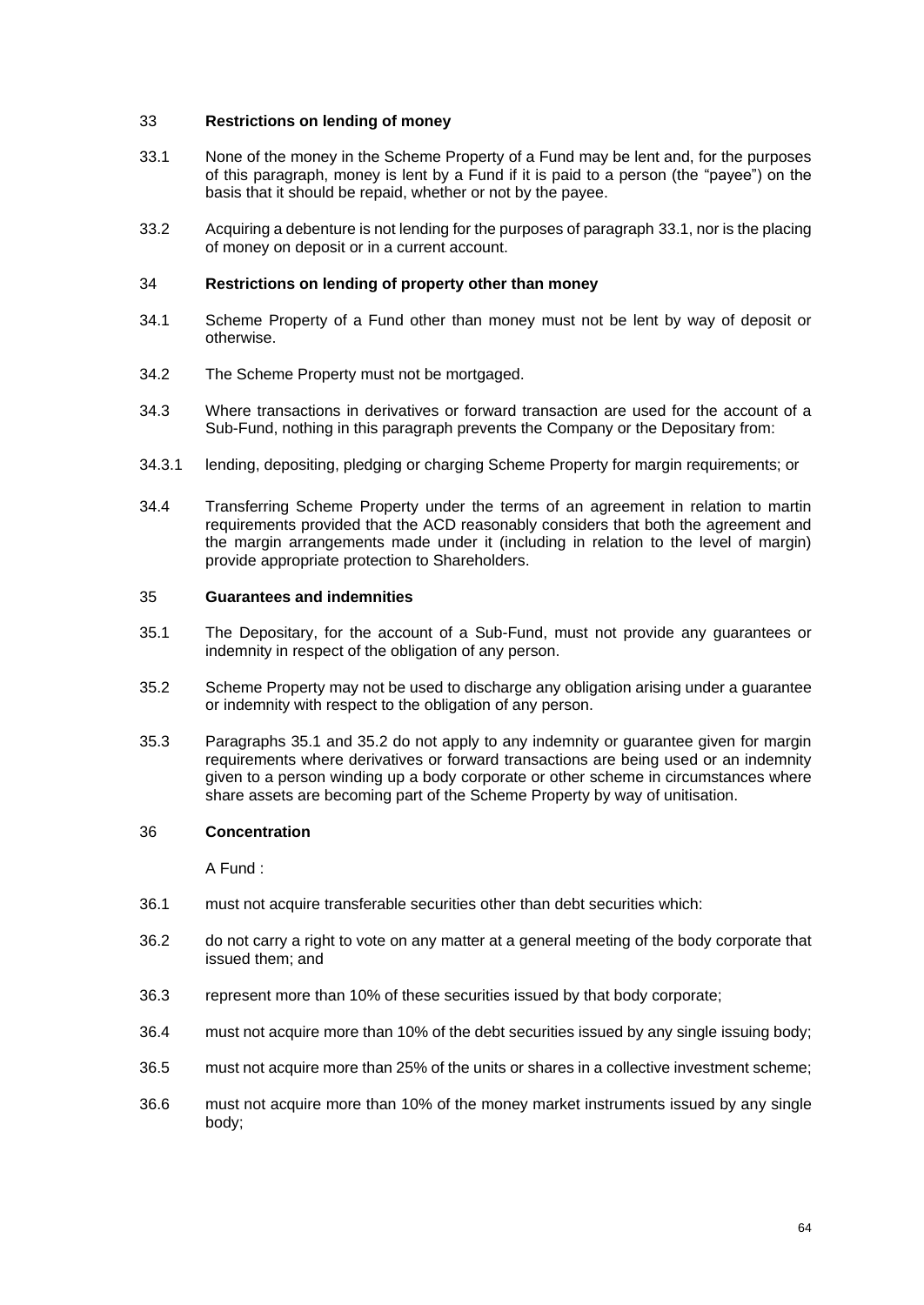36.7 need not comply with the limits in paragraphs [36.4,](#page-63-3) [36.5](#page-63-4) an[d 36.6](#page-63-5) and of this Appendix if, at the time of the acquisition, the net amount in issue of the relevant investment cannot be calculated.

# 37 **Significant Influence**

- <span id="page-64-0"></span>37.1 The Company must not acquire transferable securities issued by a body corporate and carrying rights to vote (whether or not on substantially all matters) at a general meeting of that body corporate if:
	- 37.1.1 immediately before the acquisition, the aggregate of any such securities held by the Company gives that Company power significantly to influence the conduct of business of that body corporate; or
	- 37.1.2 the acquisition gives the Company that power.
- 37.2 For the purposes of paragraph [37.1](#page-64-0) the Company is to be taken to have power significantly to influence the conduct of business of a body corporate if it can, because of the transferable securities held by it, exercise or control the exercise of 20% or more of the voting rights in that body corporate (disregarding for this purpose any temporary suspension of voting rights in respect of the transferable securities of that body corporate).

# 38 **Stock lending**

- 38.1 The entry into stock lending transactions and repo contracts for the account of a Fund is permitted for the generation of additional income for the benefit of the Fund, and hence for its investors.
- 38.2 The specific method of stock lending permitted in this section is in fact not a transaction which is a loan in the normal sense. Rather it is an arrangement of the kind described in section 263B of the Taxation of Chargeable Gains Act 1992, under which the lender transfers securities to the borrower otherwise than by way of sale and the borrower is to transfer those securities, or securities of the same type and amount, back to the lender at a later date. In accordance with good market practice, a separate transaction by way of transfer of assets is also involved for the purpose of providing collateral to the "lender" to cover him against the risk that the future transfer back of the securities may not be satisfactorily completed.
- 38.3 The stock lending permitted by this section may be exercised by the Company on behalf of a Fund when it reasonably appears to the Company to be appropriate to do so with a view to generating additional income for that Fund with an acceptable degree of risk.
- 38.4 The Company or the Depositary at the request of the Company may enter into a stock lending arrangement of the kind described in section 263B of the Taxation of Chargeable Gains Act 1992 (without extension by section 263C), but only if all the terms of the agreement under which securities are to be reacquired by the Depositary for the account of the Company on behalf of a Fund, are in a form which is acceptable to the Depositary and are in accordance with good market practice, the counterparty is an authorised person or a person authorised by a Home State regulator, and collateral is obtained to secure the obligation of the counterparty. Collateral must be acceptable to the Depositary, adequate and sufficiently immediate.
- 38.5 The Depositary must ensure that the value of the collateral at all times is at least equal to the value of the securities transferred by the Depositary. This duty may be regarded as satisfied in respect of collateral the validity of which is about to expire or has expired where the Depositary takes reasonable care to determine that sufficient collateral will again be transferred at the latest by the close of business on the day of expiry.
- 38.6 Any agreement for transfer at a future date of securities or of collateral (or of the equivalent of either) may be regarded, for the purposes of valuation under the COLL Sourcebook,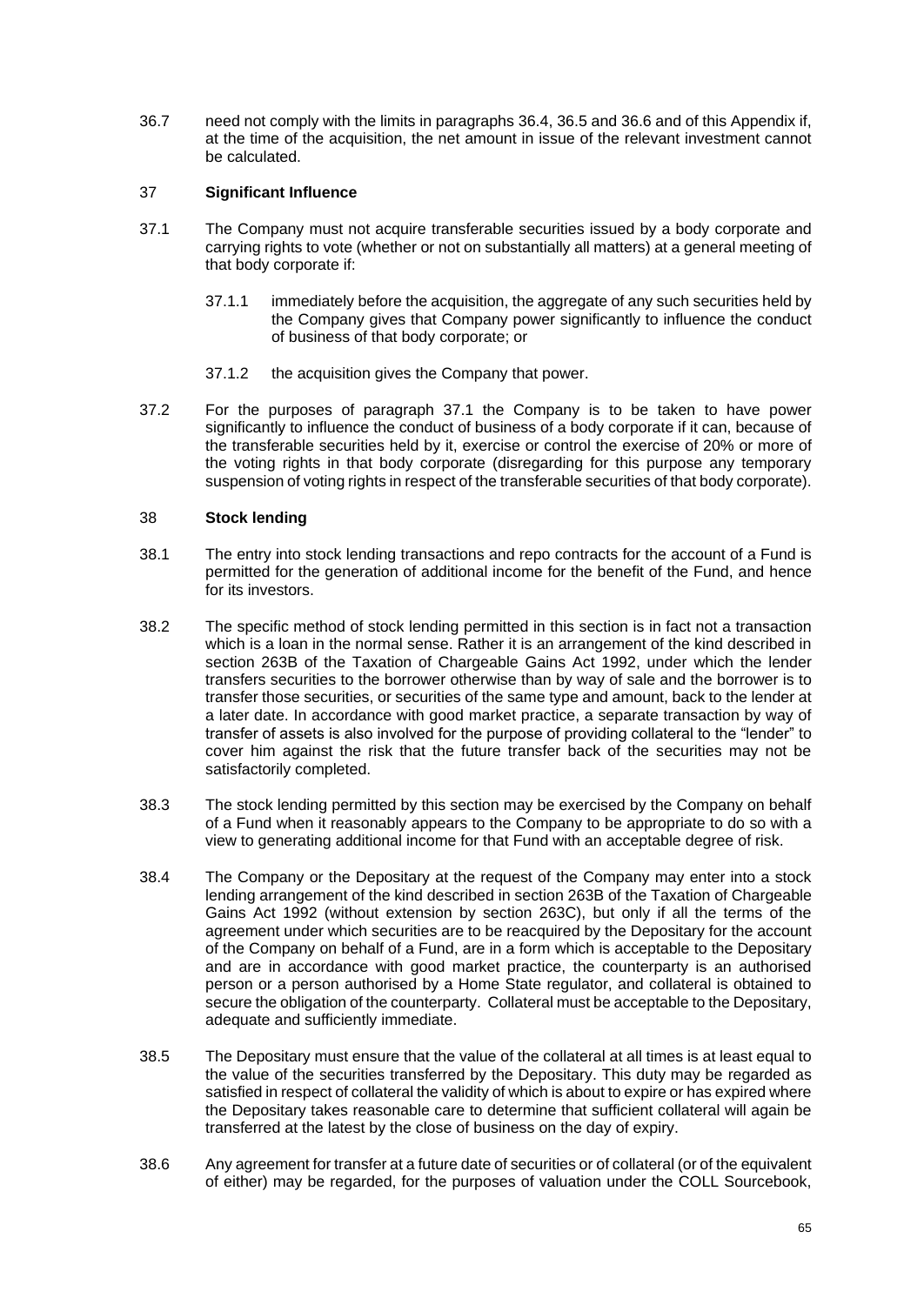as an unconditional agreement for the sale or transfer of property, whether or not the property is part of the property of a Fund.

- 38.7 There is no limit on the value of the Scheme Property of a Fund which maybe the subject of stock lending transactions and repo contracts.
- 38.8 At the date of this Prospectus there is no intention to enter into stock lending transactions and repo contracts.

#### 39 **Schemes replicating an index**

- 39.1 Notwithstanding COLL 5.2.11R, a Fund may invest up to 20% in value of the Scheme Property in shares and debentures which are issued by the same body where the stated investment policy is to replicate the composition of a relevant index as defined below.
- 39.2 The 20% limit can be raised for a particular Fund up to 35% in value of the Scheme Property, but only in respect of one body and where justified by exceptional market conditions.
- 39.3 In the case of a Fund replicating an index the Scheme Property of a Fund need not consist of the exact composition and weighting of the underlying in the relevant index where deviation from this is expedient for reasons of poor liquidity or excessive cost to the scheme in trading in an underlying investment.
- 39.4 The indices referred to above are those which satisfy the following criteria:
	- 1.2.1 the composition is sufficiently diversified;
	- 1.2.2 the index is a representative benchmark for the market to which it refers; and
	- 1.2.3 the index is published in an appropriate manner.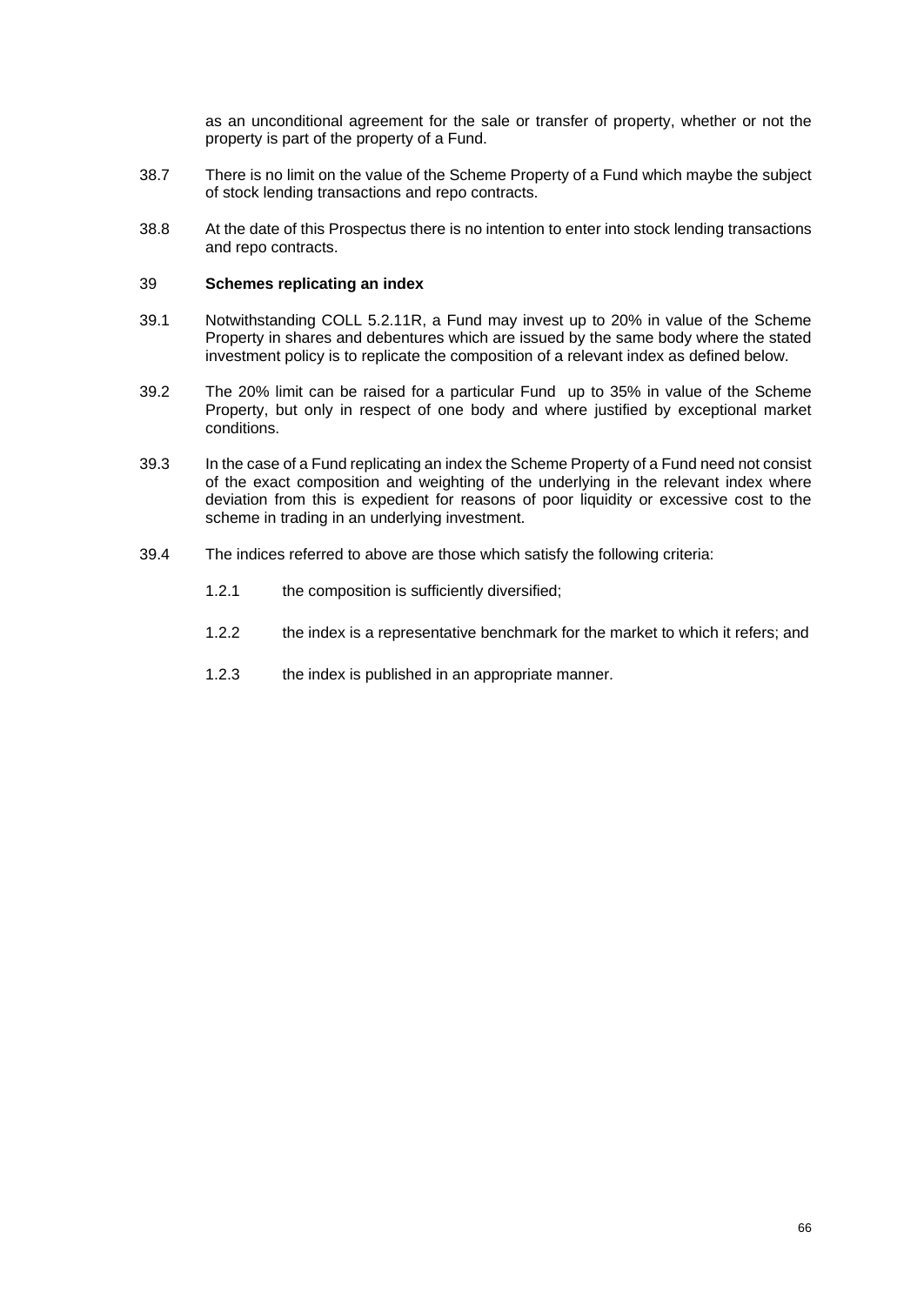# **APPENDIX C**

# **HISTORICAL PERFORMANCE DATA**

As the ARC TIME UK Infrastructure Income Fund II only launched on 10 January 2022 there is currently no past performance information available.

ARC TIME UK Infrastructure Income Fund II is the receiving fund of the assets of ARC TIME UK Infrastructure Income Fund, a sub-fund of ARC TIME:Funds, with effective date of 10 January 2022.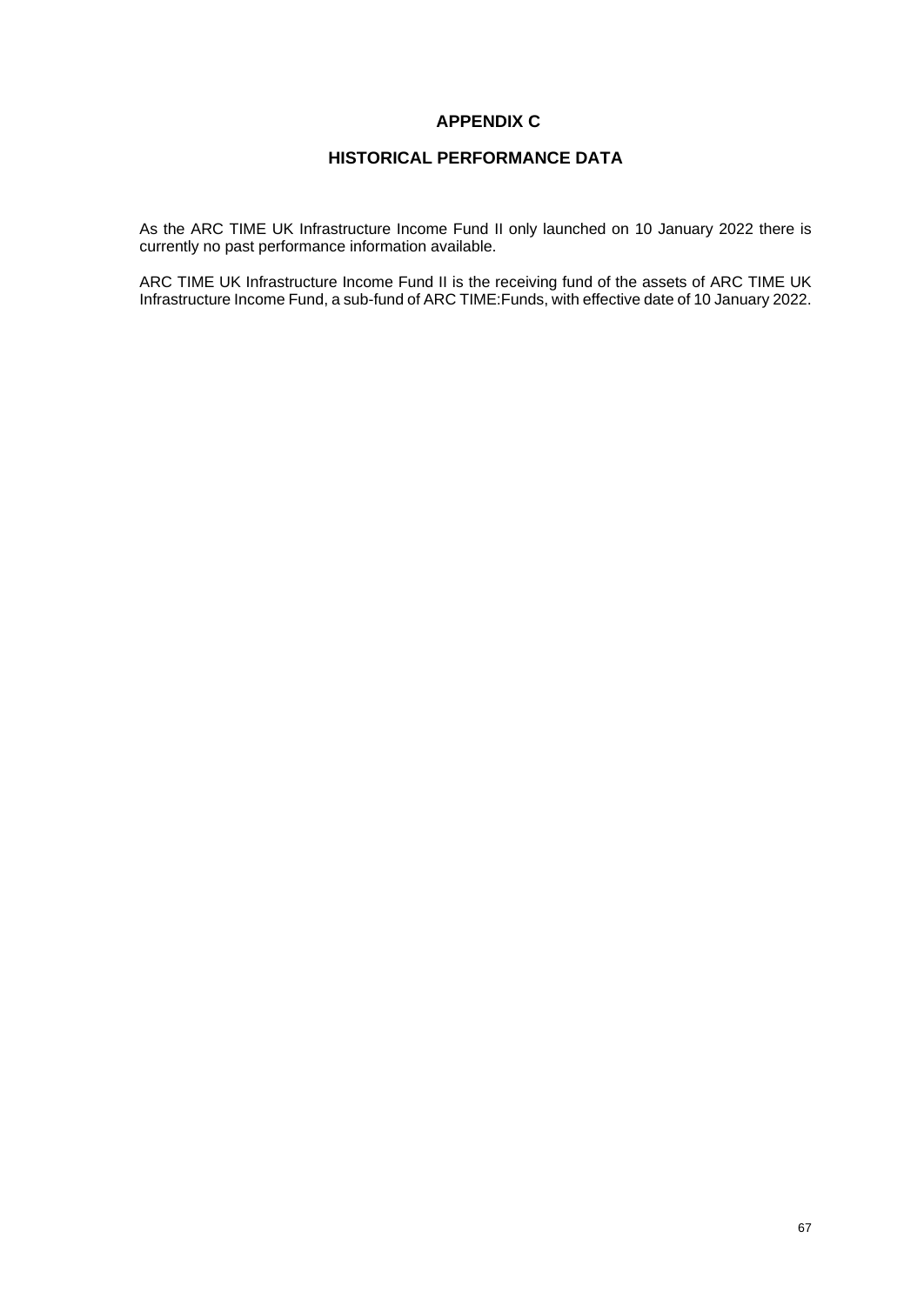# **APPENDIX D**

# **ELIGIBLE SECURITIES MARKETS**

# **All Funds:**

# **Europe**

Any securities established in the UK or an EEA state on which transferrable securities admitted to the official listing in the UK or the EEA State are dealt in or traded.

| Plus:                    |                                                                                                                               |
|--------------------------|-------------------------------------------------------------------------------------------------------------------------------|
| Switzerland              | ICMA, SIX Swiss Exchange                                                                                                      |
| <b>Channel Islands</b>   | <b>TISE</b>                                                                                                                   |
| <b>Americas</b>          |                                                                                                                               |
| Canada                   | <b>Toronto Stock Exchange</b>                                                                                                 |
| <b>USA</b>               | NYSE Arca, the American, New York and Philadelphia Stock<br>Exchanges;                                                        |
|                          | <b>NASDAQ</b>                                                                                                                 |
| <b>Asia and Far East</b> |                                                                                                                               |
| Australia                | The Australian Securities Exchange (ASX) Group                                                                                |
| China                    | Shanghai Stock Exchange                                                                                                       |
| Hong Kong                | Hong Kong Exchanges                                                                                                           |
| Japan                    | Tokyo Stock Exchange, Nagoya Stock Exchange, Jasdaq<br>Securities Exchange and The Japanese Securities Dealers<br>Association |
| Republic of Korea        | Korea Stock Exchange                                                                                                          |
| New Zealand              | New Zealand Stock Exchange                                                                                                    |
| Singapore                | Singapore Exchange                                                                                                            |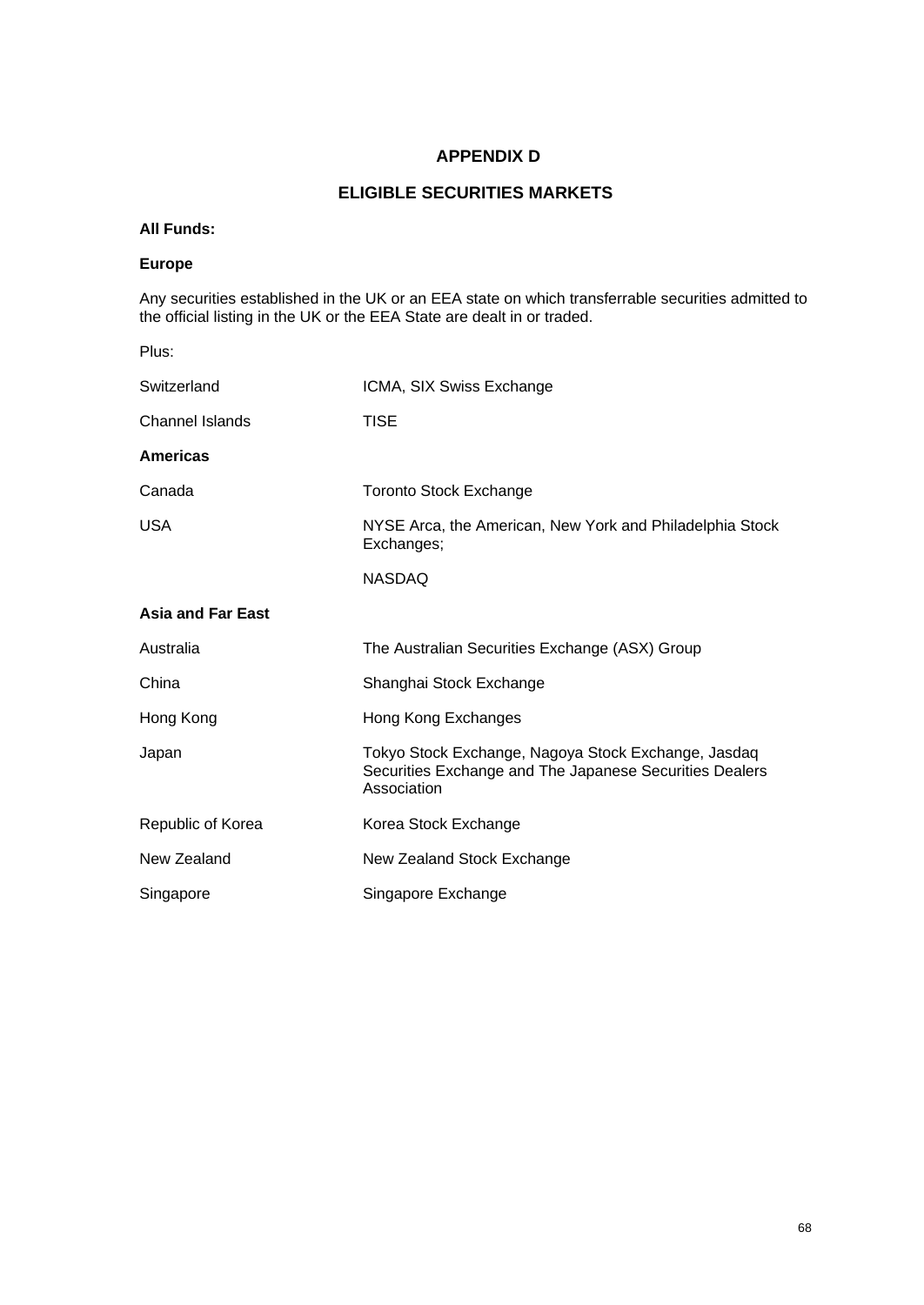# **APPENDIX E**

# **ELIGIBLE DERIVATIVES MARKETS**

London International Financial Futures Exchange

EDX London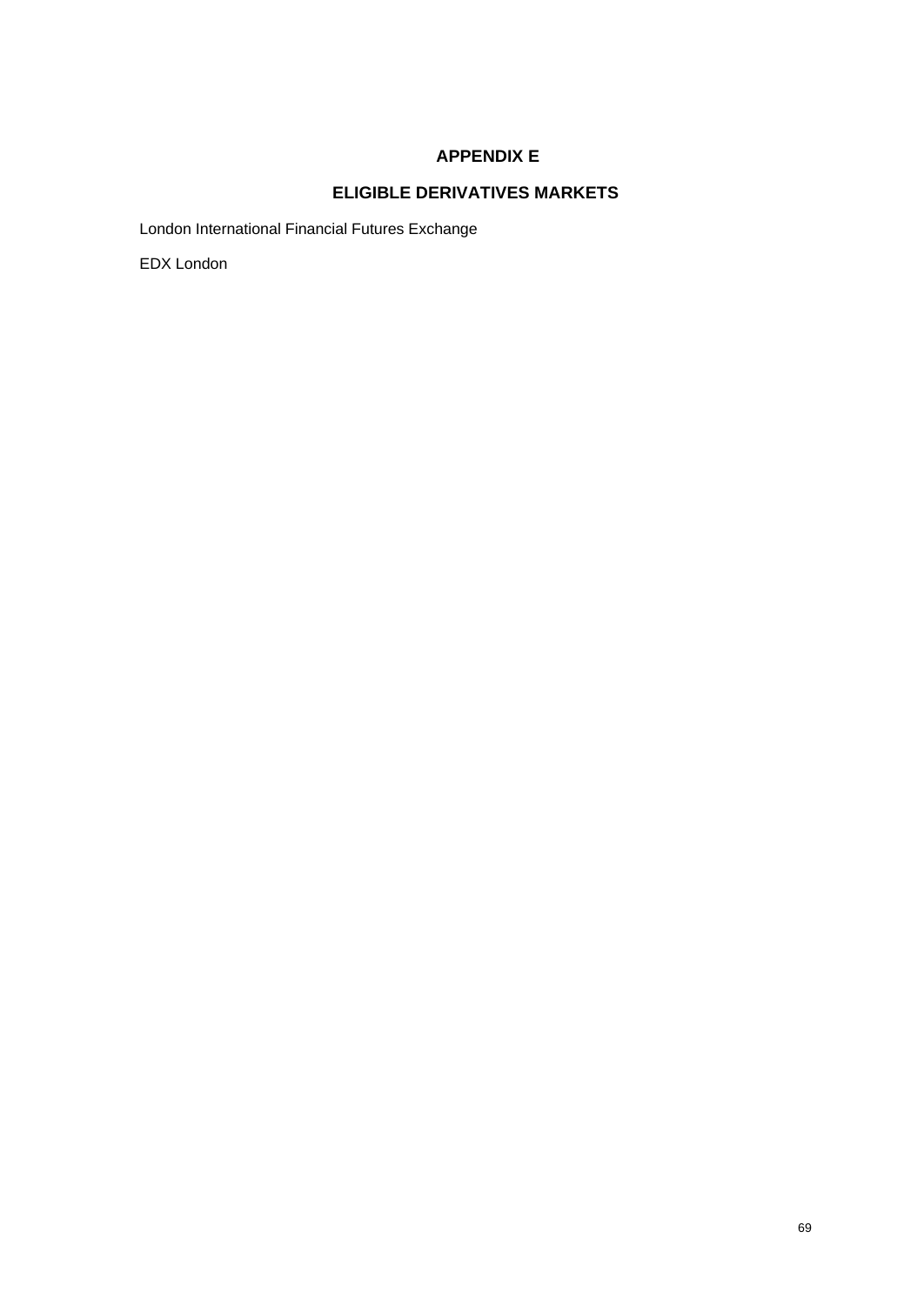# **PPENDIX G APPENDIX F**

# **OTHER FUNDS MANAGED BY THE ACD**

ARC TIME:Funds ARC TIME:Funds II ARC TIME:Feeder Trusts ARC TIME:Trusts II Long Income Funds Long Income Trusts